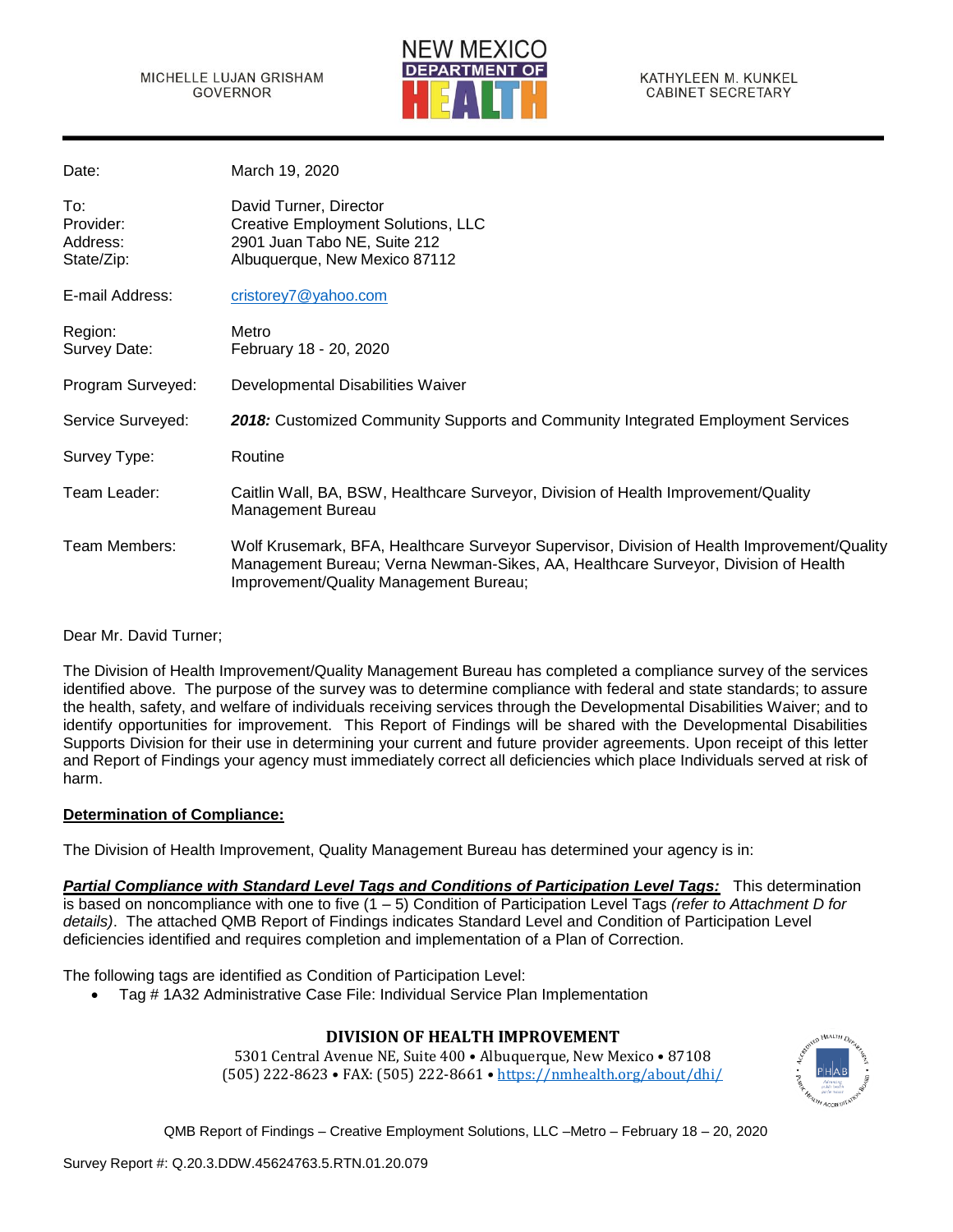• Tag # 1A15.2 Administrative Case File: Healthcare Documentation (Therap and Required Plans)

The following tags are identified as Standard Level:

- Tag # 1A08 Administrative Case File (Other Required Documents)
- Tag # IS04 Community Life Engagement
- Tag # 1A43.1 General Events Reporting: Individual Reporting

### **Plan of Correction:**

The attached Report of Findings identifies the deficiencies found during your agency's on-site compliance review. You are required to complete and implement a Plan of Correction. Your agency has a total of 45 business days (10 business days to submit your POC for approval and 35 days to implement your *approved* Plan of Correction) from the receipt of this letter.

You were provided information during the exit meeting portion of your on-site survey. Please refer to this information (Attachment A) for specific instruction on completing your Plan of Correction. At a minimum your Plan of Correction should address the following for each Tag cited:

### **Corrective Action for Current Citation**:

• How is the deficiency going to be corrected? (i.e. obtained documents, retrain staff, individuals and/or staff no longer in service, void/adjusts completed, etc.) This can be specific to each deficiency cited or if possible an overall correction, i.e. all documents will be requested and filed as appropriate.

### **On-going Quality Assurance/Quality Improvement Processes:**

- What is going to be done on an ongoing basis? (i.e. file reviews, etc.)
- How many individuals is this going to effect? (i.e. percentage of individuals reviewed, number of files reviewed, etc.)
- How often will this be completed? (i.e. weekly, monthly, quarterly, etc.)
- Who is responsible? (responsible position within your agency)
- What steps will be taken if issues are found? (i.e. retraining, requesting documents, filing RORA, etc.)
- How is this integrated in your agency's QIS, QI Committee reviews and annual report?

### **Submission of your Plan of Correction:**

Please submit your agency's Plan of Correction in the available space on the two right-hand columns of the Report of Findings. *(See attachment "A" for additional guidance in completing the Plan of Correction)*.

Within 10 business days of receipt of this letter your agency Plan of Correction must be submitted to the parties below:

### **1. Quality Management Bureau, Attention: Monica Valdez, Plan of Correction Coordinator 5301 Central Ave NE Suite 400, Albuquerque, New Mexico 87108**

### **2. Developmental Disabilities Supports Division Regional Office for region of service surveyed**

Upon notification from QMB that your *Plan of Correction has been approved*, you must implement all remedies and corrective actions to come into compliance. If your Plan of Correction is denied, you must resubmit a revised plan as soon as possible for approval, as your POC approval and all remedies must be completed within 45 business days of the receipt of this letter.

Failure to submit your POC within the allotted 10 business days or complete and implement your Plan of Correction within the total 45 business days allowed may result in the imposition of a \$200 per day Civil Monetary Penalty until it is received, completed and/or implemented.

### **Billing Deficiencies:**

If you have deficiencies noted in this report of findings under the *Service Domain: Medicaid Billing/Reimbursement*, you must complete a "Void/Adjust" claim or remit the identified overpayment via a check within 30 calendar days of the date of this letter to HSD/OIG/PIU, *though this is not the preferred method of payment*. If you choose to pay via check,

QMB Report of Findings – Creative Employment Solutions, LLC – Metro – February 18 – 20, 2020

Survey Report #: Q.20.3.DDW.45624763.5.RTN.01.20.079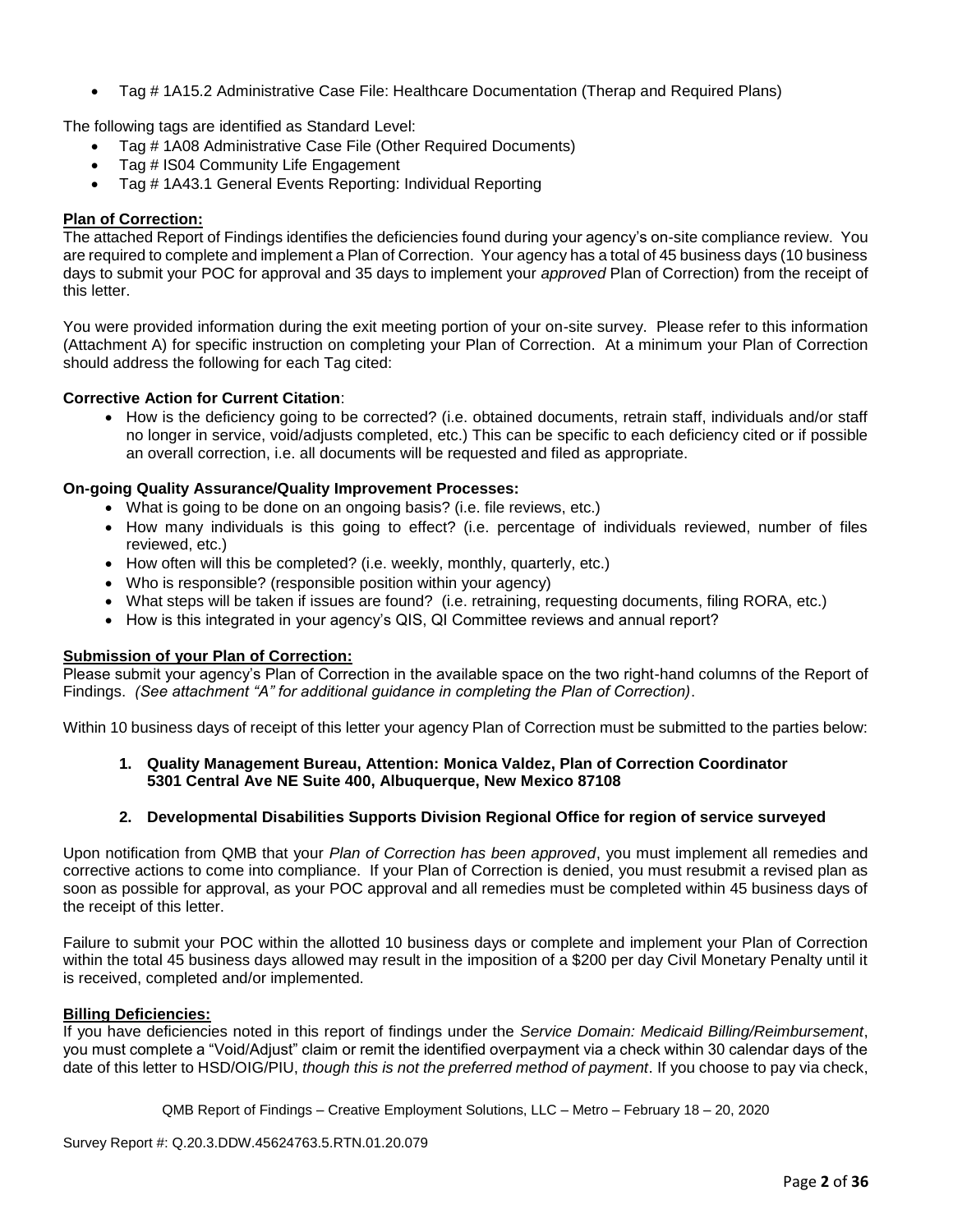please include a copy of this letter with the payment. Make the check payable to the New Mexico Human Services Department and mail to:

> Attention: *Lisa Medina-Lujan* HSD/OIG/Program Integrity Unit 1474 Rodeo Road Santa Fe, New Mexico 87505

If you have questions and would like to speak with someone at HSD/OIG/PIU, please contact:

*Lisa Medina-Lujan [\(Lisa.medina-lujan@state.nm.us\)](mailto:Lisa.medina-lujan@state.nm.us) OR Jennifer Goble [\(Jennifer.goble2@state.nm.us\)](mailto:Jennifer.goble2@state.nm.us)*

Please be advised that there is a one-week lag period for applying payments received by check to Void/Adjust claims. During this lag period, your other claim payments may be applied to the amount you owe even though you have sent a refund, reducing your payment amount. For this reason, we recommend that you allow the system to recover the overpayment instead of sending in a check.

### **Request for Informal Reconsideration of Findings (IRF):**

If you disagree with a finding of deficient practice, you have 10 business days upon receipt of this notice to request an IRF. Submit your request for an IRF in writing to:

> ATTN: QMB Bureau Chief Request for Informal Reconsideration of Findings 5301 Central Ave NE Suite #400 Albuquerque, NM 87108 Attention: IRF request/QMB

See Attachment "C" for additional guidance in completing the request for Informal Reconsideration of Findings. The request for an IRF will not delay the implementation of your Plan of Correction which must be completed within 45 total business days (10 business days to submit your POC for approval and 35 days to implement your *approved* Plan of Correction). Providers may not appeal the nature or interpretation of the standard or regulation, the team composition or sampling methodology. If the IRF approves the modification or removal of a finding, you will be advised of any changes.

Please call the Plan of Correction Coordinator, Monica Valdez at 505-273-1930 if you have questions about the Report of Findings or Plan of Correction. Thank you for your cooperation and for the work you perform.

Sincerely,

Caitlin Wall, BA, BSW

Caitlin Wall, BA, BSW Team Lead/Healthcare Surveyor Division of Health Improvement Quality Management Bureau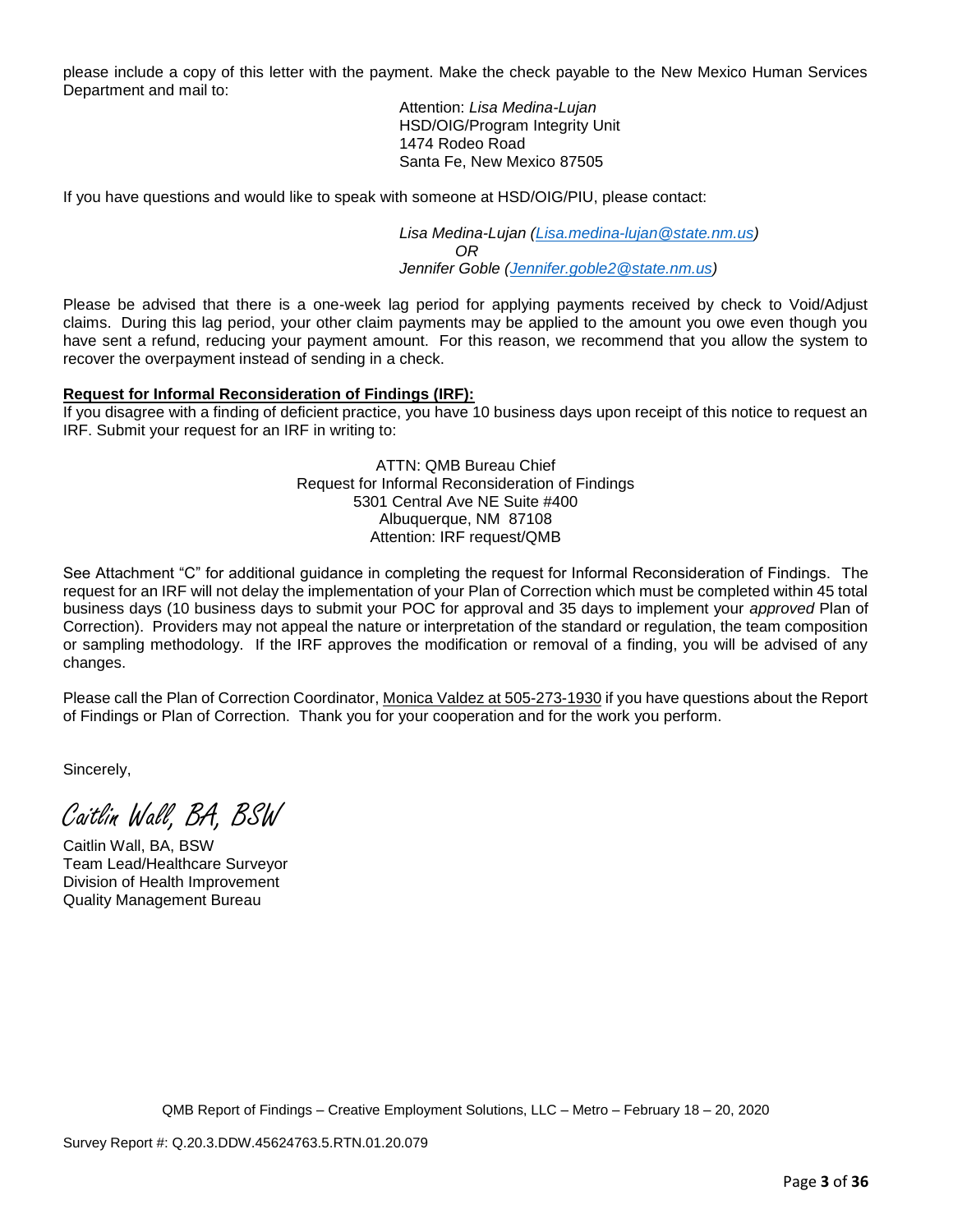| <b>Survey Process Employed:</b>                       |                                                                                                                                                                                 |
|-------------------------------------------------------|---------------------------------------------------------------------------------------------------------------------------------------------------------------------------------|
| <b>Administrative Review Start Date:</b>              | February 18, 2020                                                                                                                                                               |
| Contact:                                              | <b>Creative Employment Solutions, LLC</b><br>David Turner, Director                                                                                                             |
|                                                       | <b>DOH/DHI/QMB</b><br>Amanda Castaneda-Holguin, MPA, Healthcare Surveyor Supervisor                                                                                             |
| On-site Entrance Conference Date:                     | February 19, 2020                                                                                                                                                               |
| Present:                                              | <b>Creative Employment Solutions, LLC</b><br>David Turner, Director                                                                                                             |
|                                                       | <b>DOH/DHI/QMB</b><br>Caitlin Wall, BA, BSW Team Lead/Healthcare Surveyor<br>Wolf Krusemark, BFA, Healthcare Surveyor Supervisor<br>Verna Newman-Sikes, AA, Healthcare Surveyor |
| <b>Exit Conference Date:</b>                          | February 20, 2020                                                                                                                                                               |
| Present:                                              | <b>Creative Employment Solutions, LLC</b><br>David Turner, Director                                                                                                             |
|                                                       | <b>DOH/DHI/QMB</b><br>Caitlin Wall, BA, BSW Team Lead/Healthcare Surveyor<br>Wolf Krusemark, BFA, Healthcare Surveyor Supervisor<br>Verna Newman-Sikes, AA, Healthcare Surveyor |
| <b>Administrative Locations Visited:</b>              | 1                                                                                                                                                                               |
| <b>Total Sample Size:</b>                             | 3                                                                                                                                                                               |
|                                                       | 0 - Jackson Class Members<br>3 - Non-Jackson Class Members                                                                                                                      |
|                                                       | 1 - Customized Community Supports<br>3 - Community Integrated Employment                                                                                                        |
| <b>Persons Served Records Reviewed</b>                | 3                                                                                                                                                                               |
| <b>Persons Served Observed</b>                        | 1 (One Individual chose not to participate in the interview<br>process)                                                                                                         |
| Persons Served Not Seen and/or Not Available          | 2 (One Individual chose not to participate in the survey and<br>another Individual was unavailable during the on-site survey)                                                   |
| <b>Direct Support Personnel Records Reviewed</b>      | 3 (One DSP also performs duties as a Service Coordinator)                                                                                                                       |
| Direct Support Personnel Interviewed                  | 2                                                                                                                                                                               |
| Service Coordinator Records Reviewed                  | 1 (One Service Coordinator also performs duties as DSP)                                                                                                                         |
| <b>Administrative Processes and Records Reviewed:</b> |                                                                                                                                                                                 |
|                                                       |                                                                                                                                                                                 |

• Medicaid Billing/Reimbursement Records for all Services Provided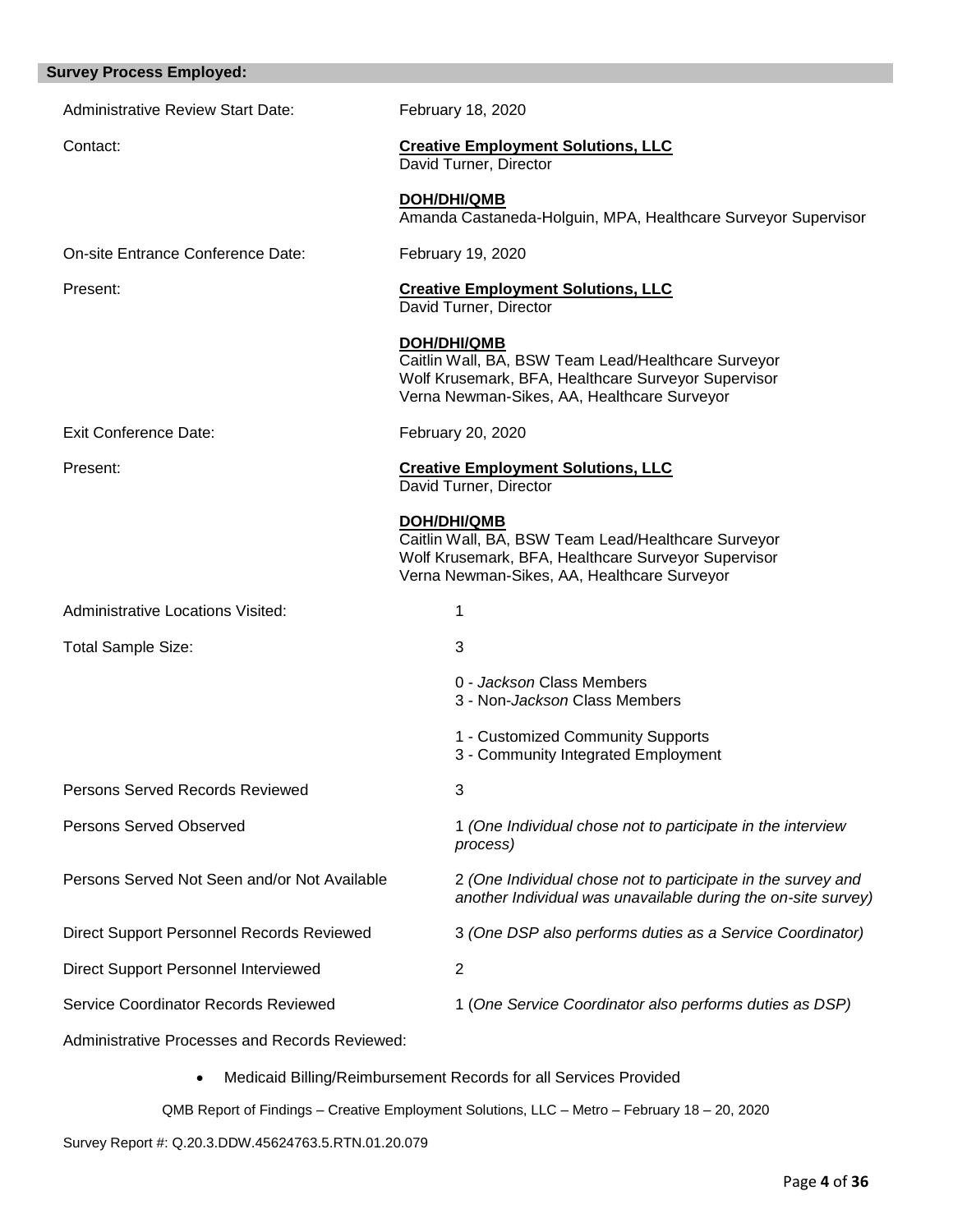- Accreditation Records
	- Individual Medical and Program Case Files, including, but not limited to:
		- <sup>o</sup>Individual Service Plans
		- Progress on Identified Outcomes
		- **<sup>o</sup>Healthcare Plans**
		- Medical Emergency Response Plans
		- **<sup>o</sup>Therapy Evaluations and Plans**
		- Healthcare Documentation Regarding Appointments and Required Follow-Up Other Required Health Information
- Internal Incident Management Reports and System Process / General Events Reports
- Personnel Files, including nursing and subcontracted staff
- Staff Training Records, Including Competency Interviews with Staff
- Agency Policy and Procedure Manual
- Caregiver Criminal History Screening Records
- Consolidated Online Registry/Employee Abuse Registry
- Human Rights Committee Notes and Meeting Minutes
- Quality Assurance / Improvement Plan

CC: Distribution List: DOH - Division of Health Improvement

DOH - Developmental Disabilities Supports Division DOH - Office of Internal Audit HSD - Medical Assistance Division NM Attorney General's Office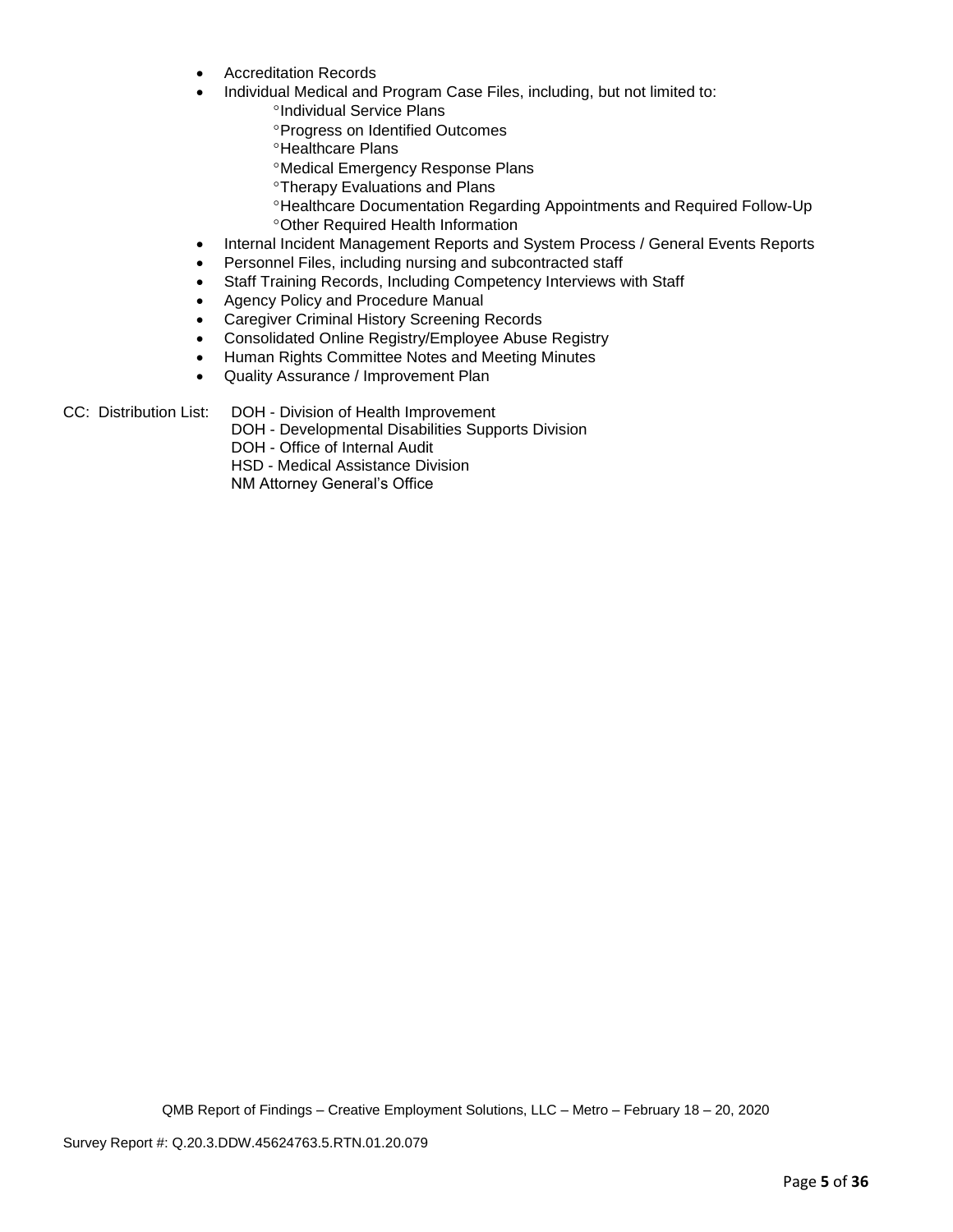## **Attachment A**

## **Provider Instructions for Completing the QMB Plan of Correction (POC) Process**

### *Introduction:*

After a QMB Compliance Survey, your QMB Report of Findings will be sent to you via e-mail.

Each provider must develop and implement a Plan of Correction (POC) that identifies specific quality assurance and quality improvement activities the agency will implement to correct deficiencies and prevent continued deficiencies and non-compliance.

Agencies must submit their Plan of Correction within ten (10) business days from the date you receive the QMB Report of Findings. (Providers who do not submit a POC within 10 business days may be referred to the DDSD Regional Office for purposes of contract management or the Internal Review Committee [IRC] for possible actions or sanctions).

Agencies must fully implement their approved Plan of Correction within 45 business days (10 business days to submit your POC for approval and 35 days to implement your approved Plan of Correction) from the date they receive the QMB Report of Findings. Providers who fail to complete a POC within the 45-business days allowed will be referred to the IRC for possible actions or sanctions.

If you have questions about the Plan of Correction process, call the Plan of Correction Coordinator at 505-273-1930 or email at [MonicaE.Valdez@state.nm.us.](mailto:MonicaE.Valdez@state.nm.us) Requests for technical assistance must be requested through your Regional DDSD Office.

The POC process cannot resolve disputes regarding findings. If you wish to dispute a finding on the official Report of Findings, you must file an Informal Reconsideration of Findings (IRF) request within ten (10) business days of receiving your report. Please note that you must still submit a POC for findings that are in question (see Attachment C).

### *Instructions for Completing Agency POC:*

### *Required Content*

Your Plan of Correction should provide a step-by-step description of the methods to correct each deficient practice cited to prevent recurrence and information that ensures the regulation cited comes into and remains in compliance. The remedies noted in your POC are expected to be added to your Agency's required, annual Quality Assurance (QA) Plan.

If a deficiency has already been corrected since the on-site survey, the plan should state how it was corrected, the completion date (date the correction was accomplished), and how possible recurrence of the deficiency will be prevented.

*The following details should be considered when developing your Plan of Correction:*

#### *The Plan of Correction must address each deficiency cited in the Report of Findings unless otherwise noted with a "No Plan of Correction Required statement." The Plan of Correction must address the five (5) areas listed below:*

- 1. How the specific and realistic corrective action will be accomplished for individuals found to have been affected by the deficient practice.
- 2. How the agency will identify other individuals who have the potential to be affected by the same deficient practice, and how the agency will act to protect those individuals in similar situations.
- 3. What Quality Assurance measures will be put into place and what systemic changes made to ensure the deficient practice will not recur.
- 4. Indicate how the agency plans to monitor its performance to make certain solutions are sustained. The agency must develop a QA plan for ensuring correction is achieved and sustained. This QA plan must be implemented, and the corrective action is evaluated for its effectiveness. The plan of correction is integrated into the agency quality assurance system; and
- 5. Include dates when corrective actions will be completed. The corrective action completion dates must be acceptable to the State.

QMB Report of Findings – Creative Employment Solutions, LLC – Metro – February 18 – 20, 2020

Survey Report #: Q.20.3.DDW.45624763.5.RTN.01.20.079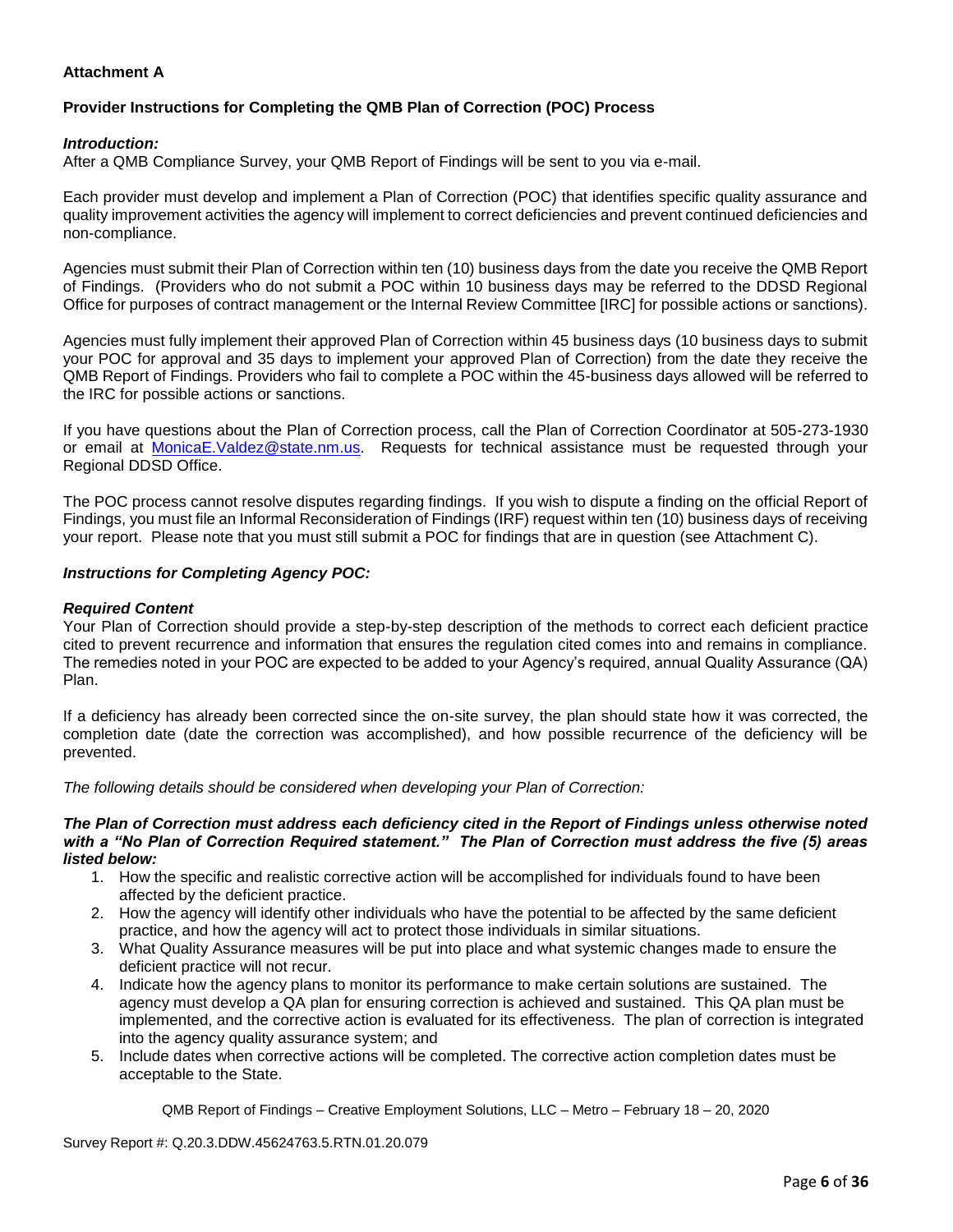*The following details should be considered when developing your Plan of Correction:*

- Details about how and when Individual Served, agency personnel and administrative and service delivery site files are audited by agency personnel to ensure they contain required documents;
- Information about how medication administration records are reviewed to verify they contain all required information before they are distributed to service sites, as they are being used, and after they are completed;
- Your processes for ensuring that all required agency personnel are trained on required DDSD required trainings;
- How accuracy in billing/reimbursement documentation is assured;
- How health, safety is assured;
- For Case Management providers, how Individual Service Plans are reviewed to verify they meet requirements, how the timeliness of level of care (LOC) packet submissions and consumer visits are tracked;
- Your process for gathering, analyzing and responding to quality data indicators; and,
- Details about Quality Targets in various areas, current status, analyses about why targets were not met, and remedies implemented.

*Note:* **Instruction or in-service of staff alone may not be a sufficient plan of correction.** This is a good first step toward correction, but additional steps must be taken to ensure the deficiency is corrected and will not recur.

### *Completion Dates*

- The plan of correction must include a **completion date** (entered in the far right-hand column) for each finding. Be sure the date is **realistic** in the amount of time your Agency will need to correct the deficiency; not to exceed 45 total business days.
- Direct care issues should be corrected immediately and monitored appropriately.
- Some deficiencies may require a staged plan to accomplish total correction.
- Deficiencies requiring replacement of equipment, etc., may require more time to accomplish correction but should show reasonable time frames.

### *Initial Submission of the Plan of Correction Requirements*

- 1. The Plan of Correction must be completed on the official QMB Survey Report of Findings/Plan of Correction Form and received by QMB within ten (10) business days from the date you received the report of findings.
- 2. For questions about the POC process, call the POC Coordinator, Monica Valdez at 505-273-1930 or email at [MonicaE.Valdez@state.nm.us](mailto:MonicaE.Valdez@state.nm.us) for assistance.
- 3. For Technical Assistance (TA) in developing or implementing your POC, contact your Regional DDSD Office.
- 4. Submit your POC to Monica Valdez, POC Coordinator in any of the following ways:
	- a. Electronically at [MonicaE.Valdez@state.nm.us](mailto:MonicaE.Valdez@state.nm.us) *(preferred method)*
	- b. Fax to 505-222-8661, or
	- c. Mail to POC Coordinator, 5301 Central Ave NE Suite 400, Albuquerque, New Mexico 87108
- 5. *Do not submit supporting documentation* (evidence of compliance) to QMB *until after* your POC has been approved by the QMB.
- 6. QMB will notify you when your POC has been "approved" or "denied."
	- a. During this time, whether your POC is "approved," or "denied," you will have a maximum of 45-business days from the date of receipt of your Report of Findings to correct all survey deficiencies.
	- b. If your POC is denied, it must be revised and resubmitted as soon as possible, as the 45-business day limit is in effect.
	- c. If your POC is denied a second time your agency may be referred to the Internal Review Committee.
	- d. You will receive written confirmation when your POC has been approved by QMB and a final deadline for completion of your POC.
	- e. Please note that all POC correspondence will be sent electronically unless otherwise requested.
- 7. Failure to submit your POC within 10 business days without prior approval of an extension by QMB will result in a referral to the Internal Review Committee and the possible implementation of monetary penalties and/or sanctions.

### *POC Document Submission Requirements*

Once your POC has been approved by the QMB Plan of Correction Coordinator you must submit copies of documents as evidence that all deficiencies have been corrected, as follows.

QMB Report of Findings – Creative Employment Solutions, LLC – Metro – February 18 – 20, 2020

Survey Report #: Q.20.3.DDW.45624763.5.RTN.01.20.079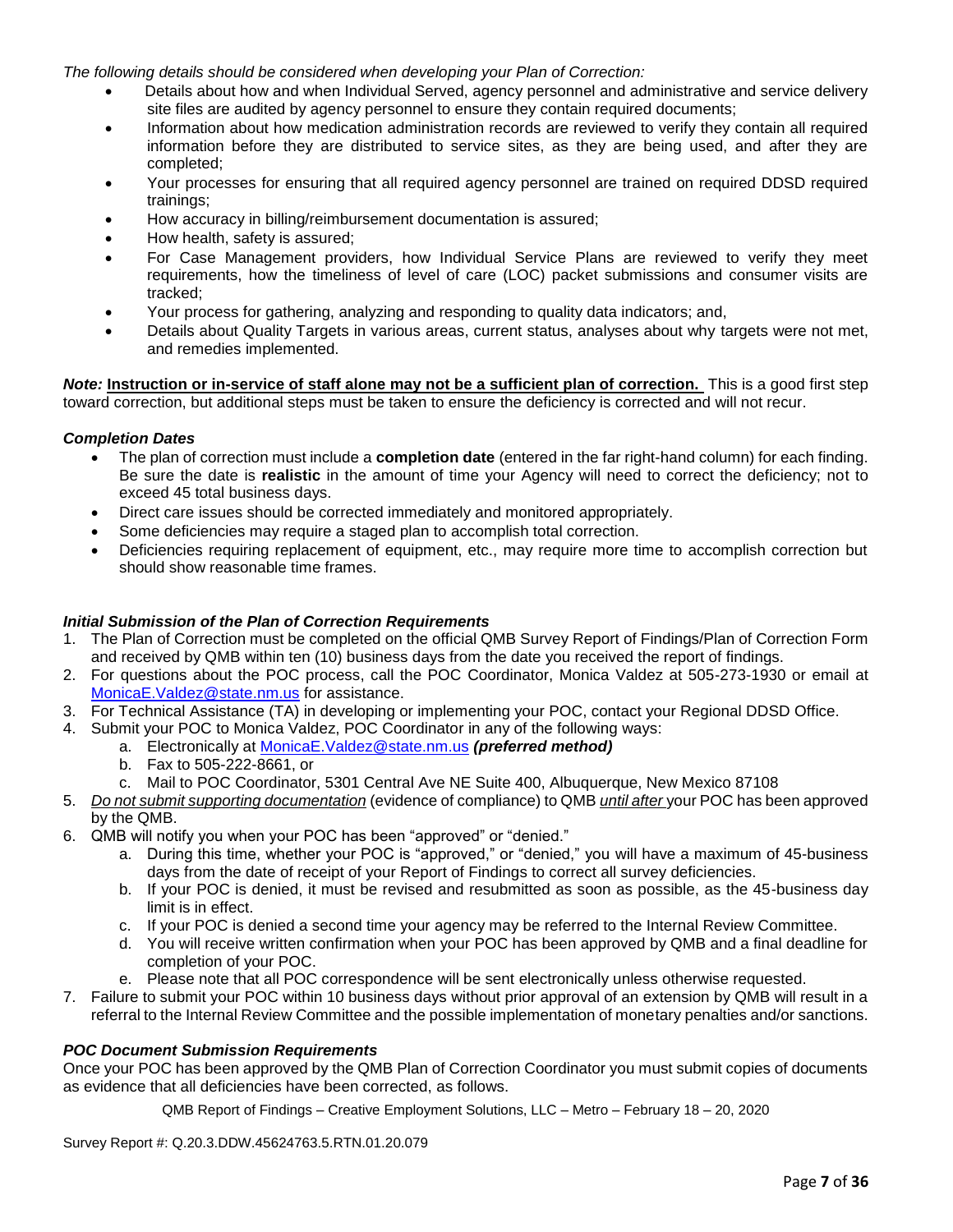- 1. Your internal documents are due within a *maximum* of 45-business days of receipt of your Report of Findings.
- 2. It is preferred that you submit your documents via USPS or other carrier (scanned and saved to CD/DVD disc, flash drive, etc.). If documents containing HIPAA Protected Health Information (PHI) documents must be submitted through S-Comm (Therap), Fax or Postal System, do not send PHI directly to NMDOH email accounts. If the documents do not contain protected Health information (PHI) then you may submit your documents electronically scanned and attached to e-mails.
- 3. All submitted documents *must be annotated*; please be sure the tag numbers and Identification numbers are indicated on each document submitted. Documents which are not annotated with the Tag number and Identification number may not be accepted.
- 4. Do not submit original documents; Please provide copies or scanned electronic files for evidence. Originals must be maintained in the agency file(s) per DDSD Standards.
- 5. In lieu of some documents, you may submit copies of file or home audit forms that clearly indicate cited deficiencies have been corrected, other attestations of correction must be approved by the Plan of Correction Coordinator prior to their submission.
- 6. When billing deficiencies are cited, you must provide documentation to justify billing and/or void and adjust forms submitted to Xerox State Healthcare, LLC for the deficiencies cited in the Report of Findings.

**Revisions, Modifications or Extensions to your Plan of Correction (post QMB approval) must be made in writing and submitted to the Plan of Correction Coordinator, prior to the due date and are approved on a case-by-case basis. No changes may be made to your POC or the timeframes for implementation without written approval of the POC Coordinator.**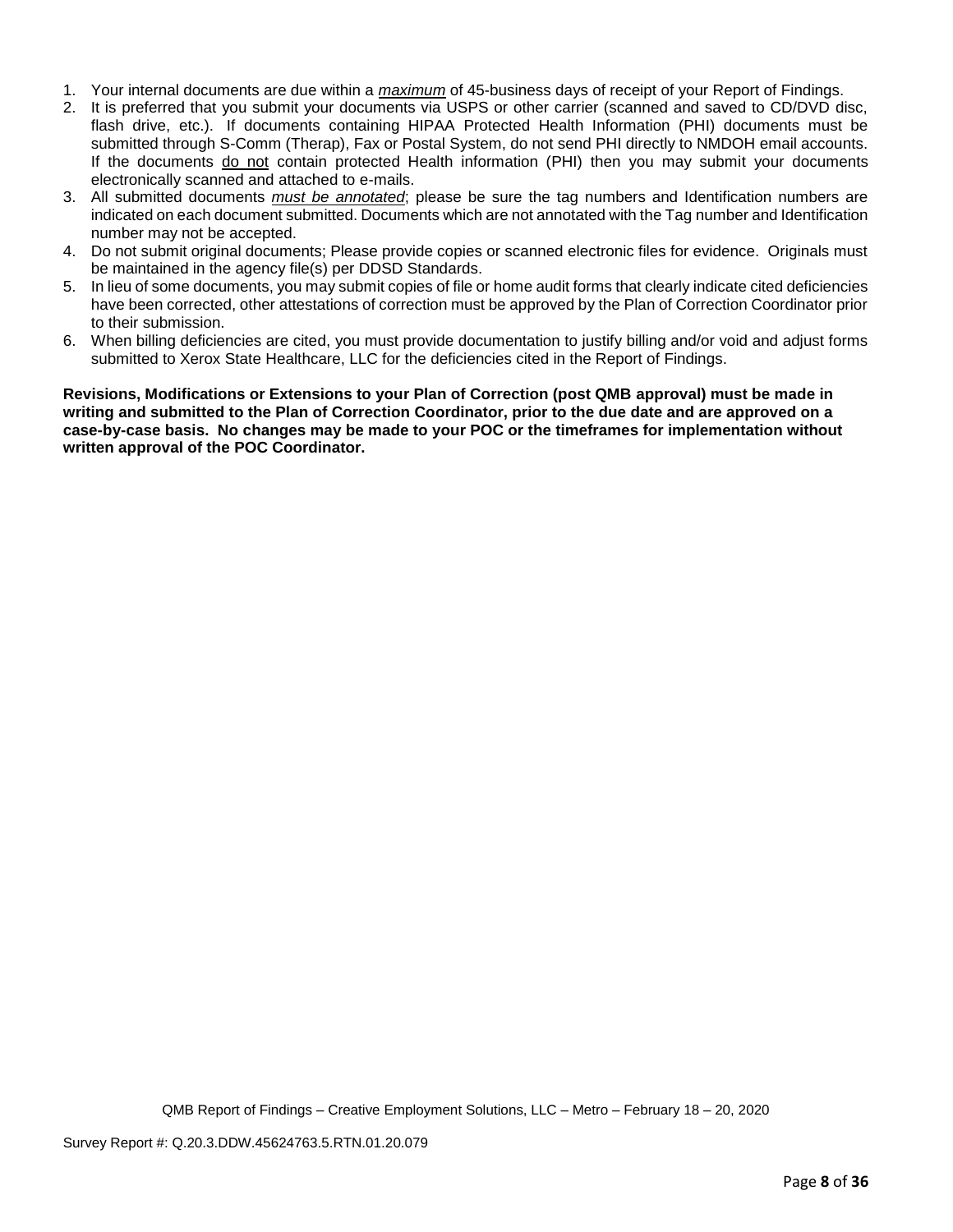### **Department of Health, Division of Health Improvement QMB Determination of Compliance Process**

The Division of Health Improvement, Quality Management Bureau (QMB) surveys compliance of the Developmental Disabilities Waiver (DDW) standards and other state and federal regulations. For the purpose of the LCA / CI survey the CMS waiver assurances have been grouped into four (4) Service Domains: Plan of Care (ISP Implementation); Qualified Providers; Health, Welfare and Safety; and Administrative Oversight (note that Administrative Oversight listed in this document is not the same as the CMS assurance of Administrative Authority. Used in this context it is related to the agency's operational policies and procedures, Quality Assurance system and Medicaid billing and reimbursement processes.)

The QMB Determination of Compliance process is based on provider compliance or non-compliance with standards and regulations identified during the on-site survey process and as reported in the QMB Report of Findings. All areas reviewed by QMB have been agreed to by DDSD and DHI/QMB and are reflective of CMS requirements. All deficiencies (non-compliance with standards and regulations) are identified and cited as either a Standard level deficiency or a Condition of Participation level deficiency in the QMB Reports of Findings. All deficiencies require corrective action when non-compliance is identified.

Each deficiency in your Report of Findings has been predetermined to be a Standard Level Deficiency, a Condition of Participation Level Deficiency, if below 85% compliance or a non-negotiable Condition of Participation Level Deficiency. Your Agency's overall Compliance Determination is based on a Scope and Severity Scale which takes into account the number of Standard and Condition Level Tags cited as well as the percentage of Individuals affected in the sample.

## **Conditions of Participation (CoPs)**

CoPs are based on the Centers for Medicare and Medicaid Services, Home and Community-Based Waiver required assurances, in addition to the New Mexico Developmental Disability Waiver (DDW) Service Standards. The Division of Health Improvement (DHI), in conjunction with the Developmental Disability Support Division (DDSD), has identified certain deficiencies that have the potential to be a Condition of Participation Level, if the tag falls below 85% compliance based on the number of people affected. Additionally, there are what are called nonnegotiable Conditions of Participation, regardless if one person or multiple people are affected. In this context, a CoP is defined as an essential / fundamental regulation or standard, which when out of compliance directly affects the health and welfare of the Individuals served. If no deficiencies within a Tag are at the level of a CoP, it is cited as a Standard Level Deficiency.

### *Service Domains and CoPs for Living Care Arrangements and Community Inclusion are as follows:*

**Service Domain: Service Plan: ISP Implementation -** *Services are delivered in accordance with the service plan, including type, scope, amount, duration and frequency specified in the service plan.*

### **Potential Condition of Participation Level Tags, if compliance is below 85%:**

- **1A08.3 –** Administrative Case File: Individual Service Plan / ISP Components
- **1A32 –** Administrative Case File: Individual Service Plan Implementation
- **LS14 –** Residential Service Delivery Site Case File (ISP and Healthcare Requirements)
- **IS14 –** CCS / CIES Service Delivery Site Case File (ISP and Healthcare Requirements)

**Service Domain: Qualified Providers -** *The State monitors non-licensed/non-certified providers to assure adherence to waiver requirements. The State implements its policies and procedures for verifying that provider training is conducted in accordance with State requirements and the approved waiver.*

### **Potential Condition of Participation Level Tags, if compliance is below 85%:**

• **1A20 -** Direct Support Personnel Training

QMB Report of Findings – Creative Employment Solutions, LLC – Metro – February 18 – 20, 2020

Survey Report #: Q.20.3.DDW.45624763.5.RTN.01.20.079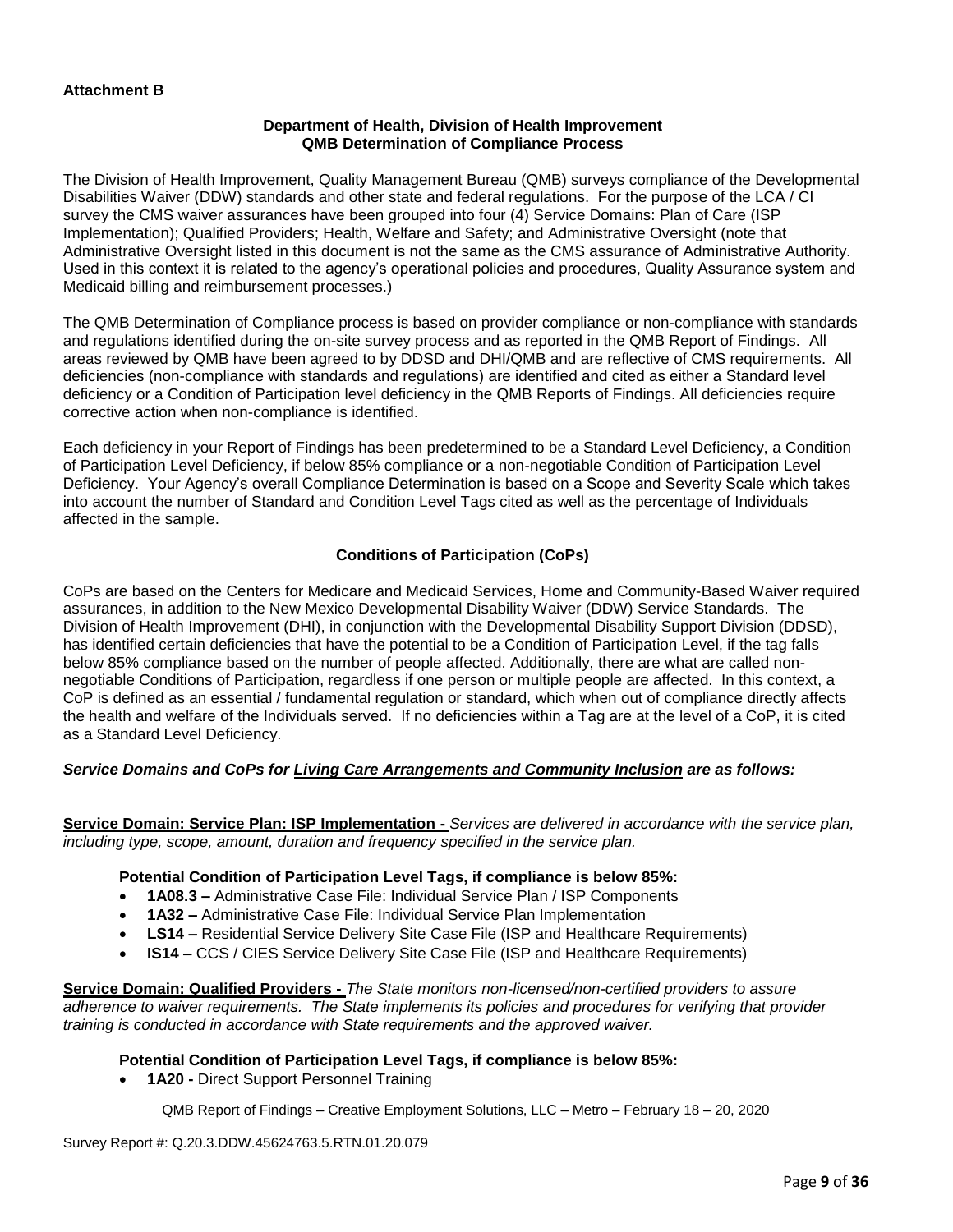- **1A22 -** Agency Personnel Competency
- **1A37 –** Individual Specific Training

### **Non-Negotiable Condition of Participation Level Tags (one or more Individuals are cited):**

- **1A25.1 –** Caregiver Criminal History Screening
- **1A26.1 –** Consolidated On-line Registry Employee Abuse Registry

**Service Domain: Health, Welfare and Safety -** *The State, on an ongoing basis, identifies, addresses and seeks to prevent occurrences of abuse, neglect and exploitation. Individuals shall be afforded their basic human rights. The provider supports individuals to access needed healthcare services in a timely manner.*

### **Potential Condition of Participation Level Tags, if compliance is below 85%:**

- **1A08.2 –** Administrative Case File: Healthcare Requirements & Follow-up
- **1A09 –** Medication Delivery Routine Medication Administration
- **1A09.1 –** Medication Delivery PRN Medication Administration
- **1A15.2 –** Administrative Case File: Healthcare Documentation (Therap and Required Plans)

### **Non-Negotiable Condition of Participation Level Tags (one or more Individuals are cited):**

- **1A05 –** General Requirements / Agency Policy and Procedure Requirements
- **1A07 –** Social Security Income (SSI) Payments
- **1A09.2 –** Medication Delivery Nurse Approval for PRN Medication
- **1A15 –** Healthcare Coordination Nurse Availability / Knowledge
- **1A31 –** Client Rights/Human Rights
- **LS25.1 –** Residential Reqts. (Physical Environment Supported Living / Family Living / Intensive Medical Living)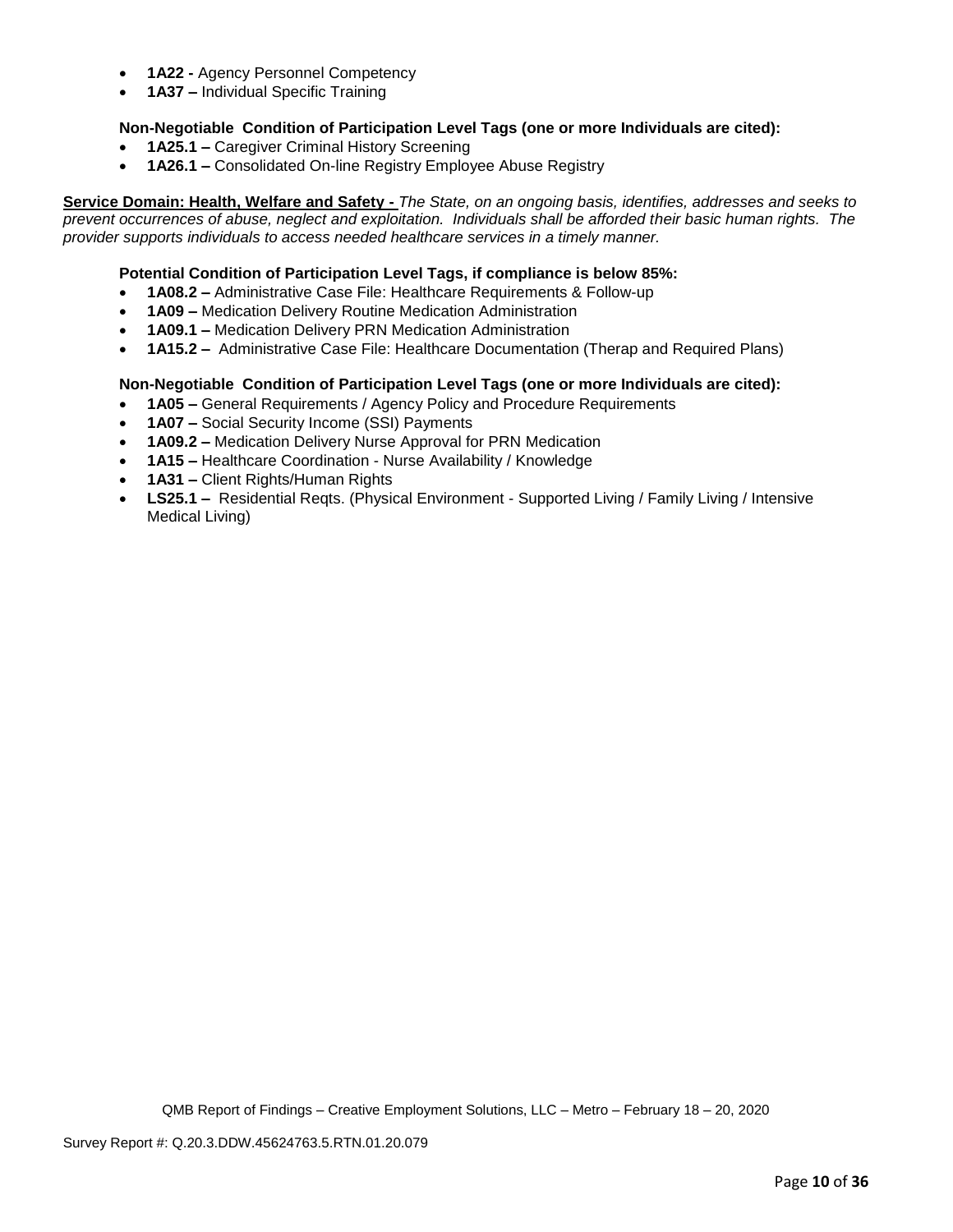### **Attachment C**

## **Guidelines for the Provider Informal Reconsideration of Finding (IRF) Process**

### **Introduction:**

Throughout the QMB Survey process, surveyors are openly communicating with providers. Open communication means surveyors have clarified issues and/or requested missing information before completing the review through the use of the signed/dated "Document Request," or "Administrative Needs," etc. forms. Regardless, there may still be instances where the provider disagrees with a specific finding. Providers may use the following process to informally dispute a finding.

#### **Instructions:**

- 1. The Informal Reconsideration of the Finding (IRF) request must be received in writing to the QMB Bureau Chief **within 10 business days** of receipt of the final Report of Findings **(***Note: No extensions are granted for the IRF)***.**
- 2. The written request for an IRF *must* be completed on the QMB Request for Informal Reconsideration of Finding form available on the QMB website: <https://nmhealth.org/about/dhi/cbp/irf/>
- 3. The written request for an IRF must specify in detail the request for reconsideration and why the finding is inaccurate.
- 4. The IRF request must include all supporting documentation or evidence.
- 5. If you have questions about the IRF process, email the IRF Chairperson, Valerie V. Valdez at [valerie.valdez@state.nm.us](mailto:valerie.valdez@state.nm.us) for assistance.

#### **The following limitations apply to the IRF process:**

- The written request for an IRF and all supporting evidence must be received within 10 business days.
- Findings based on evidence requested during the survey and not provided may not be subject to reconsideration.
- The supporting documentation must be new evidence not previously reviewed or requested by the survey team.
- Providers must continue to complete their Plan of Correction during the IRF process
- Providers may not request an IRF to challenge the sampling methodology.
- Providers may not request an IRF based on disagreement with the nature of the standard or regulation.
- Providers may not request an IRF to challenge the team composition.
- Providers may not request an IRF to challenge the DHI/QMB determination of compliance or the length of their DDSD provider contract.

A Provider forfeits the right to an IRF if the request is not received within 10 business days of receiving the report and/or does not include all supporting documentation or evidence to show compliance with the standards and regulations.

The IRF Committee will review the request; the Provider will be notified in writing of the ruling; no face-to-face meeting will be conducted.

When a Provider requests that a finding be reconsidered, it does not stop or delay the Plan of Correction process. **Providers must continue to complete the Plan of Correction, including the finding in dispute regardless of the IRF status.** If a finding is removed or modified, it will be noted and removed or modified from the Report of Findings. It should be noted that in some cases a Plan of Correction may be completed prior to the IRF process being completed. The provider will be notified in writing on the decisions of the IRF committee.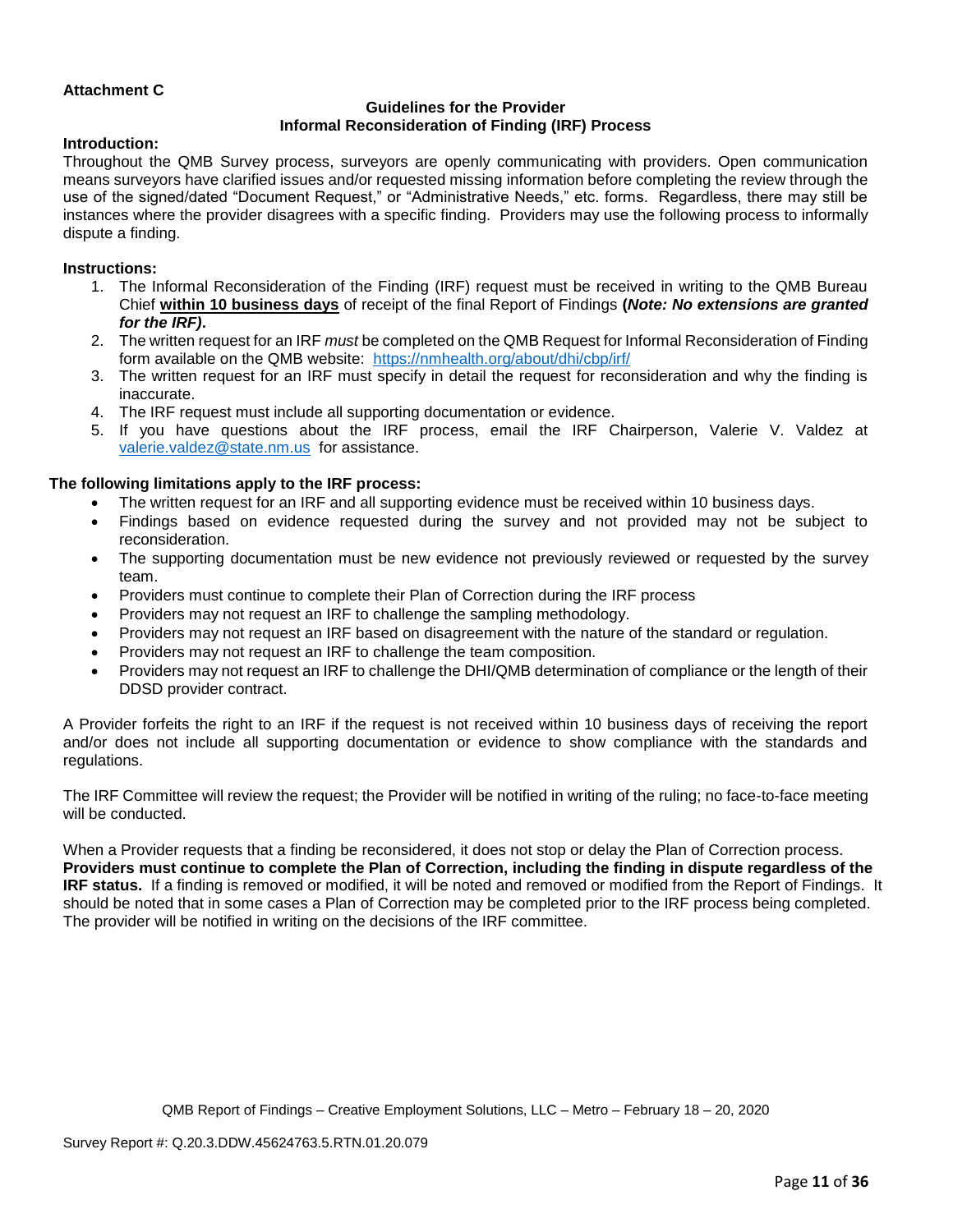## **QMB Determinations of Compliance**

### **Compliance:**

The QMB determination of *Compliance* indicates that a provider has either no deficiencies found during a survey or that no deficiencies at the Condition of Participation Level were found. The agency has obtained a level of compliance such that there is a minimal potential for harm to individuals' health and safety. To qualify for a determination of *Compliance*, the provider must have received no Conditions of Participation Level Deficiencies and have a minimal number of Individuals on the sample affected by the findings indicated in the Standards Level Tags.

### **Partial-Compliance with Standard Level Tags:**

The QMB determination of *Partial-Compliance with Standard Level Tags* indicates that a provider is in compliance with all Condition of Participation Level deficiencies but is out of compliance with a certain percentage of Standard Level deficiencies. This partial-compliance, if not corrected, may result in a negative outcome or the potential for more than minimal harm to individuals' health and safety. There are two ways to receive a determination of Partial Compliance with Standard Level Tags:

- 1. Your Report of Findings includes 16 or fewer Standards Level Tags with between 75% and 100% of the survey sample affected in any tag.
- 2. Your Report of Findings includes 17 or more Standard Level Tags with between 50% to 74% of the survey sample affected in any tag.

### **Partial-Compliance with Standard Level Tags and Condition of Participation Level Tags:**

The QMB determination of *Partial-Compliance with Standard Level Tags and Condition of Participation Level Tags*  indicates that a provider is out of compliance with one to five  $(1 - 5)$  Condition of Participation Level Tags. This partial-compliance, if not corrected, may result in a serious negative outcome or the potential for more than minimal harm to individuals' health and safety.

### **Non-Compliance:**

The QMB determination of *Non-Compliance* indicates a provider is significantly out of compliance with both Standard Level deficiencies and Conditions of Participation level deficiencies. This non-compliance, if not corrected, may result in a serious negative outcome or the potential for more than minimal harm to individuals' health and safety. There are three ways an agency can receive a determination of Non-Compliance:

- 1. Your Report of Findings includes 17 or more total Tags with 0 to 5 Condition of Participation Level Tags with 75% to 100% of the survey sample affected in any Condition of Participation Level tag.
- 2. Your Report of Findings includes any amount of Standard Level Tags with 6 or more Condition of Participation Level Tags.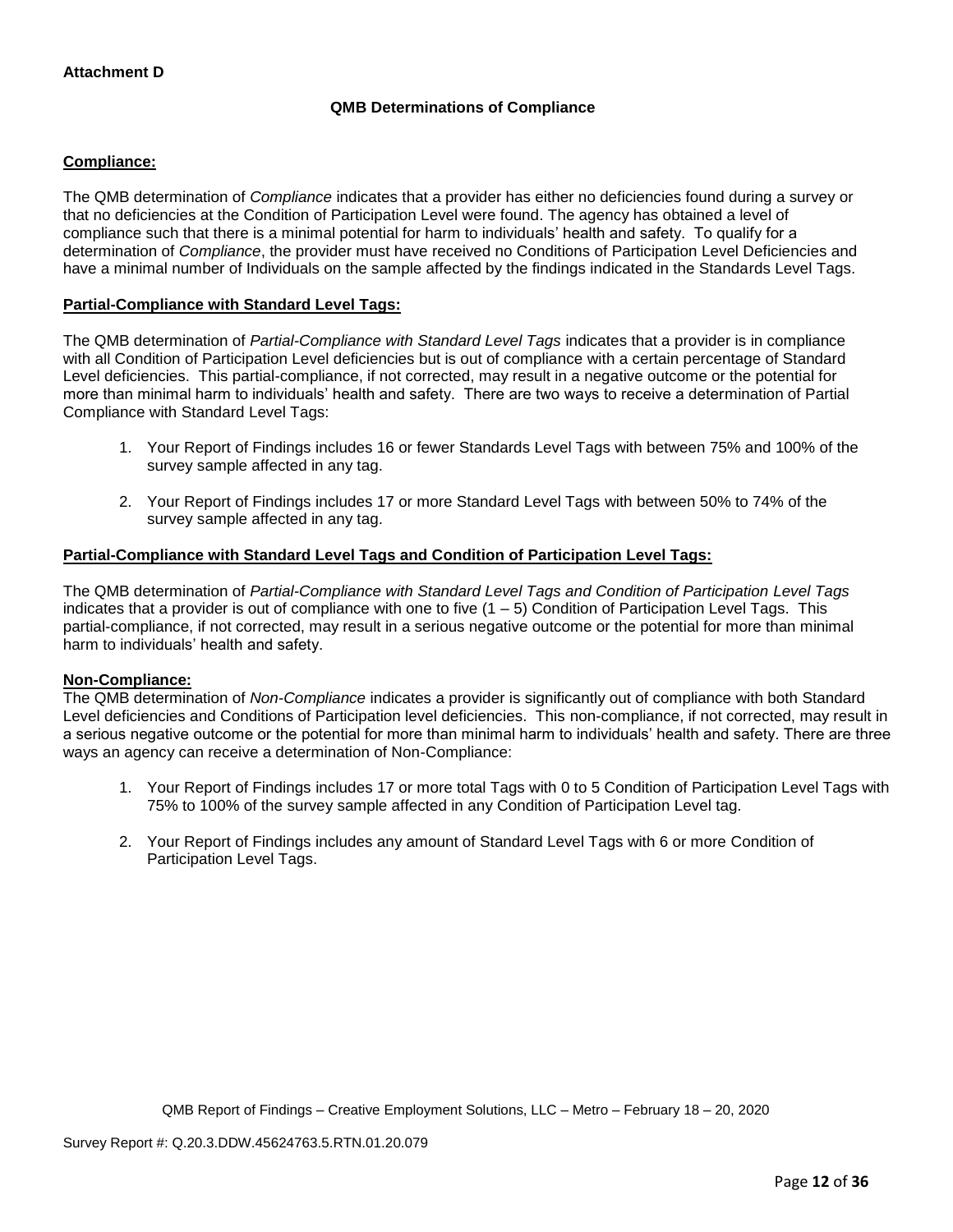| <b>Compliance</b>                                                                                          | Weighting                                                                                                                     |                                                                                                                          |                                                                                                                          |                                                                                                                               |                                                                                                                                |                                                                                                                             |                                                                                                               |
|------------------------------------------------------------------------------------------------------------|-------------------------------------------------------------------------------------------------------------------------------|--------------------------------------------------------------------------------------------------------------------------|--------------------------------------------------------------------------------------------------------------------------|-------------------------------------------------------------------------------------------------------------------------------|--------------------------------------------------------------------------------------------------------------------------------|-----------------------------------------------------------------------------------------------------------------------------|---------------------------------------------------------------------------------------------------------------|
| <b>Determination</b>                                                                                       |                                                                                                                               | LOW                                                                                                                      |                                                                                                                          | <b>MEDIUM</b>                                                                                                                 |                                                                                                                                |                                                                                                                             | <b>HIGH</b>                                                                                                   |
| <b>Total Tags:</b>                                                                                         | up to 16                                                                                                                      | 17 or more                                                                                                               | up to 16                                                                                                                 | 17 or more                                                                                                                    | <b>Any Amount</b>                                                                                                              | 17 or more                                                                                                                  | <b>Any Amount</b>                                                                                             |
|                                                                                                            | and                                                                                                                           | and                                                                                                                      | and                                                                                                                      | and                                                                                                                           | And/or                                                                                                                         | and                                                                                                                         | And/or                                                                                                        |
| <b>COP Level Tags:</b>                                                                                     | 0 COP                                                                                                                         | 0 COP                                                                                                                    | 0 COP                                                                                                                    | 0 COP                                                                                                                         | 1 to 5 COP                                                                                                                     | 0 to 5 CoPs                                                                                                                 | 6 or more COP                                                                                                 |
|                                                                                                            | and                                                                                                                           | and                                                                                                                      | and                                                                                                                      | and                                                                                                                           |                                                                                                                                | and                                                                                                                         |                                                                                                               |
| Sample Affected:                                                                                           | 0 to 74%                                                                                                                      | 0 to 49%                                                                                                                 | 75 to 100%                                                                                                               | 50 to 74%                                                                                                                     |                                                                                                                                | 75 to 100%                                                                                                                  |                                                                                                               |
| "Non-Compliance"                                                                                           |                                                                                                                               |                                                                                                                          |                                                                                                                          |                                                                                                                               |                                                                                                                                | 17 or more<br><b>Total Tags with</b><br>75 to 100% of<br>the Individuals<br>in the sample<br>cited in any CoP<br>Level tag. | Any Amount of<br><b>Standard Level</b><br>Tags and 6 or<br>more Conditions<br>of Participation<br>Level Tags. |
| "Partial Compliance<br>with Standard Level<br>tags and Condition of<br><b>Participation Level</b><br>Tags" |                                                                                                                               |                                                                                                                          |                                                                                                                          |                                                                                                                               | <b>Any Amount</b><br><b>Standard Level</b><br>Tags, plus 1 to 5<br><b>Conditions of</b><br><b>Participation Level</b><br>tags. |                                                                                                                             |                                                                                                               |
| "Partial Compliance<br>with Standard Level<br>tags"                                                        |                                                                                                                               |                                                                                                                          | up to 16<br><b>Standard Level</b><br>Tags with 75 to<br>100% of the<br>individuals in<br>the sample cited<br>in any tag. | 17 or more<br><b>Standard Level</b><br>Tags with 50 to<br><b>74%</b> of the<br>individuals in<br>the sample cited<br>any tag. |                                                                                                                                |                                                                                                                             |                                                                                                               |
| "Compliance"                                                                                               | Up to 16<br><b>Standard Level</b><br>Tags with 0 to<br><b>74%</b> of the<br>individuals in<br>the sample<br>cited in any tag. | 17 or more<br><b>Standard Level</b><br>Tags with 0 to<br>49% of the<br>individuals in<br>the sample cited<br>in any tag. |                                                                                                                          |                                                                                                                               |                                                                                                                                |                                                                                                                             |                                                                                                               |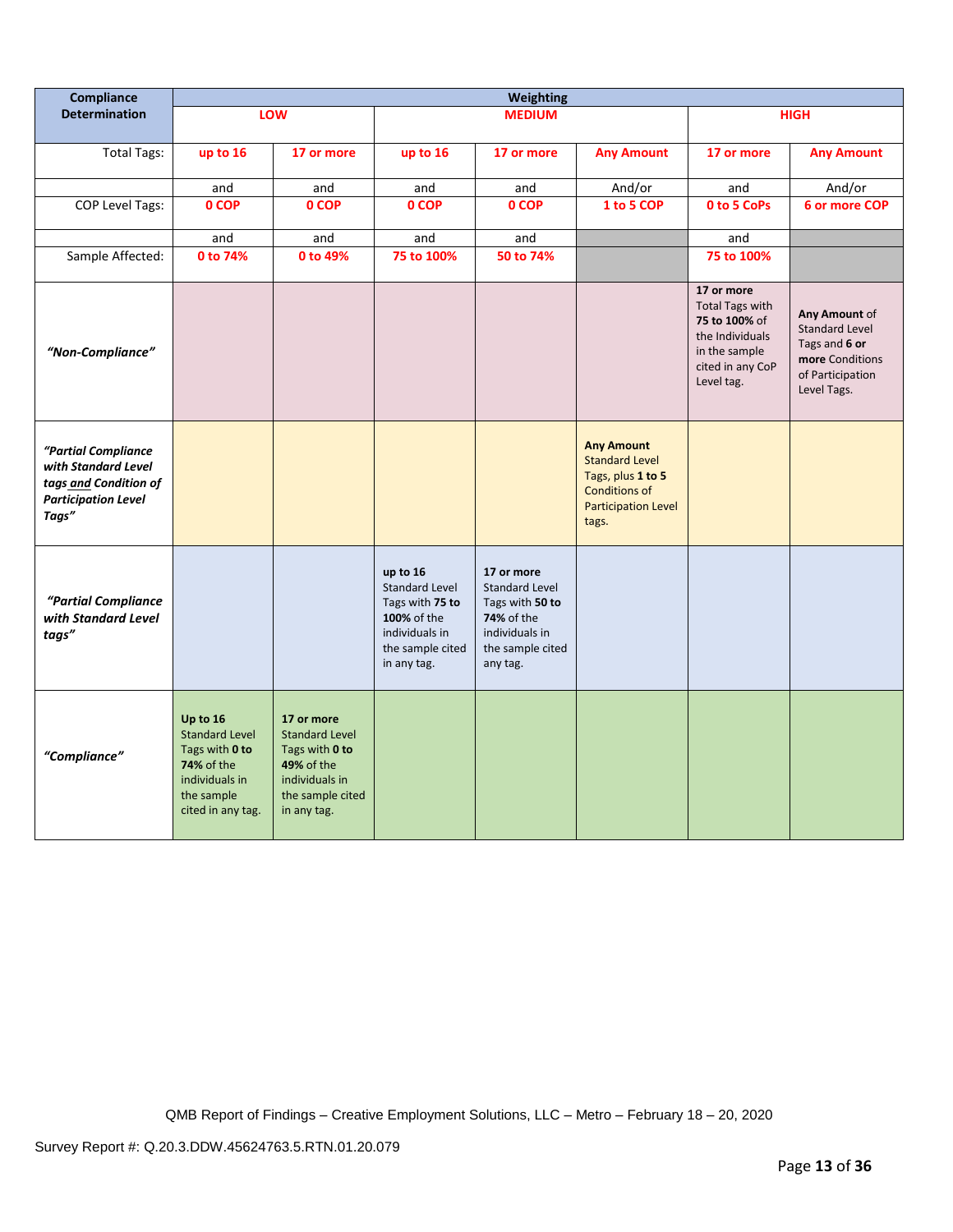## **Agency: Creative Employment Solutions, LLC – Metro Region**

Program: Developmental Disabilities Waiver<br>Service: 2018: Customized Community Sup 2018: Customized Community Supports and Community Integrated Employment Services Routine

Survey Type:<br>Survey Date: **Survey Date: February 18 – 20, 2020**

| <b>Standard of Care</b>                                                                                                                                     | <b>Deficiencies</b>                               | Agency Plan of Correction, On-going QA/QI<br>and Responsible Party                                   | <b>Date</b><br><b>Due</b> |  |  |  |
|-------------------------------------------------------------------------------------------------------------------------------------------------------------|---------------------------------------------------|------------------------------------------------------------------------------------------------------|---------------------------|--|--|--|
| Service Domain: Service Plans: ISP Implementation - Services are delivered in accordance with the service plan, including type, scope, amount, duration and |                                                   |                                                                                                      |                           |  |  |  |
| frequency specified in the service plan.                                                                                                                    |                                                   |                                                                                                      |                           |  |  |  |
| Tag #1A08 Administrative Case File (Other                                                                                                                   | <b>Standard Level Deficiency</b>                  |                                                                                                      |                           |  |  |  |
| <b>Required Documents)</b>                                                                                                                                  |                                                   |                                                                                                      |                           |  |  |  |
| Developmental Disabilities (DD) Waiver Service                                                                                                              | Based on record review, the Agency did not        | Provider:                                                                                            |                           |  |  |  |
| Standards 2/26/2018; Re-Issue: 12/28/2018; Eff                                                                                                              | maintain a complete and confidential case file at | <b>State your Plan of Correction for the</b>                                                         |                           |  |  |  |
| 1/1/2019                                                                                                                                                    | the administrative office for 1 of 3 individuals. | deficiencies cited in this tag here (How is the                                                      |                           |  |  |  |
| <b>Chapter 20: Provider Documentation and</b>                                                                                                               |                                                   | deficiency going to be corrected? This can be                                                        |                           |  |  |  |
| <b>Client Records: 20.2 Client Records</b>                                                                                                                  | Review of the Agency administrative individual    | specific to each deficiency cited or if possible an                                                  |                           |  |  |  |
| Requirements: All DD Waiver Provider                                                                                                                        | case files revealed the following items were not  | overall correction?): $\rightarrow$                                                                  |                           |  |  |  |
| Agencies are required to create and maintain                                                                                                                | found, incomplete, and/or not current:            |                                                                                                      |                           |  |  |  |
| individual client records. The contents of client                                                                                                           |                                                   |                                                                                                      |                           |  |  |  |
| records vary depending on the unique needs of                                                                                                               | <b>IDT Meeting Minutes:</b>                       |                                                                                                      |                           |  |  |  |
| the person receiving services and the resultant                                                                                                             | • Not Found $(H3)$                                |                                                                                                      |                           |  |  |  |
| information produced. The extent of                                                                                                                         |                                                   |                                                                                                      |                           |  |  |  |
| documentation required for individual client                                                                                                                |                                                   |                                                                                                      |                           |  |  |  |
| records per service type depends on the                                                                                                                     |                                                   | <b>Provider:</b>                                                                                     |                           |  |  |  |
| location of the file, the type of service being                                                                                                             |                                                   | <b>Enter your ongoing Quality</b>                                                                    |                           |  |  |  |
| provided, and the information necessary.                                                                                                                    |                                                   | <b>Assurance/Quality Improvement processes</b>                                                       |                           |  |  |  |
| DD Waiver Provider Agencies are required to                                                                                                                 |                                                   | as it related to this tag number here (What is                                                       |                           |  |  |  |
| adhere to the following:                                                                                                                                    |                                                   | going to be done? How many individuals is this<br>going to affect? How often will this be completed? |                           |  |  |  |
| Client records must contain all documents<br>1.                                                                                                             |                                                   | Who is responsible? What steps will be taken if                                                      |                           |  |  |  |
| essential to the service being provided and                                                                                                                 |                                                   | issues are found?): $\rightarrow$                                                                    |                           |  |  |  |
| essential to ensuring the health and safety of                                                                                                              |                                                   |                                                                                                      |                           |  |  |  |
| the person during the provision of the service.                                                                                                             |                                                   |                                                                                                      |                           |  |  |  |
| Provider Agencies must have readily<br>2.                                                                                                                   |                                                   |                                                                                                      |                           |  |  |  |
| accessible records in home and community                                                                                                                    |                                                   |                                                                                                      |                           |  |  |  |
| settings in paper or electronic form. Secure                                                                                                                |                                                   |                                                                                                      |                           |  |  |  |
| access to electronic records through the Therap                                                                                                             |                                                   |                                                                                                      |                           |  |  |  |
| web based system using computers or mobile                                                                                                                  |                                                   |                                                                                                      |                           |  |  |  |
| devices is acceptable.                                                                                                                                      |                                                   |                                                                                                      |                           |  |  |  |
| 3. Provider Agencies are responsible for                                                                                                                    |                                                   |                                                                                                      |                           |  |  |  |
| ensuring that all plans created by nurses, RDs,                                                                                                             |                                                   |                                                                                                      |                           |  |  |  |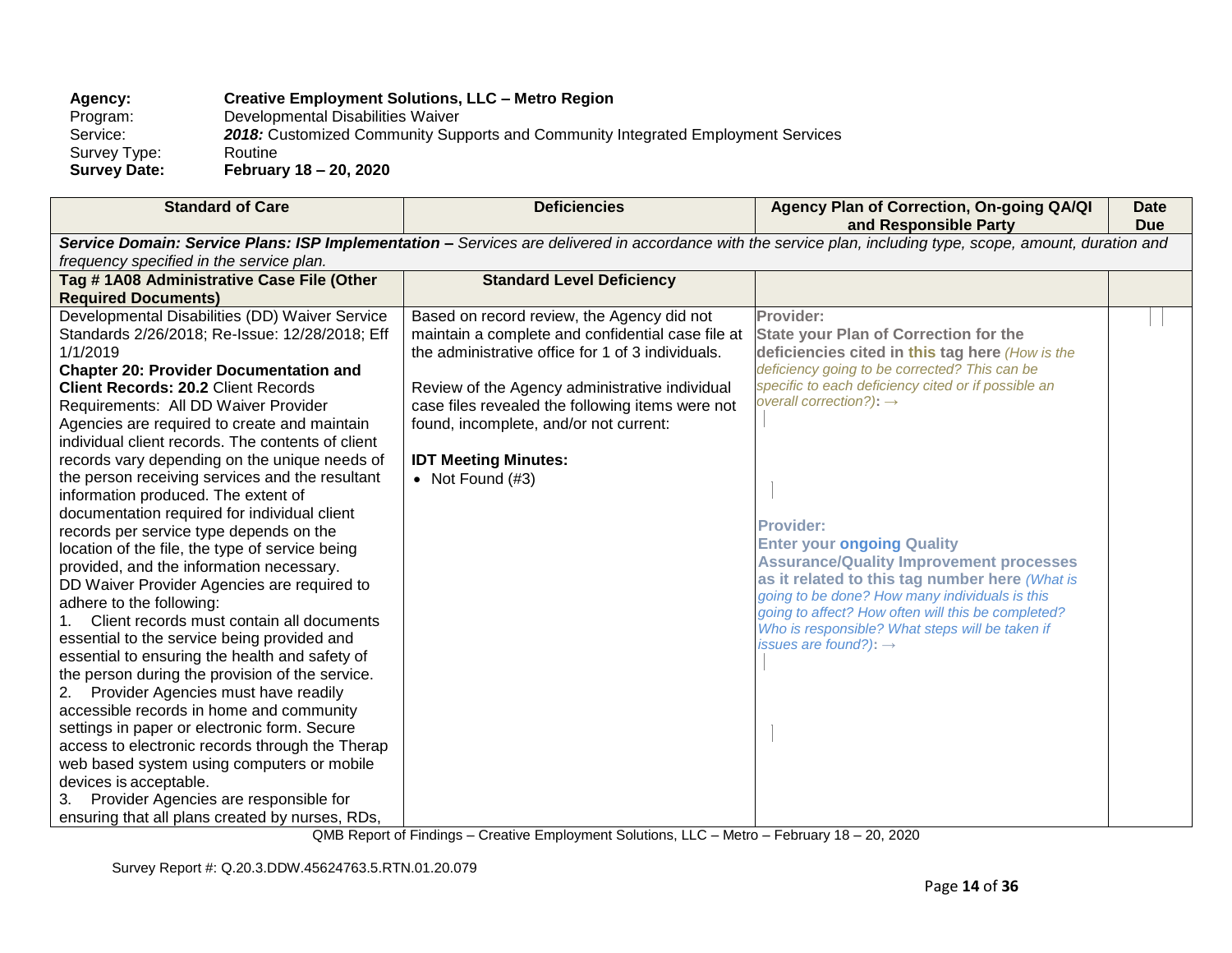| therapists or BSCs are present in all needed       |  |  |
|----------------------------------------------------|--|--|
| settings.                                          |  |  |
| 4. Provider Agencies must maintain records of      |  |  |
| all documents produced by agency personnel or      |  |  |
| contractors on behalf of each person, including    |  |  |
| any routine notes or data, annual assessments,     |  |  |
| semi-annual reports, evidence of training          |  |  |
| provided/received, progress notes, and any         |  |  |
| other interactions for which billing is generated. |  |  |
| 5. Each Provider Agency is responsible for         |  |  |
| maintaining the daily or other contact notes       |  |  |
| documenting the nature and frequency of            |  |  |
| service delivery, as well as data tracking only    |  |  |
| for the services provided by their agency.         |  |  |
| The current Client File Matrix found in<br>6.      |  |  |
| Appendix A Client File Matrix details the          |  |  |
| minimum requirements for records to be stored      |  |  |
| in agency office files, the delivery site, or with |  |  |
| DSP while providing services in the community.     |  |  |
| 7. All records pertaining to JCMs must be          |  |  |
| retained permanently and must be made              |  |  |
| available to DDSD upon request, upon the           |  |  |
| termination or expiration of a provider            |  |  |
| agreement, or upon provider withdrawal from        |  |  |
| services.                                          |  |  |
|                                                    |  |  |
| 20.5.1 Individual Data Form (IDF): The             |  |  |
| Individual Data Form provides an overview of       |  |  |
| demographic information as well as other key       |  |  |
| personal, programmatic, insurance, and health      |  |  |
| related information. It lists medical information; |  |  |
| assistive technology or adaptive equipment;        |  |  |
| diagnoses; allergies; information about whether    |  |  |
| a guardian or advance directives are in place;     |  |  |
| information about behavioral and health related    |  |  |
| needs; contacts of Provider Agencies and team      |  |  |
| members and other critical information. The IDF    |  |  |
| automatically loads information into other fields  |  |  |
| and forms and must be complete and kept            |  |  |
| current. This form is initiated by the CM. It must |  |  |
| be opened and continuously updated by Living       |  |  |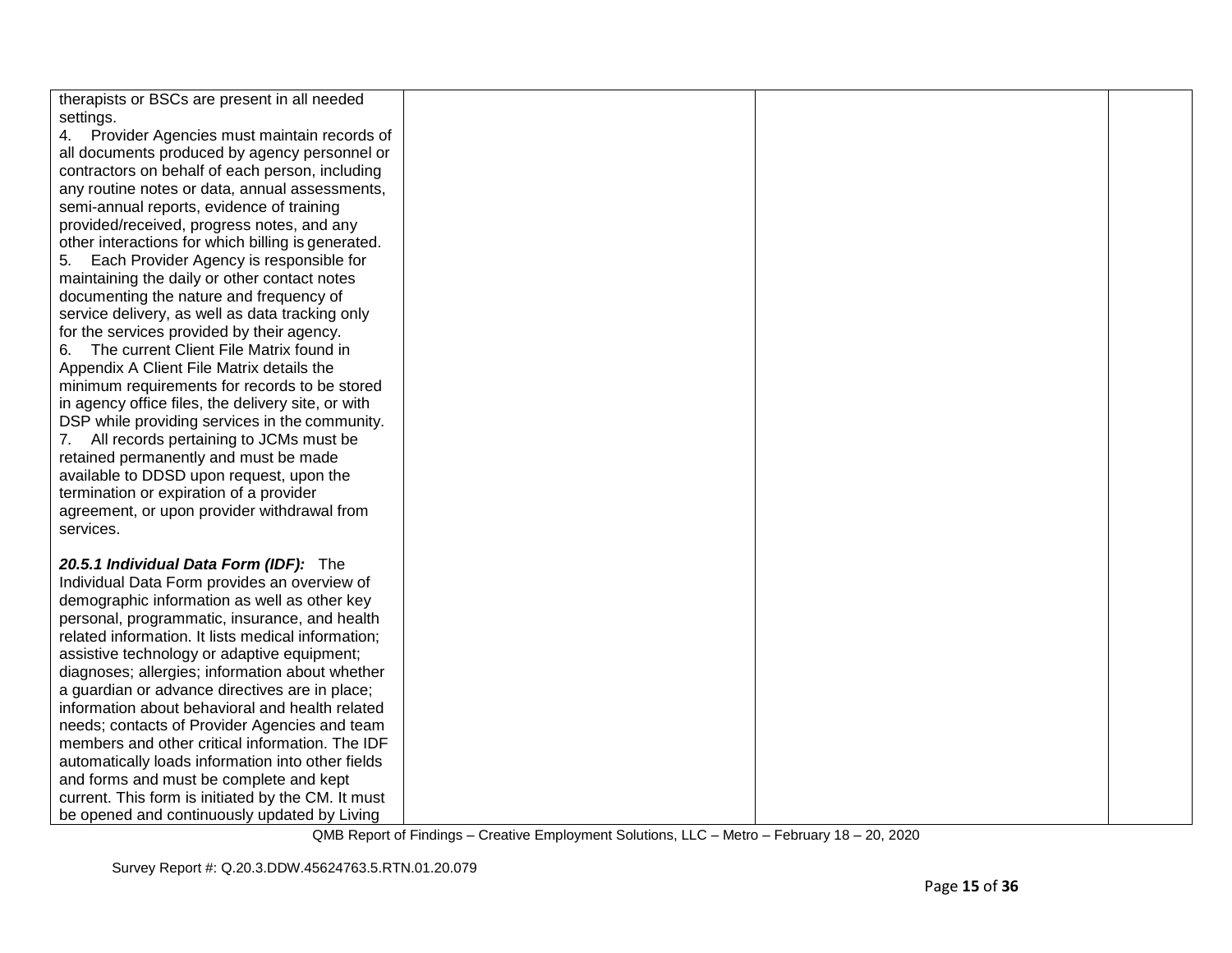| Supports, CCS- Group, ANS, CIHS and case<br>management when applicable to the person in<br>order for accurate data to auto populate other<br>documents like the Health Passport and<br>Physician Consultation Form. Although the<br>Primary Provider Agency is ultimately<br>responsible for keeping this form current, each<br>provider collaborates and communicates critical<br>information to update this form.                                                                                                                                                                                                                                                                                                                                                                                                                                                                                                                                                                                                                                                                |  |  |
|------------------------------------------------------------------------------------------------------------------------------------------------------------------------------------------------------------------------------------------------------------------------------------------------------------------------------------------------------------------------------------------------------------------------------------------------------------------------------------------------------------------------------------------------------------------------------------------------------------------------------------------------------------------------------------------------------------------------------------------------------------------------------------------------------------------------------------------------------------------------------------------------------------------------------------------------------------------------------------------------------------------------------------------------------------------------------------|--|--|
| Chapter 3: Safeguards 3.1.2 Team<br><b>Justification Process: DD Waiver participants</b><br>may receive evaluations or reviews conducted<br>by a variety of professionals or clinicians. These<br>evaluations or reviews typically include<br>recommendations or suggestions for the<br>person/guardian or the team to consider. The<br>team justification process includes:<br>Discussion and decisions about non-health<br>related recommendations are documented on<br>the Team Justification form.<br>2.<br>The Team Justification form documents<br>that the person/guardian or team has considered<br>the recommendations and has decided:<br>a. to implement the recommendation;<br>b. to create an action plan and revise the<br>ISP, if necessary; or<br>c. not to implement the recommendation<br>currently.<br>3. All DD Waiver Provider Agencies participate<br>in information gathering, IDT meeting<br>attendance, and accessing supplemental<br>resources if needed and desired.<br>The CM ensures that the Team<br>Justification Process is followed and complete. |  |  |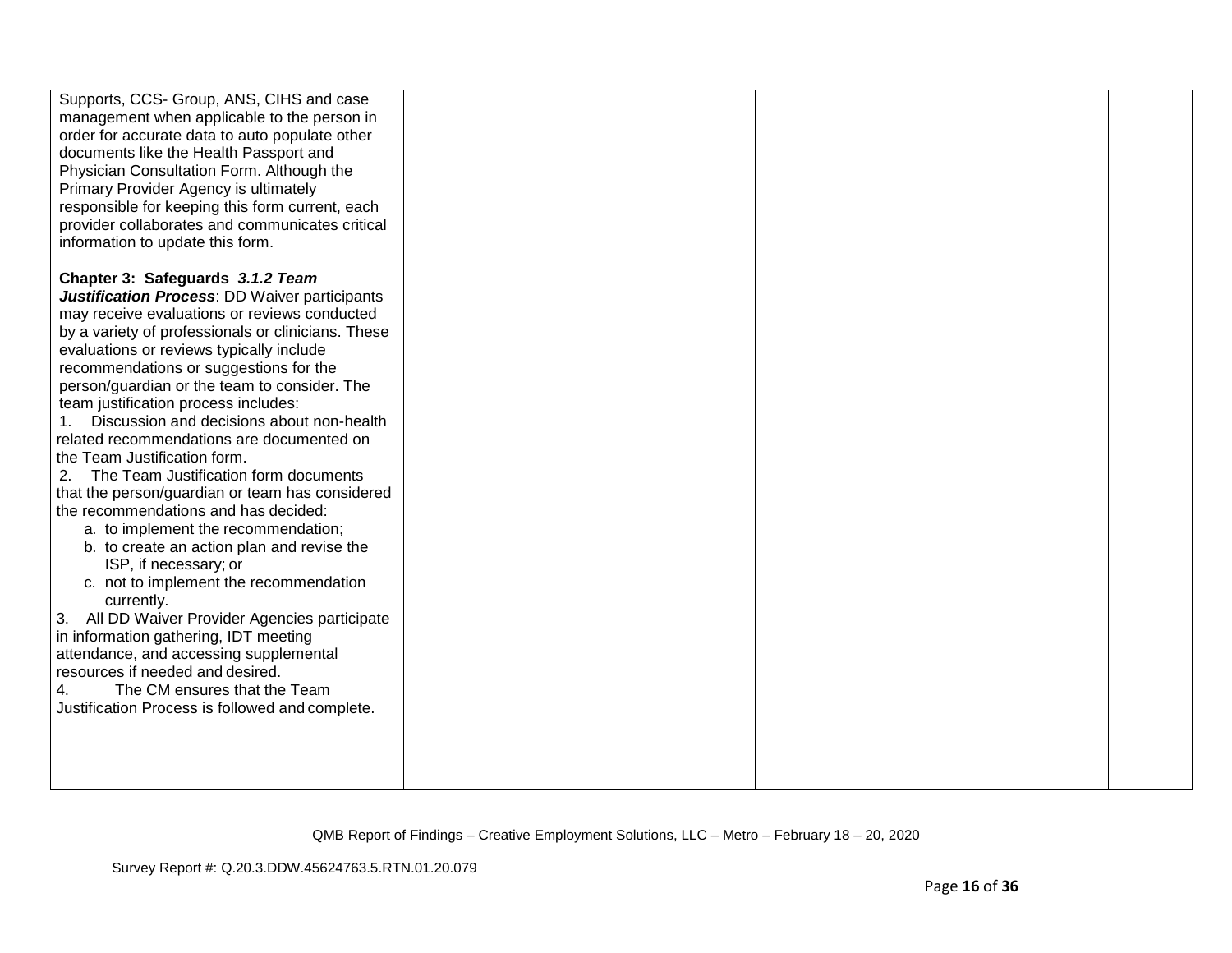| Tag #1A32 Administrative Case File:<br><b>Individual Service Plan Implementation</b> | <b>Condition of Participation Level Deficiency</b> |                                                                                      |  |
|--------------------------------------------------------------------------------------|----------------------------------------------------|--------------------------------------------------------------------------------------|--|
| NMAC 7.26.5.16.C and D Development of the                                            | After an analysis of the evidence it has been      | Provider:                                                                            |  |
| ISP. Implementation of the ISP. The ISP shall                                        | determined there is a significant potential for a  | <b>State your Plan of Correction for the</b>                                         |  |
| be implemented according to the timelines                                            | negative outcome to occur.                         | deficiencies cited in this tag here (How is the                                      |  |
| determined by the IDT and as specified in the                                        |                                                    | deficiency going to be corrected? This can be                                        |  |
| ISP for each stated desired outcomes and action                                      | Based on administrative record review, the         | specific to each deficiency cited or if possible an                                  |  |
| plan.                                                                                | Agency did not implement the ISP according to      | overall correction?): $\rightarrow$                                                  |  |
|                                                                                      | the timelines determined by the IDT and as         |                                                                                      |  |
| C. The IDT shall review and discuss information                                      | specified in the ISP for each stated desired       |                                                                                      |  |
| and recommendations with the individual, with                                        | outcomes and action plan for 1 of 3 individuals.   |                                                                                      |  |
| the goal of supporting the individual in attaining                                   |                                                    |                                                                                      |  |
| desired outcomes. The IDT develops an ISP                                            | As indicated by Individuals ISP the following was  |                                                                                      |  |
| based upon the individual's personal vision                                          | found with regards to the implementation of ISP    |                                                                                      |  |
| statement, strengths, needs, interests and                                           | Outcomes:                                          | <b>Provider:</b>                                                                     |  |
| preferences. The ISP is a dynamic document,                                          |                                                    | <b>Enter your ongoing Quality</b>                                                    |  |
| revised periodically, as needed, and amended to                                      | <b>Customized Community Supports Data</b>          | <b>Assurance/Quality Improvement processes</b>                                       |  |
| reflect progress towards personal goals and                                          | <b>Collection/Data Tracking/Progress with</b>      | as it related to this tag number here (What is                                       |  |
| achievements consistent with the individual's                                        | regards to ISP Outcomes:                           | going to be done? How many individuals is this                                       |  |
| future vision. This regulation is consistent with                                    |                                                    | going to affect? How often will this be completed?                                   |  |
| standards established for individual plan                                            | Individual #1                                      | Who is responsible? What steps will be taken if<br>issues are found?): $\rightarrow$ |  |
| development as set forth by the commission on                                        | • Review of Agency's documented Outcomes           |                                                                                      |  |
| the accreditation of rehabilitation facilities                                       | and Action Steps do not match the current          |                                                                                      |  |
| (CARF) and/or other program accreditation                                            | ISP Outcomes and Action Steps for                  |                                                                                      |  |
| approved and adopted by the developmental                                            | Work/learn area.                                   |                                                                                      |  |
| disabilities division and the department of health.                                  | Agency's Outcomes/Action Steps are as              |                                                                                      |  |
| It is the policy of the developmental disabilities                                   | follows:                                           |                                                                                      |  |
| division (DDD), that to the extent permitted by                                      | "will participate in a community center            |                                                                                      |  |
| funding, each individual receive supports and                                        | activity or class."                                |                                                                                      |  |
| services that will assist and encourage                                              |                                                    |                                                                                      |  |
| independence and productivity in the community                                       | Annual ISP (9/1/2019 - 8/31/2020)                  |                                                                                      |  |
| and attempt to prevent regression or loss of                                         | <b>Outcomes/Action Steps are as follows:</b>       |                                                                                      |  |
| current capabilities. Services and supports                                          | "will research and identify what                   |                                                                                      |  |
| include specialized and/or generic services,                                         | activities she would like to participate in."      |                                                                                      |  |
| training, education and/or treatment as                                              |                                                    |                                                                                      |  |
| determined by the IDT and documented in the                                          | <b>Community Integrated Employment Services</b>    |                                                                                      |  |
| ISP.                                                                                 | Data Collection/Data Tracking/Progress with        |                                                                                      |  |
|                                                                                      | regards to ISP Outcomes:                           |                                                                                      |  |
| D. The intent is to provide choice and obtain                                        |                                                    |                                                                                      |  |
| opportunities for individuals to live, work and                                      | Individual #1                                      |                                                                                      |  |
| play with full participation in their communities.                                   |                                                    |                                                                                      |  |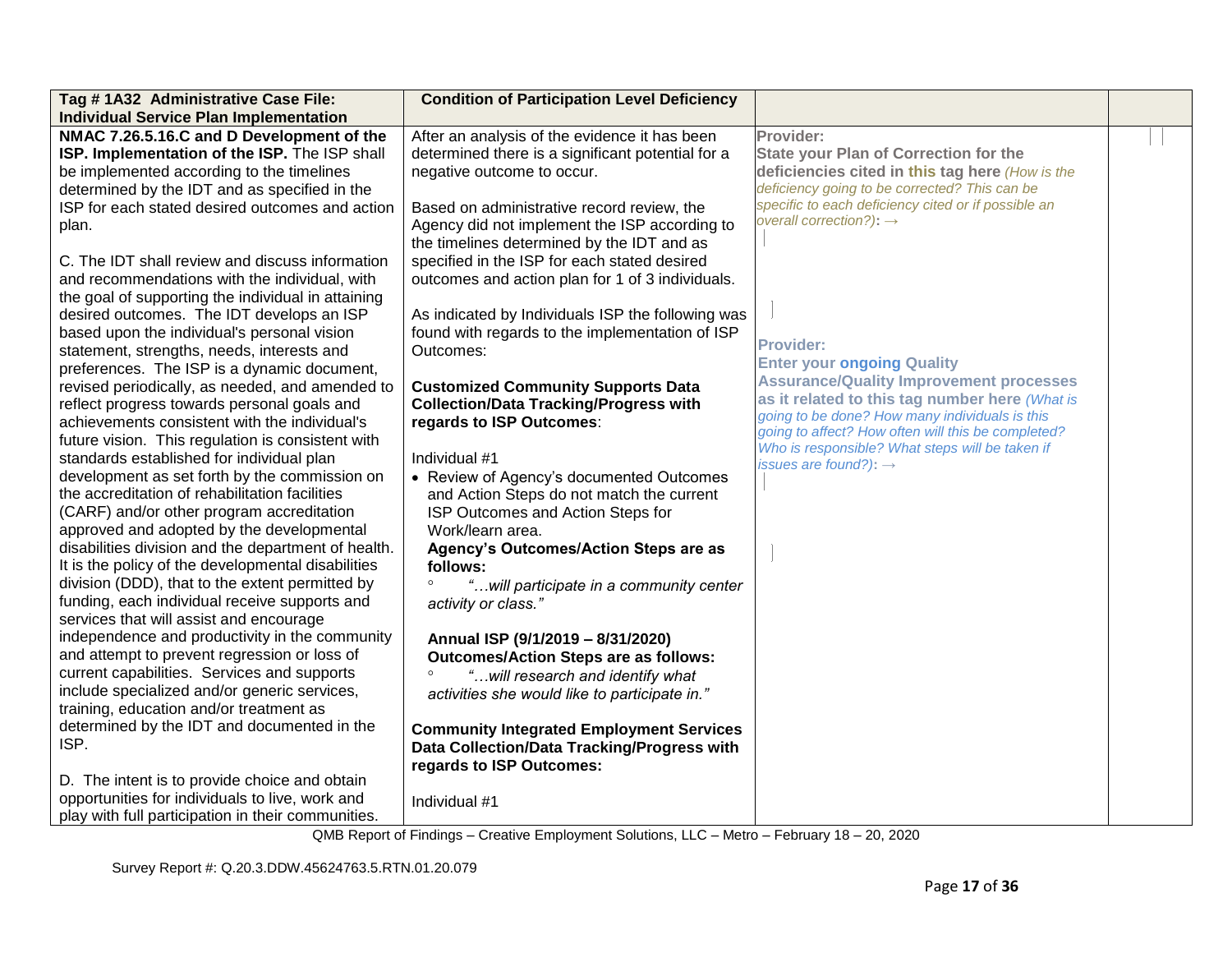| The following principles provide direction and<br>purpose in planning for individuals with<br>developmental disabilities. [05/03/94; 01/15/97;<br>Recompiled 10/31/01]<br>Developmental Disabilities (DD) Waiver Service<br>Standards 2/26/2018; Re-Issue: 12/28/2018; Eff<br>1/1/2019<br>Chapter 6: Individual Service Plan (ISP)<br>6.8 ISP Implementation and Monitoring: All<br>DD Waiver Provider Agencies with a signed<br>SFOC are required to provide services as<br>detailed in the ISP. The ISP must be readily<br>accessible to Provider Agencies on the<br>approved budget. (See Chapter 20: Provider<br>Documentation and Client Records.) CMs<br>facilitate and maintain communication with the<br>person, his/her representative, other IDT<br>members, Provider Agencies, and relevant<br>parties to ensure that the person receives the<br>maximum benefit of his/her services and that<br>revisions to the ISP are made as needed. All DD<br>Waiver Provider Agencies are required to<br>cooperate with monitoring activities conducted<br>by the CM and the DOH. Provider Agencies are<br>required to respond to issues at the individual<br>level and agency level as described in Chapter<br>16: Qualified Provider Agencies. | • None found regarding: Work/learn<br>Outcome/Action Step: "will copy the<br>document using the copy machine" for<br>11/2019. Action step is to be completed each<br>shift.<br>• None found regarding: Work/learn<br>Outcome/Action Step: " will learn the<br>different documents needed by co-workers"<br>for 11/2019. Action step is to be completed<br>each shift. |  |
|----------------------------------------------------------------------------------------------------------------------------------------------------------------------------------------------------------------------------------------------------------------------------------------------------------------------------------------------------------------------------------------------------------------------------------------------------------------------------------------------------------------------------------------------------------------------------------------------------------------------------------------------------------------------------------------------------------------------------------------------------------------------------------------------------------------------------------------------------------------------------------------------------------------------------------------------------------------------------------------------------------------------------------------------------------------------------------------------------------------------------------------------------------------------------------------------------------------------------------------------------|-----------------------------------------------------------------------------------------------------------------------------------------------------------------------------------------------------------------------------------------------------------------------------------------------------------------------------------------------------------------------|--|
| <b>Chapter 20: Provider Documentation and</b><br><b>Client Records 20.2 Client Records</b><br>Requirements: All DD Waiver Provider<br>Agencies are required to create and maintain<br>individual client records. The contents of client<br>records vary depending on the unique needs of<br>the person receiving services and the resultant<br>information produced. The extent of<br>documentation required for individual client<br>records per service type depends on the location<br>of the file, the type of service being provided,<br>and the information necessary.                                                                                                                                                                                                                                                                                                                                                                                                                                                                                                                                                                                                                                                                       |                                                                                                                                                                                                                                                                                                                                                                       |  |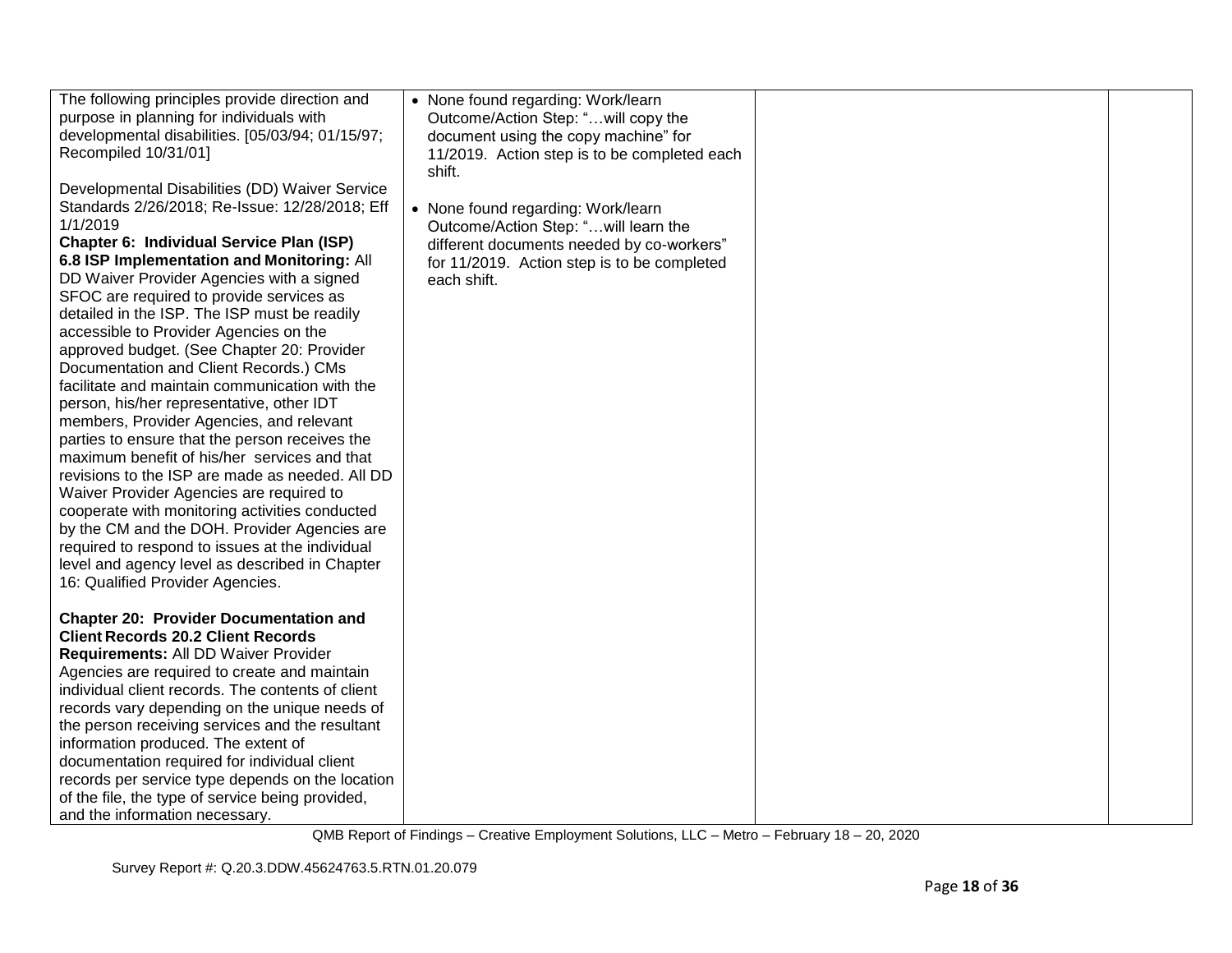| DD Waiver Provider Agencies are required to        |  |  |
|----------------------------------------------------|--|--|
| adhere to the following:                           |  |  |
| Client records must contain all documents<br>1.    |  |  |
| essential to the service being provided and        |  |  |
| essential to ensuring the health and safety of     |  |  |
| the person during the provision of the service.    |  |  |
| 2. Provider Agencies must have readily             |  |  |
| accessible records in home and community           |  |  |
| settings in paper or electronic form. Secure       |  |  |
| access to electronic records through the Therap    |  |  |
| web based system using computers or mobile         |  |  |
| devices is acceptable.                             |  |  |
| 3. Provider Agencies are responsible for           |  |  |
| ensuring that all plans created by nurses, RDs,    |  |  |
| therapists or BSCs are present in all needed       |  |  |
| settings.                                          |  |  |
| 4. Provider Agencies must maintain records         |  |  |
| of all documents produced by agency personnel      |  |  |
| or contractors on behalf of each person,           |  |  |
| including any routine notes or data, annual        |  |  |
| assessments, semi-annual reports, evidence of      |  |  |
| training provided/received, progress notes, and    |  |  |
| any other interactions for which billing is        |  |  |
| generated.                                         |  |  |
| 5. Each Provider Agency is responsible for         |  |  |
| maintaining the daily or other contact notes       |  |  |
| documenting the nature and frequency of            |  |  |
| service delivery, as well as data tracking only    |  |  |
| for the services provided by their agency.         |  |  |
| 6. The current Client File Matrix found in         |  |  |
| Appendix A Client File Matrix details the          |  |  |
| minimum requirements for records to be stored      |  |  |
| in agency office files, the delivery site, or with |  |  |
| DSP while providing services in the community.     |  |  |
| 7. All records pertaining to JCMs must be          |  |  |
| retained permanently and must be made              |  |  |
| available to DDSD upon request, upon the           |  |  |
| termination or expiration of a provider            |  |  |
| agreement, or upon provider withdrawal from        |  |  |
| services.                                          |  |  |
|                                                    |  |  |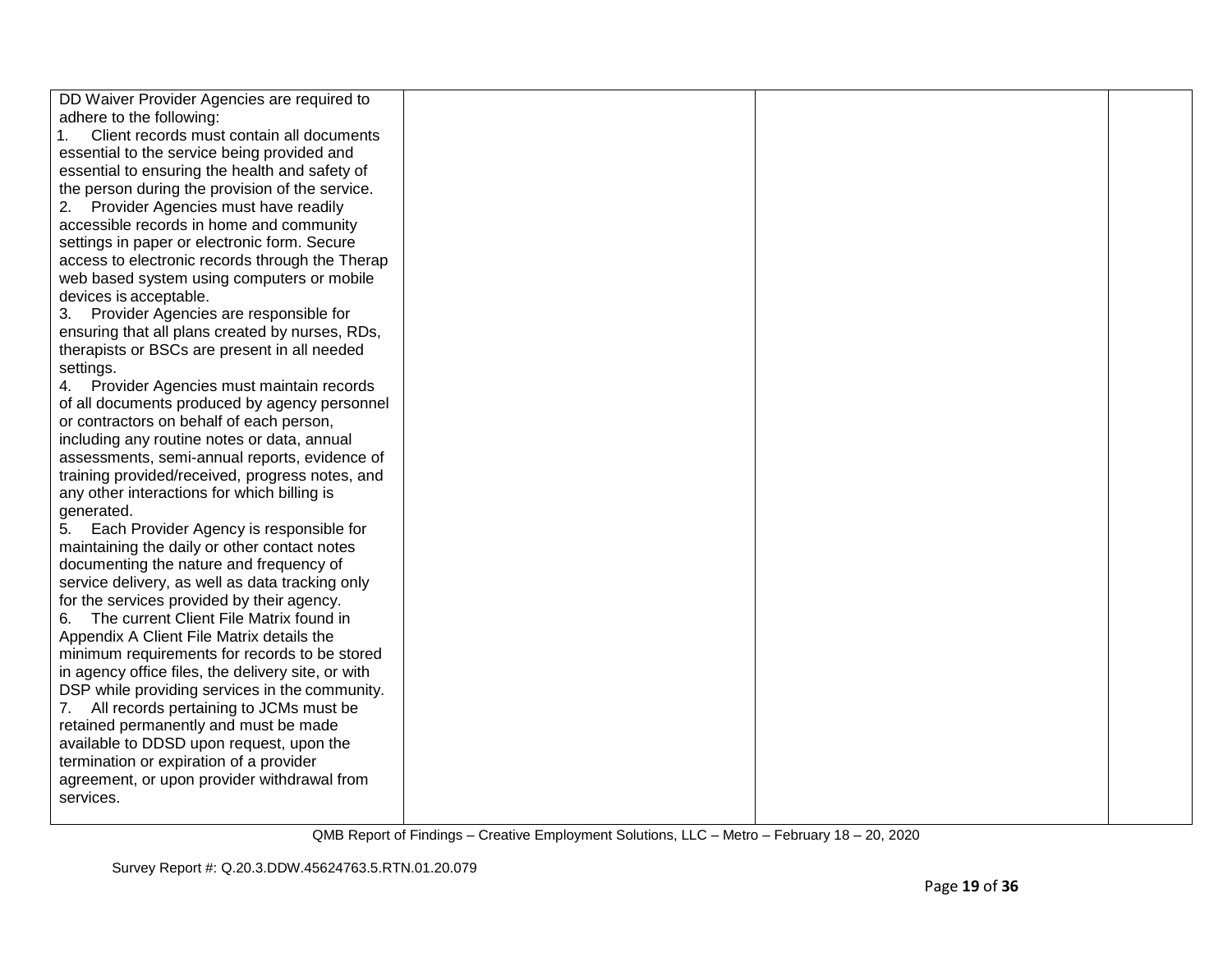| Tag # IS04 Community Life Engagement                                                             | <b>Standard Level Deficiency</b>                                                         |                                                                                                      |  |
|--------------------------------------------------------------------------------------------------|------------------------------------------------------------------------------------------|------------------------------------------------------------------------------------------------------|--|
|                                                                                                  |                                                                                          |                                                                                                      |  |
| Developmental Disabilities (DD) Waiver Service<br>Standards 2/26/2018; Re-Issue: 12/28/2018; Eff | Based on record review, the Agency did not<br>have evidence of their implementation of a | Provider:<br><b>State your Plan of Correction for the</b>                                            |  |
| 1/1/2019                                                                                         | meaningful day in daily schedules / individual                                           | deficiencies cited in this tag here (How is the                                                      |  |
| <b>Chapter 11: Community Inclusion</b>                                                           | calendar and progress notes for 1 of 1                                                   | deficiency going to be corrected? This can be                                                        |  |
| 11.1 General Scope and Intent of Services:                                                       | Individual.                                                                              | specific to each deficiency cited or if possible an                                                  |  |
| Community Inclusion (CI) is the umbrella term                                                    |                                                                                          | overall correction?): $\rightarrow$                                                                  |  |
| used to describe services in this chapter. In                                                    | Review of the individual case files found there is                                       |                                                                                                      |  |
| general, CI refers to opportunities for people                                                   | no individualized schedule that can be modified                                          |                                                                                                      |  |
| with I/DD to access and participate in activities                                                | easily based on the individual needs,                                                    |                                                                                                      |  |
| and functions of community life. The DD waiver                                                   | preferences and circumstances and that outline                                           |                                                                                                      |  |
| program offers Customized Community                                                              | planned activities per day, week and month                                               |                                                                                                      |  |
| Supports (CCS), which refers to non-work                                                         | including date, time, location and cost of the                                           |                                                                                                      |  |
| activities and Community Integrated                                                              | activity:                                                                                | <b>Provider:</b>                                                                                     |  |
| Employment (CIE) which refers to paid work                                                       |                                                                                          | <b>Enter your ongoing Quality</b>                                                                    |  |
| experiences or activities to obtain paid work.                                                   | <b>Calendar / Daily Calendar:</b>                                                        | <b>Assurance/Quality Improvement processes</b>                                                       |  |
| CCS and CIE services are mandated to be                                                          | • Not found $(\#1)$                                                                      | as it related to this tag number here (What is                                                       |  |
| provided in the community to the fullest extent                                                  |                                                                                          | going to be done? How many individuals is this<br>going to affect? How often will this be completed? |  |
| possible.                                                                                        |                                                                                          | Who is responsible? What steps will be taken if                                                      |  |
|                                                                                                  |                                                                                          | issues are found?): $\rightarrow$                                                                    |  |
| 11.3 Implementation of a Meaningful Day:                                                         |                                                                                          |                                                                                                      |  |
| The objective of implementing a Meaningful Day                                                   |                                                                                          |                                                                                                      |  |
| is to plan and provide supports to implement the                                                 |                                                                                          |                                                                                                      |  |
| person's definition of his/her own meaningful                                                    |                                                                                          |                                                                                                      |  |
| day, contained in the ISP. Implementation                                                        |                                                                                          |                                                                                                      |  |
| activities of the person's meaningful day are                                                    |                                                                                          |                                                                                                      |  |
| documented in daily schedules and progress                                                       |                                                                                          |                                                                                                      |  |
| notes.<br>1. Meaningful Day includes:                                                            |                                                                                          |                                                                                                      |  |
| a. purposeful and meaningful work;                                                               |                                                                                          |                                                                                                      |  |
| b. substantial and sustained opportunity for                                                     |                                                                                          |                                                                                                      |  |
| optimal health;                                                                                  |                                                                                          |                                                                                                      |  |
| self-empowerment;<br>c.                                                                          |                                                                                          |                                                                                                      |  |
| personalized relationships;<br>d.                                                                |                                                                                          |                                                                                                      |  |
| e. skill development and/or maintenance;                                                         |                                                                                          |                                                                                                      |  |
| and                                                                                              |                                                                                          |                                                                                                      |  |
| social, educational, and community<br>f.                                                         |                                                                                          |                                                                                                      |  |
| inclusion activities that are directly                                                           |                                                                                          |                                                                                                      |  |
| linked to the vision, Desired Outcomes                                                           |                                                                                          |                                                                                                      |  |
| and Action Plans stated in the person's                                                          |                                                                                          |                                                                                                      |  |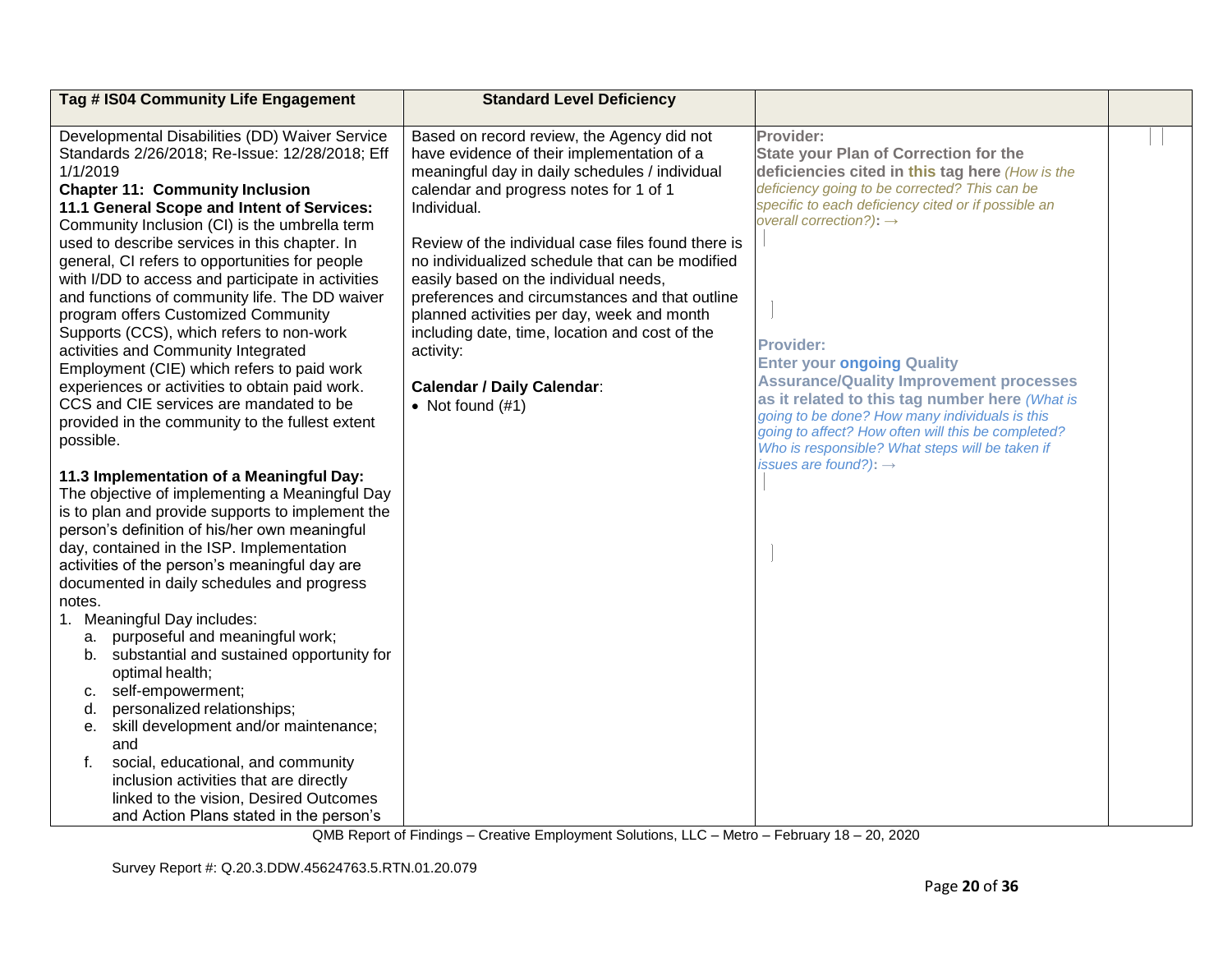| ISP.<br>2. Community Life Engagement (CLE) is also<br>sometimes used to refer to "Meaningful Day" or<br>"Adult Habilitation" activities. CLE refers to<br>supporting people in their communities, in non-<br>work activities. Examples of CLE activities may<br>include participating in clubs, classes, or<br>recreational activities in the community; learning<br>new skills to become more independent;<br>volunteering; or retirement activities. Meaningful<br>Day activities should be developed with the four<br>guideposts of CLE in mind <sup>1</sup> . The four<br>guideposts of CLE are:<br>a. individualized supports for each person;<br>promotion of community membership<br>b.<br>and contribution;<br>c. use of human and social capital to<br>decrease dependence on paid supports;<br>and<br>provision of supports that are outcome-<br>d.<br>oriented and regularly monitored.<br>3. The term "day" does not mean activities<br>between 9:00 a.m. to 5:00 p.m. on weekdays.<br>4. Community Inclusion is not limited to<br>specific hours or days of the week. These<br>services may not be used to supplant the<br>responsibility of the Living Supports Provider<br>Agency for a person who receives both services. |  |  |
|-------------------------------------------------------------------------------------------------------------------------------------------------------------------------------------------------------------------------------------------------------------------------------------------------------------------------------------------------------------------------------------------------------------------------------------------------------------------------------------------------------------------------------------------------------------------------------------------------------------------------------------------------------------------------------------------------------------------------------------------------------------------------------------------------------------------------------------------------------------------------------------------------------------------------------------------------------------------------------------------------------------------------------------------------------------------------------------------------------------------------------------------------------------------------------------------------------------------------------------------|--|--|
|                                                                                                                                                                                                                                                                                                                                                                                                                                                                                                                                                                                                                                                                                                                                                                                                                                                                                                                                                                                                                                                                                                                                                                                                                                           |  |  |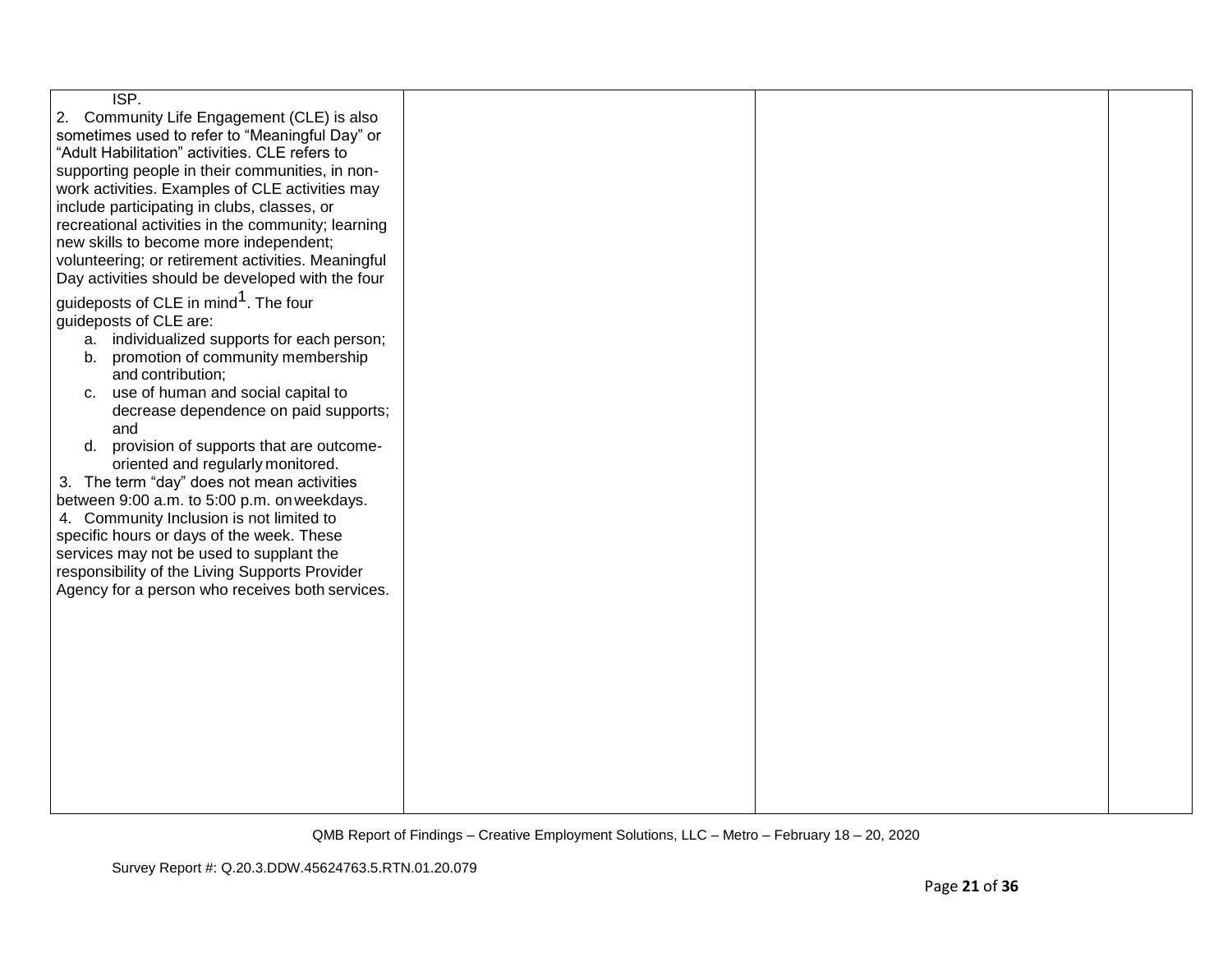| <b>Standard of Care</b>                                                                                                                                                                                                                                                                                                                                                                                                                                                                                                                                                                                                                                                                                                                                                                                                                                                                                                                                                                                                                                                                                                                                                                                                                                                                                    | <b>Deficiencies</b>                                                                                                                                                                                                                                                                                                                                                                              | Agency Plan of Correction, On-going QA/QI<br>and Responsible Party                                                                                                                                                                                                                                                                                                                                                 | <b>Date</b><br><b>Due</b> |
|------------------------------------------------------------------------------------------------------------------------------------------------------------------------------------------------------------------------------------------------------------------------------------------------------------------------------------------------------------------------------------------------------------------------------------------------------------------------------------------------------------------------------------------------------------------------------------------------------------------------------------------------------------------------------------------------------------------------------------------------------------------------------------------------------------------------------------------------------------------------------------------------------------------------------------------------------------------------------------------------------------------------------------------------------------------------------------------------------------------------------------------------------------------------------------------------------------------------------------------------------------------------------------------------------------|--------------------------------------------------------------------------------------------------------------------------------------------------------------------------------------------------------------------------------------------------------------------------------------------------------------------------------------------------------------------------------------------------|--------------------------------------------------------------------------------------------------------------------------------------------------------------------------------------------------------------------------------------------------------------------------------------------------------------------------------------------------------------------------------------------------------------------|---------------------------|
| Tag #1A43.1 General Events Reporting:<br><b>Individual Reporting</b><br>Developmental Disabilities (DD) Waiver Service<br>Standards 2/26/2018; Re-Issue: 12/28/2018; Eff<br>1/1/2019<br><b>Chapter 19: Provider Reporting</b><br><b>Requirements: 19.2 General Events</b><br>Reporting (GER): The purpose of General                                                                                                                                                                                                                                                                                                                                                                                                                                                                                                                                                                                                                                                                                                                                                                                                                                                                                                                                                                                       | implements its policies and procedures for verifying that provider training is conducted in accordance with State requirements and the approved waiver.<br><b>Standard Level Deficiency</b><br>Based on record review, the Agency did not<br>follow the General Events Reporting<br>requirements as indicated by the policy for 1 of 3<br>individuals.<br>The following General Events Reporting | Service Domain: Qualified Providers - The State monitors non-licensed/non-certified providers to assure adherence to waiver requirements. The State<br>Provider:<br><b>State your Plan of Correction for the</b><br>deficiencies cited in this tag here (How is the<br>deficiency going to be corrected? This can be<br>specific to each deficiency cited or if possible an<br>overall correction?): $\rightarrow$ |                           |
| Events Reporting (GER) is to report, track and<br>analyze events, which pose a risk to adults in<br>the DD Waiver program, but do not meet criteria<br>for ANE or other reportable incidents as defined<br>by the IMB. Analysis of GER is intended to<br>identify emerging patterns so that preventative<br>action can be taken at the individual, Provider<br>Agency, regional and statewide level. On a<br>quarterly and annual basis, DDSD analyzes<br>GER data at the provider, regional and<br>statewide levels to identify any patterns that<br>warrant intervention. Provider Agency use of<br>GER in Therap is required as follows:<br>1. DD Waiver Provider Agencies<br>approved to provide Customized In-Home<br>Supports, Family Living, IMLS, Supported<br>Living, Customized Community Supports,<br>Community Integrated Employment, Adult<br>Nursing and Case Management must use<br>GER in the Therap system.<br>DD Waiver Provider Agencies referenced<br>2.<br>above are responsible for entering specified<br>information into the GER section of the secure<br>website operated under contract by Therap<br>according to the GER Reporting Requirements<br>in Appendix B GER Requirements.<br>At the Provider Agency's discretion<br>3.<br>additional events, which are not required by | records contained evidence that indicated<br>the General Events Report was not entered<br>and / or approved within the required<br>timeframe:<br>Individual #1<br>• General Events Report (GER) indicates on<br>1/7/2020 the Individual started to cough, lost<br>balance, and fell. (Fall without injury). GER<br>was approved 2/19/2020.                                                       | <b>Provider:</b><br><b>Enter your ongoing Quality</b><br><b>Assurance/Quality Improvement processes</b><br>as it related to this tag number here (What is<br>going to be done? How many individuals is this<br>going to affect? How often will this be completed?<br>Who is responsible? What steps will be taken if<br>issues are found?): $\rightarrow$                                                          |                           |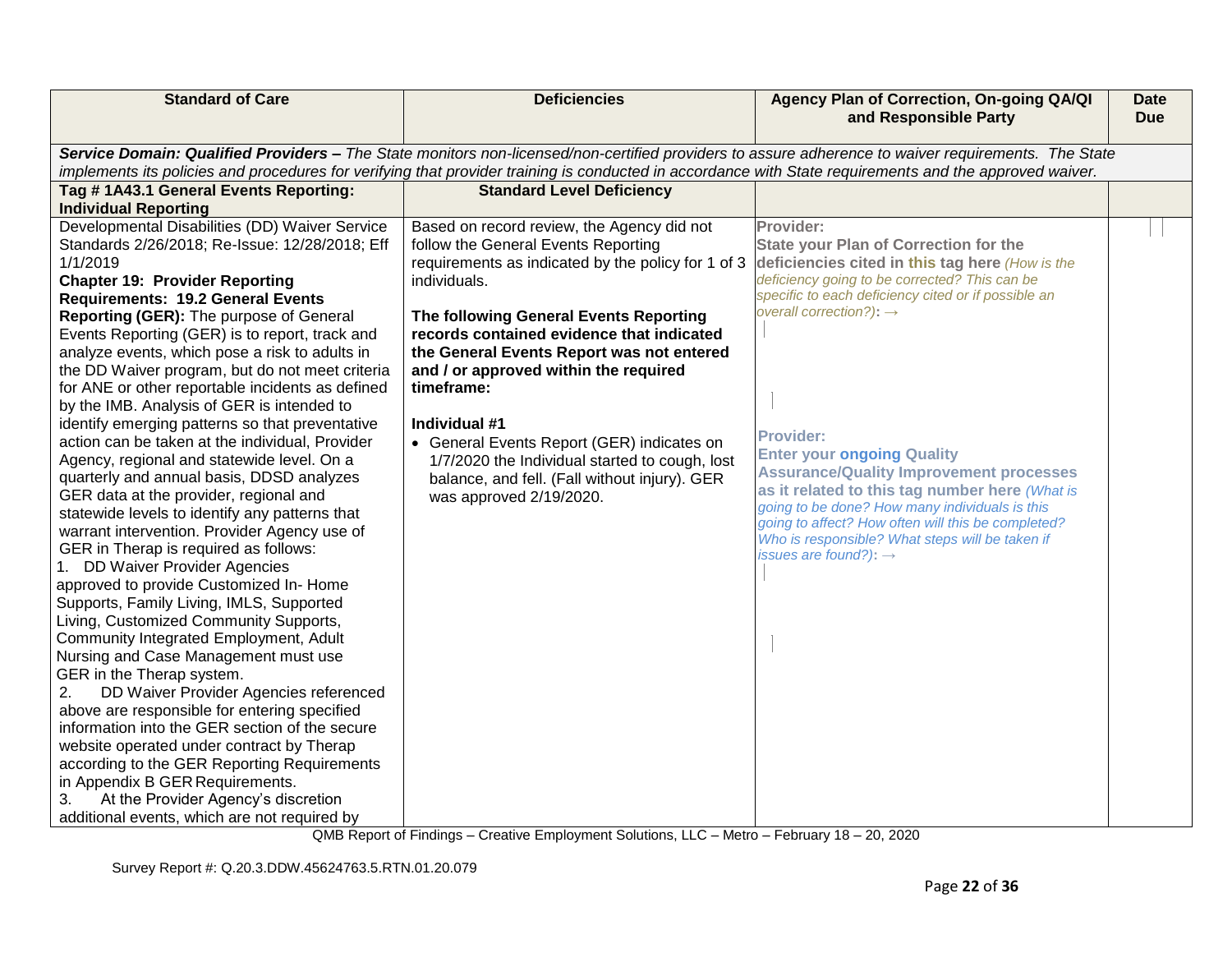| DDSD, may also be tracked within the GER                                                        |  |  |
|-------------------------------------------------------------------------------------------------|--|--|
| section of Therap.                                                                              |  |  |
| GER does not replace a Provider<br>4.                                                           |  |  |
| Agency's obligations to report ANE or other<br>reportable incidents as described in Chapter 18: |  |  |
| Incident Management System.                                                                     |  |  |
| GER does not replace a Provider<br>5.                                                           |  |  |
| Agency's obligations related to healthcare                                                      |  |  |
| coordination, modifications to the ISP, or any                                                  |  |  |
| other risk management and QI activities.                                                        |  |  |
| <b>Appendix B GER Requirements: DDSD is</b>                                                     |  |  |
| pleased to introduce the revised General Events                                                 |  |  |
| Reporting (GER), requirements. There are two                                                    |  |  |
| important changes related to medication error                                                   |  |  |
| reporting:                                                                                      |  |  |
| 1. Effective immediately, DDSD requires ALL<br>medication errors be entered into Therap GER     |  |  |
| with the exception of those required to be                                                      |  |  |
| reported to Division of Health Improvement-                                                     |  |  |
| Incident Management Bureau.                                                                     |  |  |
| 2. No alternative methods for reporting are                                                     |  |  |
| permitted.                                                                                      |  |  |
| The following events need to be reported in<br>the Therap GER:                                  |  |  |
| • Emergency Room/Urgent                                                                         |  |  |
| <b>Care/Emergency Medical Services</b>                                                          |  |  |
| • Falls Without Injury                                                                          |  |  |
| • Injury (including Falls, Choking, Skin                                                        |  |  |
| Breakdown and Infection)                                                                        |  |  |
| • Law Enforcement Use                                                                           |  |  |
| • Medication Errors                                                                             |  |  |
| • Medication Documentation Errors                                                               |  |  |
| • Missing Person/Elopement                                                                      |  |  |
| • Out of Home Placement- Medical:                                                               |  |  |
| Hospitalization, Long Term Care, Skilled                                                        |  |  |
| Nursing or Rehabilitation Facility<br>Admission                                                 |  |  |
|                                                                                                 |  |  |
| • PRN Psychotropic Medication                                                                   |  |  |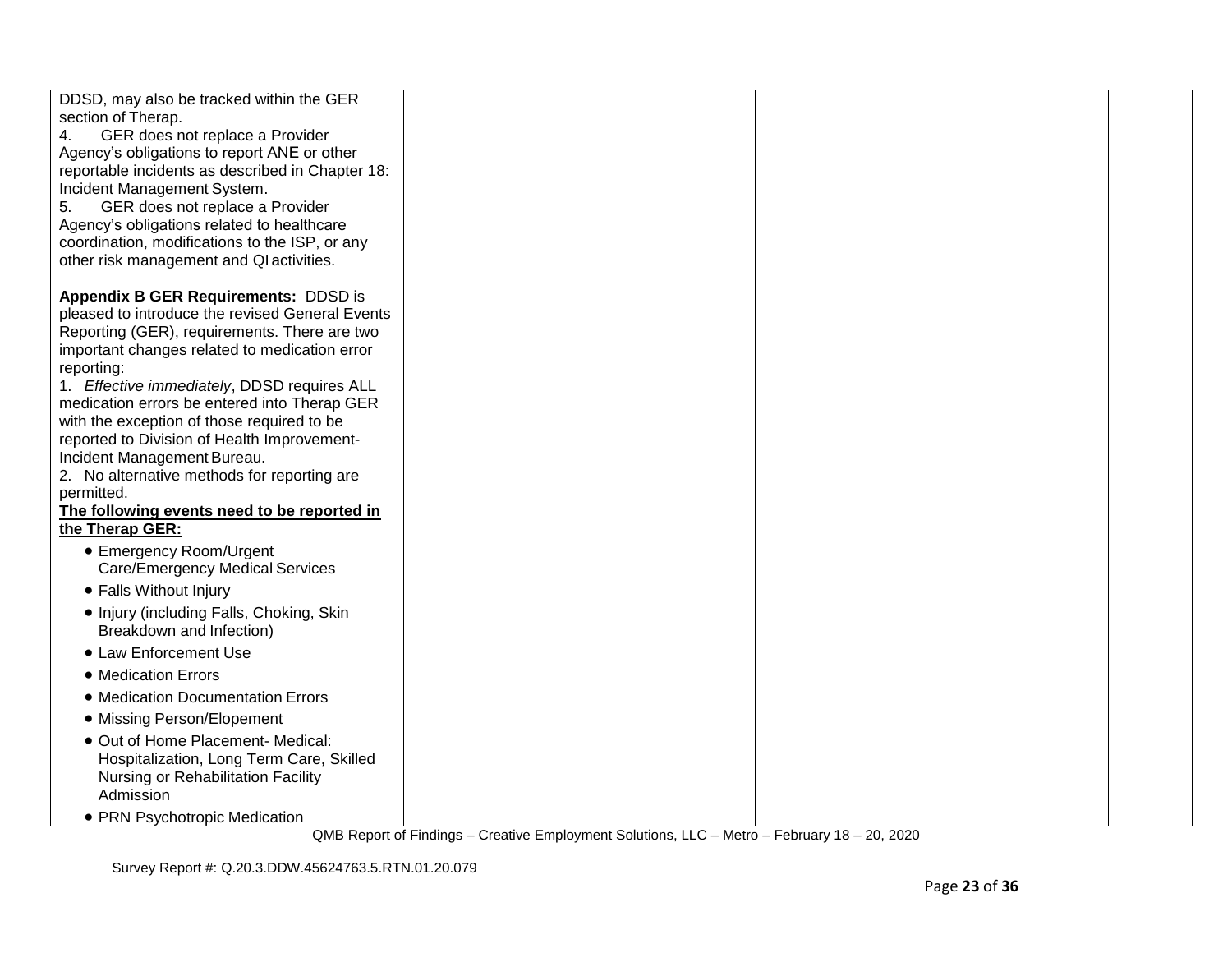| • Restraint Related to Behavior                  |  |  |
|--------------------------------------------------|--|--|
|                                                  |  |  |
| • Suicide Attempt or Threat                      |  |  |
| <b>Entry Guidance: Provider Agencies must</b>    |  |  |
| complete the following sections of the GER       |  |  |
| with detailed information: profile information,  |  |  |
| event information, other event information,      |  |  |
| general information, notification, actions taken |  |  |
| or planned, and the review follow up             |  |  |
| comments section. Please attach any              |  |  |
| pertinent external documents such as             |  |  |
| discharge summary, medical consultation          |  |  |
| form, etc. Provider Agencies must enter and      |  |  |
| approve GERs within 2 business days with the     |  |  |
| exception of Medication Errors which must be     |  |  |
| entered into GER on at least a monthly basis.    |  |  |
|                                                  |  |  |
|                                                  |  |  |
|                                                  |  |  |
|                                                  |  |  |
|                                                  |  |  |
|                                                  |  |  |
|                                                  |  |  |
|                                                  |  |  |
|                                                  |  |  |
|                                                  |  |  |
|                                                  |  |  |
|                                                  |  |  |
|                                                  |  |  |
|                                                  |  |  |
|                                                  |  |  |
|                                                  |  |  |
|                                                  |  |  |
|                                                  |  |  |
|                                                  |  |  |
|                                                  |  |  |
|                                                  |  |  |
|                                                  |  |  |
|                                                  |  |  |
|                                                  |  |  |
|                                                  |  |  |
|                                                  |  |  |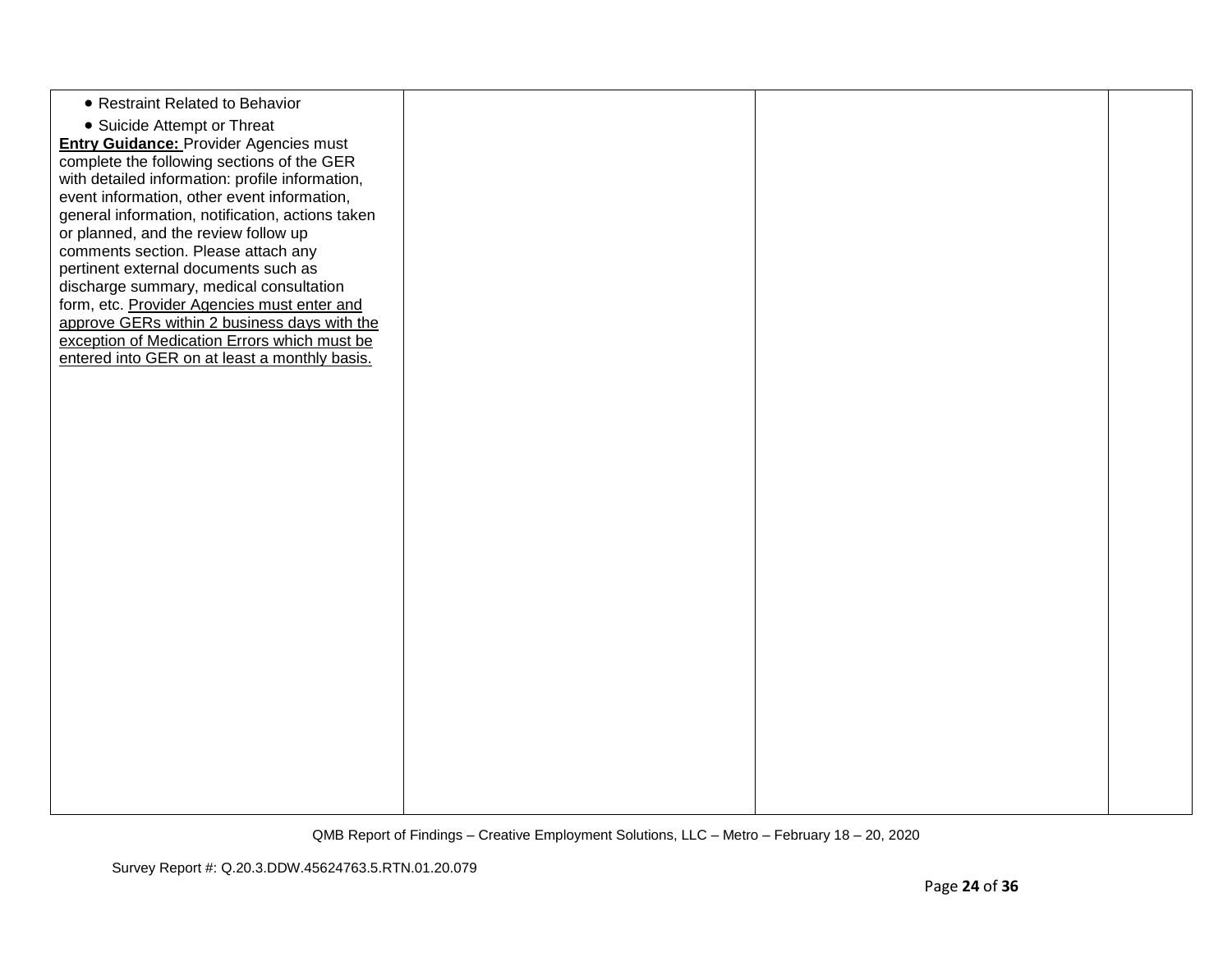| <b>Standard of Care</b>                                                                                                                                          | <b>Deficiencies</b>                                | Agency Plan of Correction, On-going QA/QI<br>and Responsible Party                                    | <b>Date</b><br><b>Due</b> |  |
|------------------------------------------------------------------------------------------------------------------------------------------------------------------|----------------------------------------------------|-------------------------------------------------------------------------------------------------------|---------------------------|--|
| Service Domain: Health and Welfare - The state, on an ongoing basis, identifies, addresses and seeks to prevent occurrences of abuse, neglect and                |                                                    |                                                                                                       |                           |  |
| exploitation. Individuals shall be afforded their basic human rights. The provider supports individuals to access needed healthcare services in a timely manner. |                                                    |                                                                                                       |                           |  |
| Tag #1A15.2 Administrative Case File:                                                                                                                            | <b>Condition of Participation Level Deficiency</b> |                                                                                                       |                           |  |
| <b>Healthcare Documentation (Therap and</b>                                                                                                                      |                                                    |                                                                                                       |                           |  |
| <b>Required Plans)</b>                                                                                                                                           |                                                    |                                                                                                       |                           |  |
| Developmental Disabilities (DD) Waiver Service                                                                                                                   | After an analysis of the evidence it has been      | Provider:                                                                                             |                           |  |
| Standards 2/26/2018; Re-Issue: 12/28/2018; Eff                                                                                                                   | determined there is a significant potential for a  | <b>State your Plan of Correction for the</b>                                                          |                           |  |
| 1/1/2019                                                                                                                                                         | negative outcome to occur.                         | deficiencies cited in this tag here (How is the                                                       |                           |  |
| <b>Chapter 20: Provider Documentation and</b>                                                                                                                    |                                                    | deficiency going to be corrected? This can be                                                         |                           |  |
| <b>Client Records: 20.2 Client Records</b>                                                                                                                       | Based on record review, the Agency did not         | specific to each deficiency cited or if possible an                                                   |                           |  |
| Requirements: All DD Waiver Provider                                                                                                                             | maintain the required documentation in the         | overall correction?): $\rightarrow$                                                                   |                           |  |
| Agencies are required to create and maintain                                                                                                                     | Individuals Agency Record as required by           |                                                                                                       |                           |  |
| individual client records. The contents of client                                                                                                                | standard for 1 of 3 individuals.                   |                                                                                                       |                           |  |
| records vary depending on the unique needs of                                                                                                                    |                                                    |                                                                                                       |                           |  |
| the person receiving services and the resultant                                                                                                                  | Review of the administrative individual case files |                                                                                                       |                           |  |
| information produced. The extent of                                                                                                                              | revealed the following items were not found,       |                                                                                                       |                           |  |
| documentation required for individual client                                                                                                                     | incomplete, and/or not current:                    |                                                                                                       |                           |  |
| records per service type depends on the                                                                                                                          |                                                    | <b>Provider:</b>                                                                                      |                           |  |
| location of the file, the type of service being                                                                                                                  | <b>Healthcare Passport:</b>                        | <b>Enter your ongoing Quality</b>                                                                     |                           |  |
| provided, and the information necessary.                                                                                                                         |                                                    | <b>Assurance/Quality Improvement processes</b>                                                        |                           |  |
| DD Waiver Provider Agencies are required to                                                                                                                      | $\triangleright$ Not Found (#3)                    | as it related to this tag number here (What is                                                        |                           |  |
| adhere to the following:                                                                                                                                         |                                                    | going to be done? How many individuals is this                                                        |                           |  |
| Client records must contain all documents                                                                                                                        |                                                    | going to affect? How often will this be completed?<br>Who is responsible? What steps will be taken if |                           |  |
| essential to the service being provided and                                                                                                                      |                                                    | issues are found?): $\rightarrow$                                                                     |                           |  |
| essential to ensuring the health and safety of                                                                                                                   |                                                    |                                                                                                       |                           |  |
| the person during the provision of the service.                                                                                                                  |                                                    |                                                                                                       |                           |  |
| 2. Provider Agencies must have readily                                                                                                                           |                                                    |                                                                                                       |                           |  |
| accessible records in home and community                                                                                                                         |                                                    |                                                                                                       |                           |  |
| settings in paper or electronic form. Secure                                                                                                                     |                                                    |                                                                                                       |                           |  |
| access to electronic records through the Therap                                                                                                                  |                                                    |                                                                                                       |                           |  |
| web based system using computers or mobile                                                                                                                       |                                                    |                                                                                                       |                           |  |
| devices is acceptable.                                                                                                                                           |                                                    |                                                                                                       |                           |  |
| 3. Provider Agencies are responsible for                                                                                                                         |                                                    |                                                                                                       |                           |  |
| ensuring that all plans created by nurses, RDs,                                                                                                                  |                                                    |                                                                                                       |                           |  |
| therapists or BSCs are present in all needed                                                                                                                     |                                                    |                                                                                                       |                           |  |
| settings.                                                                                                                                                        |                                                    |                                                                                                       |                           |  |
| Provider Agencies must maintain records<br>4.                                                                                                                    |                                                    |                                                                                                       |                           |  |
| of all documents produced by agency personnel                                                                                                                    |                                                    |                                                                                                       |                           |  |
| or contractors on behalf of each person,                                                                                                                         |                                                    |                                                                                                       |                           |  |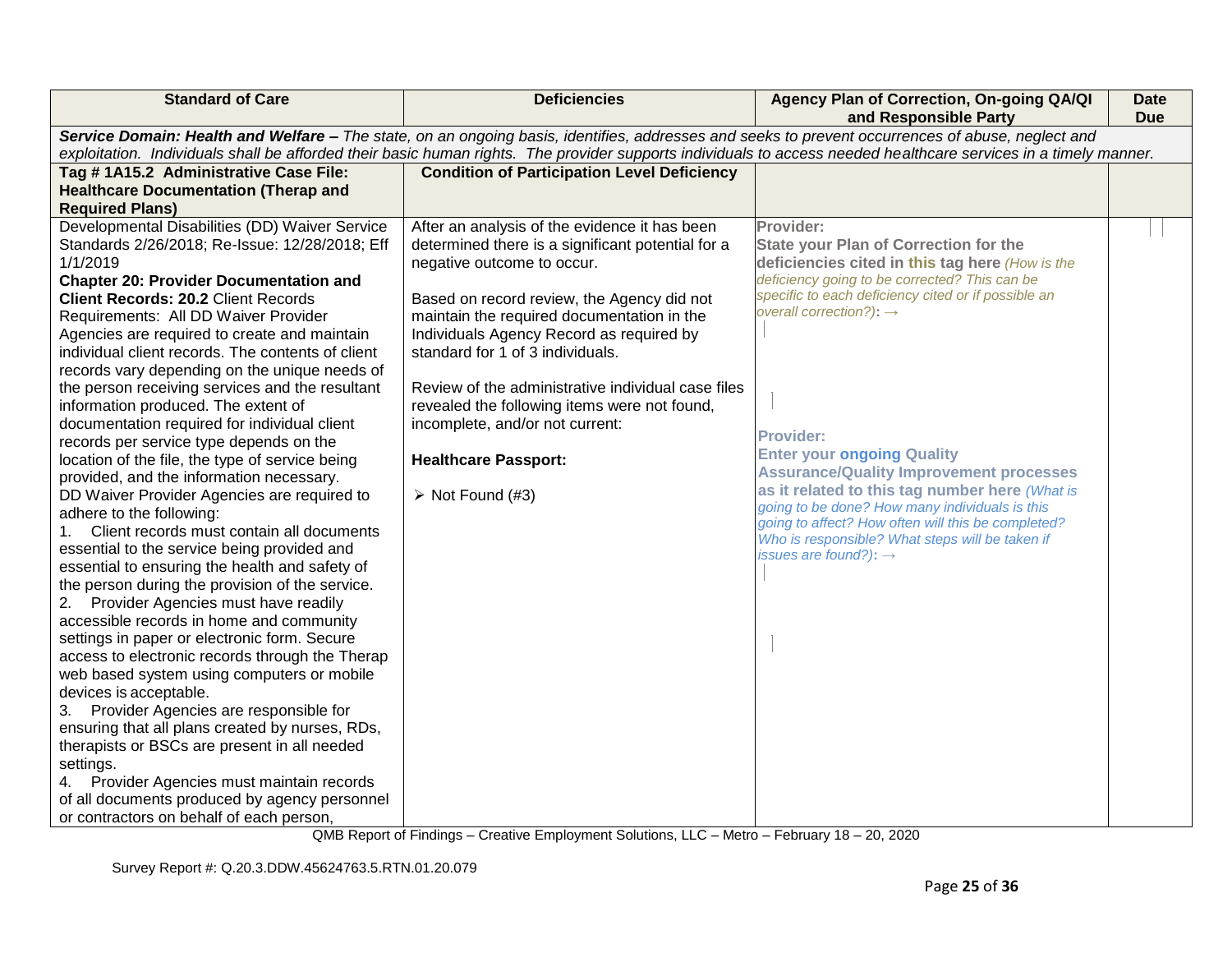| including any routine notes or data, annual         |  |  |
|-----------------------------------------------------|--|--|
| assessments, semi-annual reports, evidence of       |  |  |
| training provided/received, progress notes, and     |  |  |
| any other interactions for which billing is         |  |  |
| generated.                                          |  |  |
| Each Provider Agency is responsible for<br>5.       |  |  |
| maintaining the daily or other contact notes        |  |  |
| documenting the nature and frequency of             |  |  |
| service delivery, as well as data tracking only     |  |  |
| for the services provided by their agency.          |  |  |
| 6. The current Client File Matrix found in          |  |  |
| Appendix A Client File Matrix details the           |  |  |
| minimum requirements for records to be stored       |  |  |
| in agency office files, the delivery site, or with  |  |  |
| DSP while providing services in the community.      |  |  |
| All records pertaining to JCMs must be<br>7.        |  |  |
| retained permanently and must be made               |  |  |
| available to DDSD upon request, upon the            |  |  |
| termination or expiration of a provider             |  |  |
| agreement, or upon provider withdrawal from         |  |  |
| services.                                           |  |  |
|                                                     |  |  |
| <b>Chapter 3 Safeguards: 3.1.1 Decision</b>         |  |  |
| <b>Consultation Process (DCP): Health decisions</b> |  |  |
| are the sole domain of waiver participants, their   |  |  |
| guardians or healthcare decision makers.            |  |  |
| Participants and their healthcare decision          |  |  |
| makers can confidently make decisions that are      |  |  |
| compatible with their personal and cultural         |  |  |
| values. Provider Agencies are required to           |  |  |
| support the informed decision making of waiver      |  |  |
| participants by supporting access to medical        |  |  |
| consultation, information, and other available      |  |  |
| resources according to the following:               |  |  |
| 1. The DCP is used when a person or his/her         |  |  |
| guardian/healthcare decision maker has              |  |  |
| concerns, needs more information about health-      |  |  |
| related issues, or has decided not to follow all or |  |  |
| part of an order, recommendation, or                |  |  |
| suggestion. This includes, but is not limited to:   |  |  |
| a. medical orders or recommendations from           |  |  |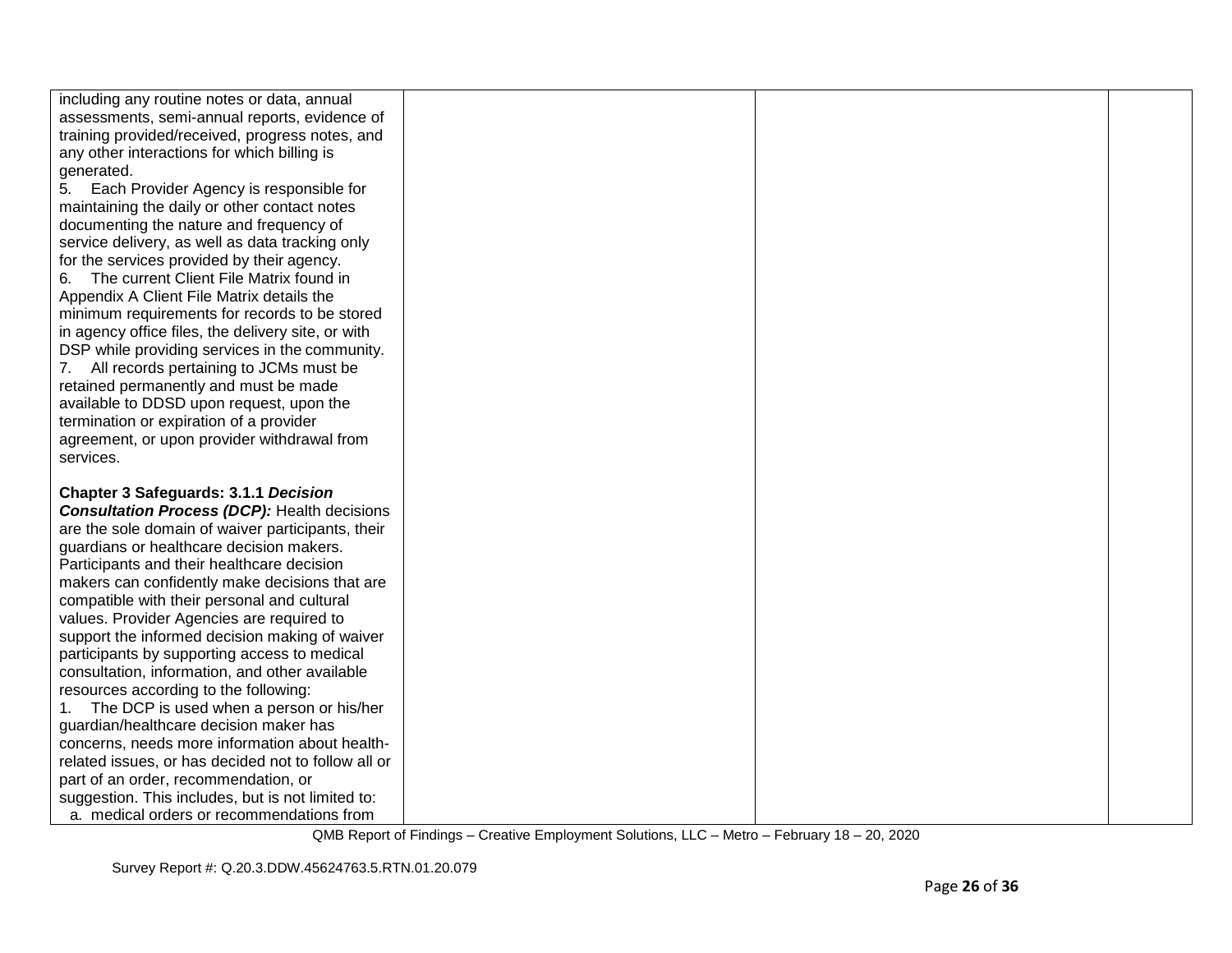| the Primary Care Practitioner, Specialists                                            |  |  |
|---------------------------------------------------------------------------------------|--|--|
| or other licensed medical or healthcare                                               |  |  |
| practitioners such as a Nurse Practitioner                                            |  |  |
|                                                                                       |  |  |
| (NP or CNP), Physician Assistant (PA) or                                              |  |  |
| Dentist;                                                                              |  |  |
| b. clinical recommendations made by                                                   |  |  |
| registered/licensed clinicians who are<br>either members of the IDT or clinicians who |  |  |
|                                                                                       |  |  |
| have performed an evaluation such as a                                                |  |  |
| video-fluoroscopy;                                                                    |  |  |
| c. health related recommendations or                                                  |  |  |
| suggestions from oversight activities such                                            |  |  |
| as the Individual Quality Review (IQR) or                                             |  |  |
| other DOH review or oversight activities;                                             |  |  |
| and                                                                                   |  |  |
| d. recommendations made through a                                                     |  |  |
| Healthcare Plan (HCP), including a                                                    |  |  |
| <b>Comprehensive Aspiration Risk</b>                                                  |  |  |
| Management Plan (CARMP), or another                                                   |  |  |
| plan.                                                                                 |  |  |
| 2. When the person/guardian disagrees with a                                          |  |  |
| recommendation or does not agree with the                                             |  |  |
| implementation of that recommendation,                                                |  |  |
| Provider Agencies follow the DCP and attend                                           |  |  |
| the meeting coordinated by the CM. During this                                        |  |  |
| meeting:                                                                              |  |  |
| a. Providers inform the person/guardian of                                            |  |  |
| the rationale for that recommendation, so                                             |  |  |
| that the benefit is made clear. This will be                                          |  |  |
|                                                                                       |  |  |
| done in layman's terms and will include<br>basic sharing of information designed to   |  |  |
| assist the person/guardian with                                                       |  |  |
| understanding the risks and benefits of the                                           |  |  |
| recommendation.                                                                       |  |  |
|                                                                                       |  |  |
| b. The information will be focused on the                                             |  |  |
| specific area of concern by the                                                       |  |  |
| person/guardian. Alternatives should be                                               |  |  |
| presented, when available, if the guardian                                            |  |  |
| is interested in considering other options                                            |  |  |
| for implementation.                                                                   |  |  |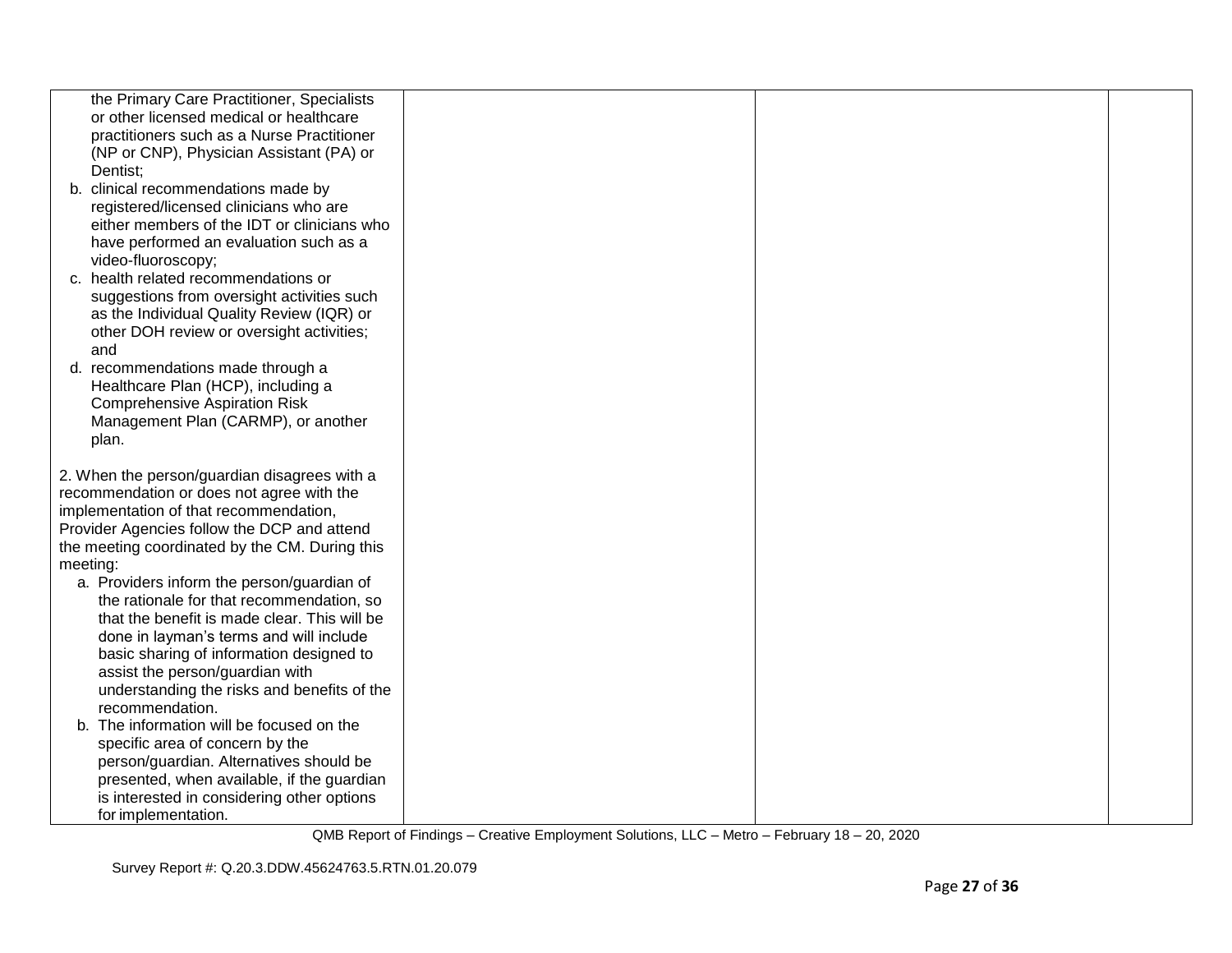| c. Providers support the person/guardian to                                           |  |  |
|---------------------------------------------------------------------------------------|--|--|
| make an informed decision.                                                            |  |  |
| d. The decision made by the person/guardian                                           |  |  |
| during the meeting is accepted; plans are<br>modified; and the IDT honors this health |  |  |
| decision in every setting.                                                            |  |  |
|                                                                                       |  |  |
| Chapter 13 Nursing Services: 13.2.5                                                   |  |  |
| <b>Electronic Nursing Assessment and</b>                                              |  |  |
| <b>Planning Process:</b> The nursing assessment                                       |  |  |
| process includes several DDSD mandated                                                |  |  |
| tools: the electronic Comprehensive Nursing                                           |  |  |
| Assessment Tool (e-CHAT), the Aspiration Risk                                         |  |  |
| Screening Tool (ARST) and the Medication                                              |  |  |
| Administration Assessment Tool (MAAT). This                                           |  |  |
| process includes developing and training Health                                       |  |  |
| Care Plans and Medical Emergency Response<br>Plans.                                   |  |  |
| The following hierarchy is based on budgeted                                          |  |  |
| services and is used to identify which Provider                                       |  |  |
| Agency nurse has primary responsibility for                                           |  |  |
| completion of the nursing assessment process                                          |  |  |
| and related subsequent planning and training.                                         |  |  |
| Additional communication and collaboration for                                        |  |  |
| planning specific to CCS or CIE services may                                          |  |  |
| be needed.                                                                            |  |  |
| The hierarchy for Nursing Assessment and                                              |  |  |
| Planning responsibilities is:<br>1. Living Supports: Supported Living, IMLS or        |  |  |
| Family Living via ANS;                                                                |  |  |
| 2. Customized Community Supports- Group;                                              |  |  |
| and                                                                                   |  |  |
| 3. Adult Nursing Services (ANS):                                                      |  |  |
| a. for persons in Community Inclusion with                                            |  |  |
| health-related needs; or                                                              |  |  |
| b. if no residential services are budgeted                                            |  |  |
| but assessment is desired and health<br>needs may exist.                              |  |  |
|                                                                                       |  |  |
| 13.2.6 The Electronic Comprehensive Health                                            |  |  |
| <b>Assessment Tool (e-CHAT)</b>                                                       |  |  |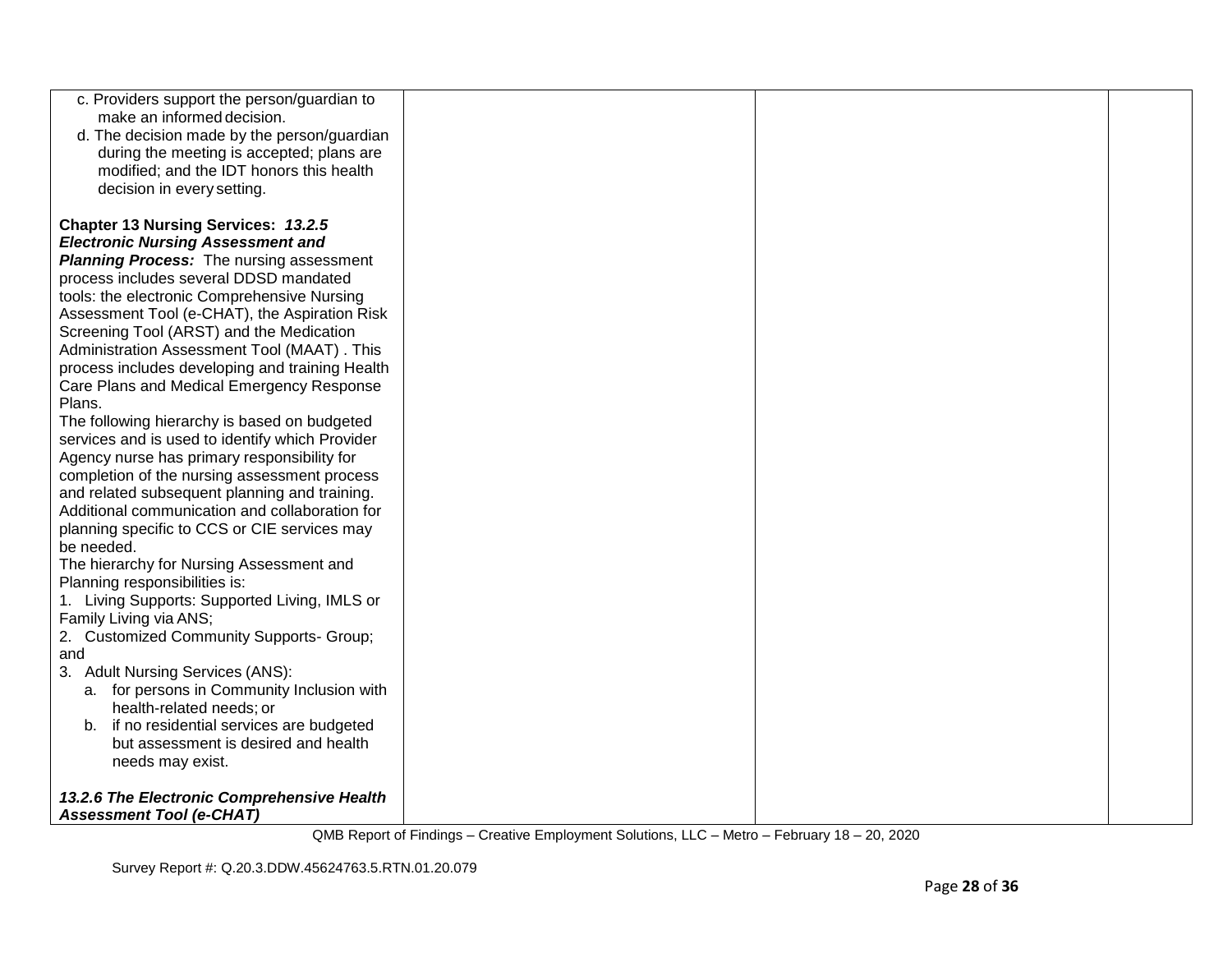| 1. The e-CHAT is a nursing assessment. It may   |  |  |
|-------------------------------------------------|--|--|
| not be delegated by a licensed nurse to a non-  |  |  |
| licensed person.                                |  |  |
| 2. The nurse must see the person face-to-face   |  |  |
| to complete the nursing assessment. Additional  |  |  |
| information may be gathered from members of     |  |  |
| the IDT and other sources.                      |  |  |
| 3. An e-CHAT is required for persons in FL, SL, |  |  |
| IMLS, or CCS-Group. All other DD Waiver         |  |  |
| recipients may obtain an e-CHAT if needed or    |  |  |
| desired by adding ANS hours for assessment      |  |  |
| and consultation to their budget.               |  |  |
| 4. When completing the e-CHAT, the nurse is     |  |  |
| required to review and update the electronic    |  |  |
| record and consider the diagnoses,              |  |  |
| medications, treatments, and overall status of  |  |  |
| the person. Discussion with others may be       |  |  |
| needed to obtain critical information.          |  |  |
| 5. The nurse is required to complete all the e- |  |  |
| CHAT assessment questions and add additional    |  |  |
| pertinent information in all comment sections.  |  |  |
|                                                 |  |  |
| 13.2.7 Aspiration Risk Management               |  |  |
| <b>Screening Tool (ARST)</b>                    |  |  |
|                                                 |  |  |
| <b>13.2.8 Medication Administration</b>         |  |  |
| <b>Assessment Tool (MAAT):</b>                  |  |  |
| 1. A licensed nurse completes the               |  |  |
| <b>DDSD Medication Administration</b>           |  |  |
| Assessment Tool (MAAT) at least two             |  |  |
| weeks before the annual ISP meeting.            |  |  |
| 2. After completion of the MAAT, the nurse will |  |  |
| present recommendations regarding the level     |  |  |
| of assistance with medication delivery          |  |  |
| (AWMD) to the IDT. A copy of the MAAT will      |  |  |
| be sent to all the team members two weeks       |  |  |
| before the annual ISP meeting and the original  |  |  |
| MAAT will be retained in the Provider Agency    |  |  |
| records.                                        |  |  |
| 3. Decisions about medication delivery          |  |  |
| are made by the IDT to promote a                |  |  |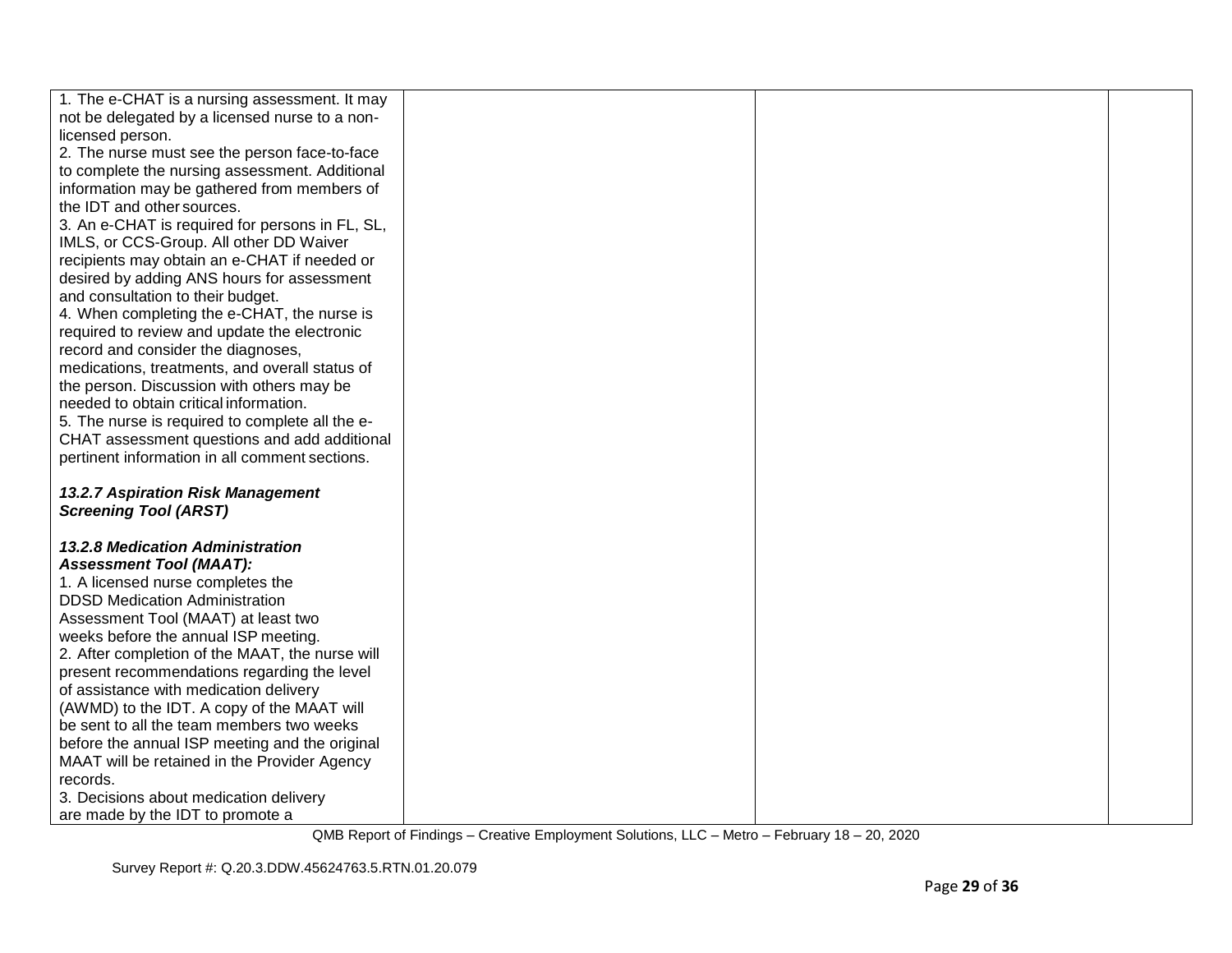| person's maximum independence and                 |  |  |
|---------------------------------------------------|--|--|
| community integration. The IDT will               |  |  |
| reach consensus regarding which                   |  |  |
| criteria the person meets, as indicated           |  |  |
| by the results of the MAAT and the                |  |  |
| nursing recommendations, and the                  |  |  |
| decision is documented this in the ISP.           |  |  |
|                                                   |  |  |
| 13.2.9 Healthcare Plans (HCP):                    |  |  |
| 1. At the nurse's discretion, based on prudent    |  |  |
| nursing practice, interim HCPs may be             |  |  |
| developed to address issues that must be          |  |  |
| implemented immediately after admission,          |  |  |
| readmission or change of medical condition to     |  |  |
| provide safe services prior to completion of the  |  |  |
| e-CHAT and formal care planning process. This     |  |  |
| includes interim ARM plans for those persons      |  |  |
| newly identified at moderate or high risk for     |  |  |
| aspiration. All interim plans must be removed if  |  |  |
| the plan is no longer needed or when final HCP    |  |  |
| including CARMPs are in place to avoid            |  |  |
| duplication of plans.                             |  |  |
| 2. In collaboration with the IDT, the agency      |  |  |
| nurse is required to create HCPs that address all |  |  |
| the areas identified as required in the most      |  |  |
| current e-CHAT summary report which is            |  |  |
| indicated by "R" in the HCP column. At the        |  |  |
| nurse's sole discretion, based on prudent         |  |  |
| nursing practice, HCPs may be combined where      |  |  |
| clinically appropriate. The nurse should use      |  |  |
| nursing judgment to determine whether to also     |  |  |
| include HCPs for any of the areas indicated by    |  |  |
| "C" on the e-CHAT summary report. The nurse       |  |  |
| may also create other HCPs plans that the nurse   |  |  |
| determines are warranted.                         |  |  |
|                                                   |  |  |
| 13.2.10 Medical Emergency Response Plan           |  |  |
| (MERP):                                           |  |  |
| 1. The agency nurse is required to develop a      |  |  |
| Medical Emergency Response Plan (MERP) for        |  |  |
| all conditions marked with an "R" in the e-CHAT   |  |  |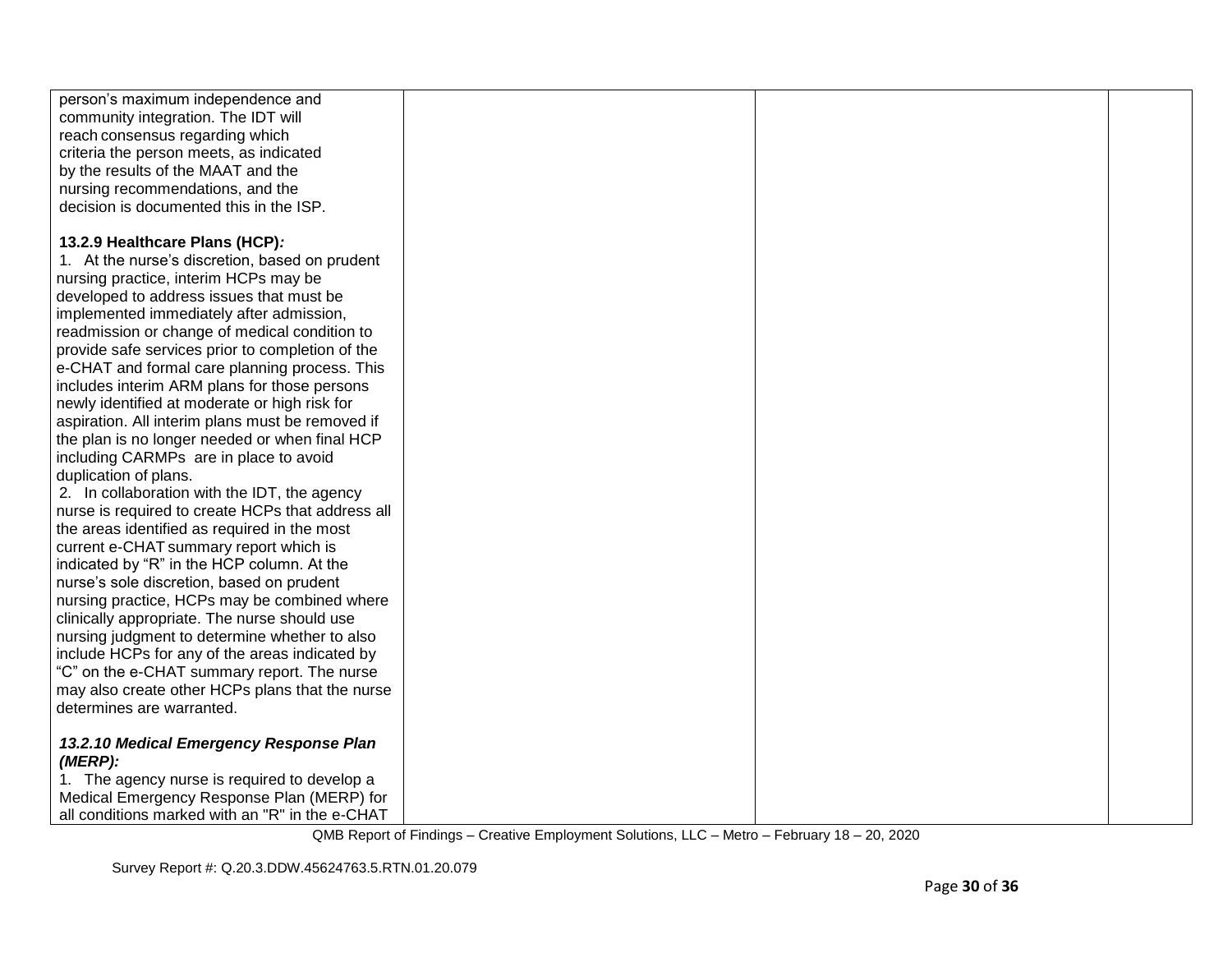| summary report. The agency nurse should use<br>her/his clinical judgment and input from the<br>Interdisciplinary Team (IDT) to determine<br>whether shown as "C" in the e-CHAT summary<br>report or other conditions also warrant a MERP.<br>2. MERPs are required for persons who have<br>one or more conditions or illnesses that present<br>a likely potential to become a life-threatening<br>situation.                                                                                                                                                                                                                                                                                   |  |  |
|------------------------------------------------------------------------------------------------------------------------------------------------------------------------------------------------------------------------------------------------------------------------------------------------------------------------------------------------------------------------------------------------------------------------------------------------------------------------------------------------------------------------------------------------------------------------------------------------------------------------------------------------------------------------------------------------|--|--|
| <b>Chapter 20: Provider Documentation and</b><br>Client Records: 20.5.3 Health Passport and<br>Physician Consultation Form: All Primary and<br>Secondary Provider Agencies must use the<br>Health Passport and Physician Consultation<br>form from the Therap system. This standardized<br>document contains individual, physician and<br>emergency contact information, a complete list<br>of current medical diagnoses, health and safety<br>risk factors, allergies, and information regarding<br>insurance, guardianship, and advance<br>directives. The Health Passport also includes a<br>standardized form to use at medical<br>appointments called the Physician Consultation<br>form. |  |  |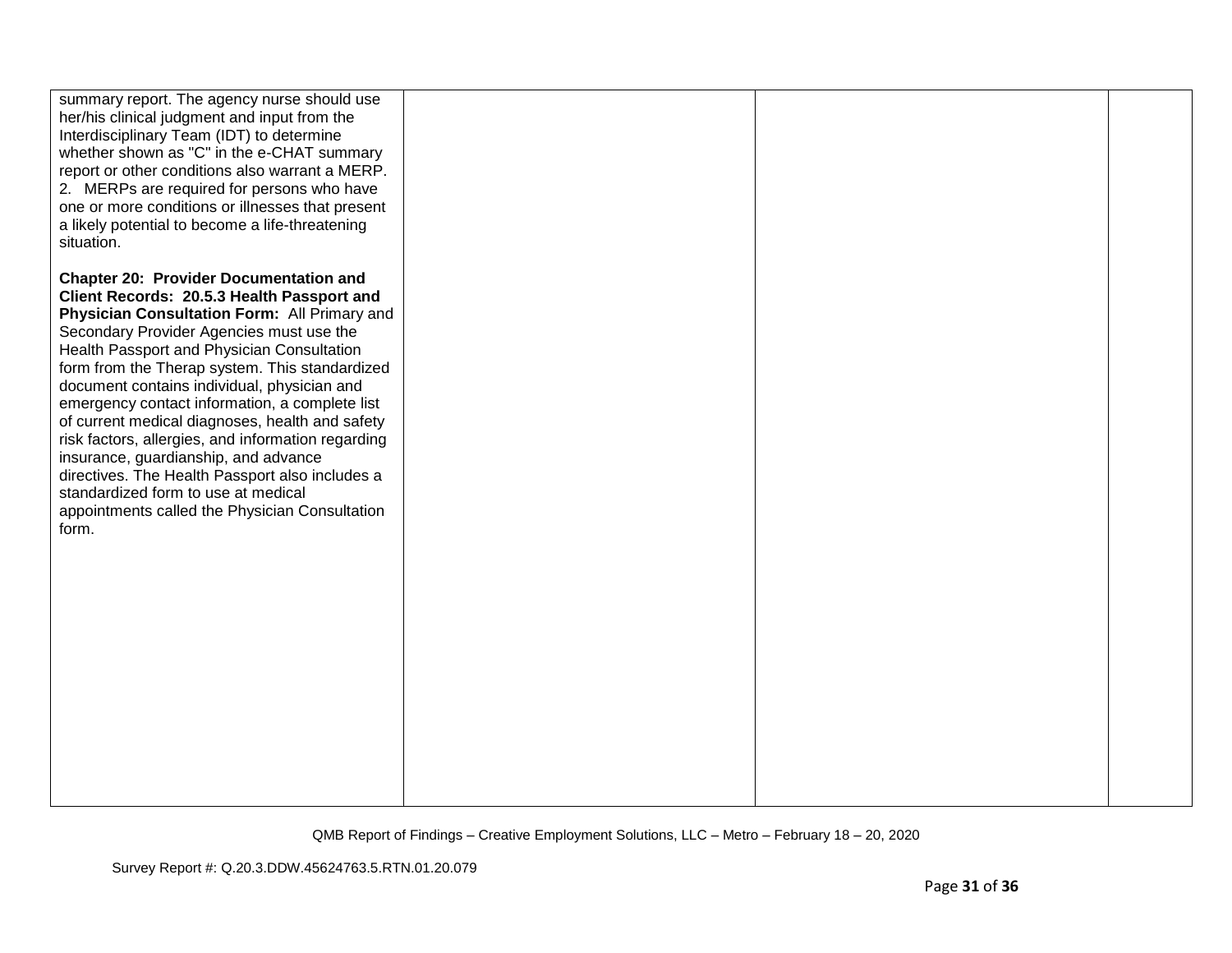| <b>Standard of Care</b>                                                                | <b>Deficiencies</b>                                                                                                                                   | Agency Plan of Correction, On-going QA/QI<br>and Responsible Party | <b>Date</b><br><b>Due</b> |  |  |
|----------------------------------------------------------------------------------------|-------------------------------------------------------------------------------------------------------------------------------------------------------|--------------------------------------------------------------------|---------------------------|--|--|
|                                                                                        | Service Domain: Medicaid Billing/Reimbursement - State financial oversight exists to assure that claims are coded and paid for in accordance with the |                                                                    |                           |  |  |
| reimbursement methodology specified in the approved waiver.                            | <b>No Deficient Practices Found</b>                                                                                                                   |                                                                    |                           |  |  |
| Tag #1A12 All Services Reimbursement<br>Developmental Disabilities (DD) Waiver Service |                                                                                                                                                       |                                                                    |                           |  |  |
| Standards 2/26/2018; Re-Issue: 12/28/2018; Eff                                         | Based on record review, the Agency maintained<br>all the records necessary to fully disclose the                                                      |                                                                    |                           |  |  |
| 1/1/2019                                                                               | nature, quality, amount and medical necessity of                                                                                                      |                                                                    |                           |  |  |
| <b>Chapter 21: Billing Requirements: 21.4</b>                                          | services furnished to an eligible recipient who is                                                                                                    |                                                                    |                           |  |  |
| <b>Recording Keeping and Documentation</b>                                             | currently receiving for 3 of 3 individuals.                                                                                                           |                                                                    |                           |  |  |
| <b>Requirements: DD Waiver Provider Agencies</b>                                       |                                                                                                                                                       |                                                                    |                           |  |  |
| must maintain all records necessary to                                                 | Progress notes and billing records supported                                                                                                          |                                                                    |                           |  |  |
| demonstrate proper provision of services for                                           | billing activities for the months of November                                                                                                         |                                                                    |                           |  |  |
| Medicaid billing. At a minimum, Provider                                               | 2019, December 2019 and January 2020 for the                                                                                                          |                                                                    |                           |  |  |
| Agencies must adhere to the following:                                                 | following services:                                                                                                                                   |                                                                    |                           |  |  |
| The level and type of service provided must<br>1.                                      |                                                                                                                                                       |                                                                    |                           |  |  |
| be supported in the ISP and have an approved                                           | • Customized Community Supports                                                                                                                       |                                                                    |                           |  |  |
| budget prior to service delivery and billing.                                          |                                                                                                                                                       |                                                                    |                           |  |  |
| Comprehensive documentation of direct                                                  | • Community Integrated Employment Services                                                                                                            |                                                                    |                           |  |  |
| service delivery must include, at a minimum:                                           |                                                                                                                                                       |                                                                    |                           |  |  |
| a. the agency name;                                                                    |                                                                                                                                                       |                                                                    |                           |  |  |
| the name of the recipient of the service;<br>b.                                        |                                                                                                                                                       |                                                                    |                           |  |  |
| the location of theservice;<br>C.                                                      |                                                                                                                                                       |                                                                    |                           |  |  |
| the date of the service;<br>d.                                                         |                                                                                                                                                       |                                                                    |                           |  |  |
| the type of service;<br>е.                                                             |                                                                                                                                                       |                                                                    |                           |  |  |
| the start and end times of theservice;<br>f.                                           |                                                                                                                                                       |                                                                    |                           |  |  |
| the signature and title of each staff<br>a.                                            |                                                                                                                                                       |                                                                    |                           |  |  |
| member who documents their time; and                                                   |                                                                                                                                                       |                                                                    |                           |  |  |
| h. the nature of services.                                                             |                                                                                                                                                       |                                                                    |                           |  |  |
| 3. A Provider Agency that receives payment for                                         |                                                                                                                                                       |                                                                    |                           |  |  |
| treatment, services, or goods must retain all                                          |                                                                                                                                                       |                                                                    |                           |  |  |
| medical and business records for a period of at                                        |                                                                                                                                                       |                                                                    |                           |  |  |
| least six years from the last payment date, until                                      |                                                                                                                                                       |                                                                    |                           |  |  |
| ongoing audits are settled, or until involvement of                                    |                                                                                                                                                       |                                                                    |                           |  |  |
| the state Attorney General is completed                                                |                                                                                                                                                       |                                                                    |                           |  |  |
| regarding settlement of any claim, whichever is                                        |                                                                                                                                                       |                                                                    |                           |  |  |
| longer.                                                                                |                                                                                                                                                       |                                                                    |                           |  |  |
| 4. A Provider Agency that receives payment for                                         |                                                                                                                                                       |                                                                    |                           |  |  |
| treatment, services or goods must retain all                                           |                                                                                                                                                       |                                                                    |                           |  |  |
| medical and business records relating to any of                                        |                                                                                                                                                       |                                                                    |                           |  |  |
| the following for a period of at least six years from                                  |                                                                                                                                                       |                                                                    |                           |  |  |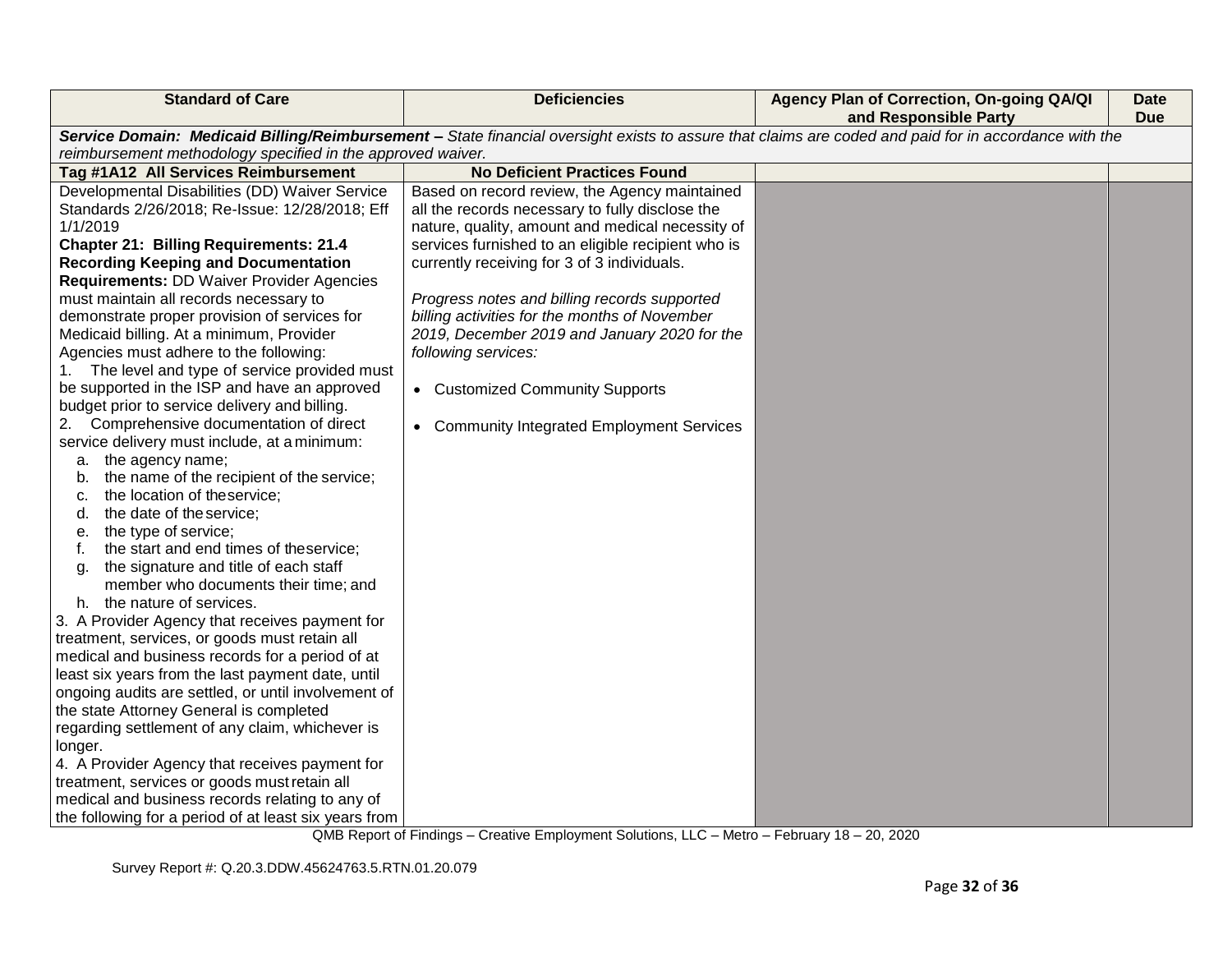| the payment date:                                    |  |  |
|------------------------------------------------------|--|--|
| a. treatment or care of any eligible recipient;      |  |  |
| services or goods provided to any eligible<br>b.     |  |  |
| recipient;                                           |  |  |
| amounts paid by MAD on behalf of any<br>C.           |  |  |
| eligible recipient; and                              |  |  |
| d. any records required by MAD for the               |  |  |
| administration of Medicaid.                          |  |  |
|                                                      |  |  |
| 21.9 Billable Units: The unit of billing depends     |  |  |
| on the service type. The unit may be a 15-minute     |  |  |
| interval, a daily unit, a monthly unit or a dollar   |  |  |
| amount. The unit of billing is identified in the     |  |  |
| current DD Waiver Rate Table. Provider               |  |  |
| Agencies must correctly report service units.        |  |  |
|                                                      |  |  |
| 21.9.1 Requirements for Daily Units: For             |  |  |
| services billed in daily units, Provider Agencies    |  |  |
| must adhere to the following:                        |  |  |
| 1. A day is considered 24 hours from midnight        |  |  |
| to midnight.                                         |  |  |
| 2. If 12 or fewer hours of service are provided,     |  |  |
| then one-half unit shall be billed. A whole unit can |  |  |
| be billed if more than 12 hours of service is        |  |  |
| provided during a 24-hour period.                    |  |  |
| 3. The maximum allowable billable units cannot       |  |  |
| exceed 340 calendar days per ISP year or 170         |  |  |
| calendar days per six months.                        |  |  |
| 4. When a person transitions from one Provider       |  |  |
| Agency to another during the ISP year, a standard    |  |  |
| formula to calculate the units billed by each        |  |  |
| Provider Agency must be applied as follows:          |  |  |
| a. The discharging Provider Agency bills the         |  |  |
| number of calendar days that services                |  |  |
| were provided multiplied by .93 (93%).               |  |  |
| b. The receiving Provider Agency bills the           |  |  |
|                                                      |  |  |
| remaining days up to 340 for the ISP                 |  |  |
| year.                                                |  |  |
|                                                      |  |  |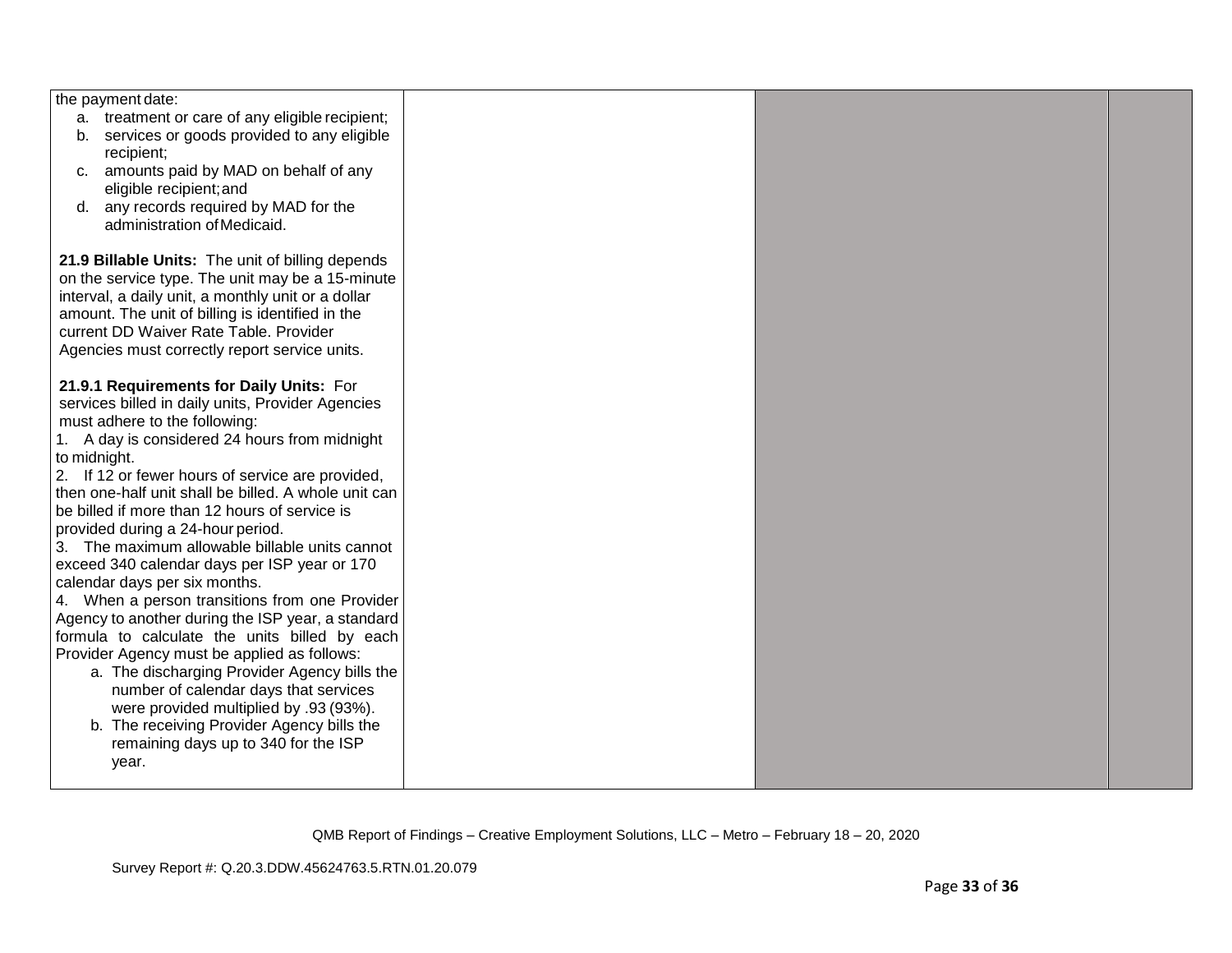| 21.9.2 Requirements for Monthly Units: For         |  |  |
|----------------------------------------------------|--|--|
| services billed in monthly units, a Provider       |  |  |
| Agency must adhere to the following:               |  |  |
| 1. A month is considered a period of 30            |  |  |
| calendar days.                                     |  |  |
| 2. At least one hour of face-to-face billable      |  |  |
| services shall be provided during a calendar       |  |  |
| month where any portion of a monthly unit is       |  |  |
| billed.                                            |  |  |
| 3. Monthly units can be prorated by a half unit.   |  |  |
| 4. Agency transfers not occurring at the           |  |  |
| beginning of the 30-day interval are required to   |  |  |
| be coordinated in the middle of the 30-day         |  |  |
| interval so that the discharging and receiving     |  |  |
| agency receive a half unit.                        |  |  |
|                                                    |  |  |
| 21.9.3 Requirements for 15-minute and hourly       |  |  |
| units: For services billed in 15-minute or hourly  |  |  |
| intervals, Provider Agencies must adhere to the    |  |  |
| following:                                         |  |  |
| 1. When time spent providing the service is not    |  |  |
| exactly 15 minutes or one hour, Provider           |  |  |
| Agencies are responsible for reporting time        |  |  |
| correctly following NMAC 8.302.2.                  |  |  |
| 2. Services that last in their entirety less than  |  |  |
| eight minutes cannot be billed.                    |  |  |
|                                                    |  |  |
| NMAC 8.302.1.17 Effective Date 9-15-08             |  |  |
| <b>Record Keeping and Documentation</b>            |  |  |
| Requirements - A provider must maintain all the    |  |  |
| records necessary to fully disclose the nature,    |  |  |
| quality, amount and medical necessity of           |  |  |
| services furnished to an eligible recipient who is |  |  |
| currently receiving or who has received services   |  |  |
| in the past.                                       |  |  |
| Detail Required in Records - Provider Records      |  |  |
| must be sufficiently detailed to substantiate the  |  |  |
| date, time, eligible recipient name, rendering,    |  |  |
| attending, ordering or prescribing provider; level |  |  |
| and quantity of services, length of a session of   |  |  |
| service billed, diagnosis and medical necessity of |  |  |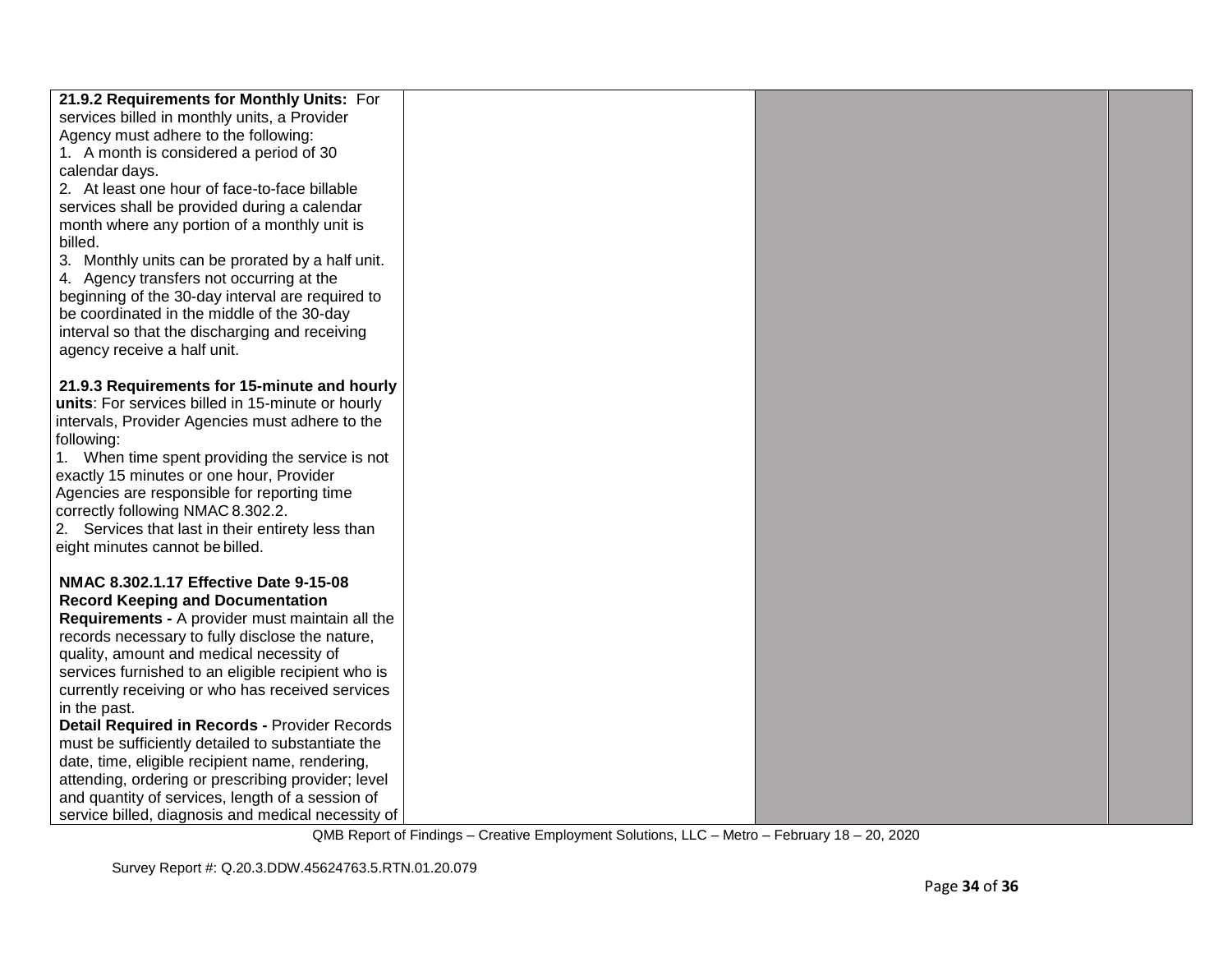| any service Treatment plans or other plans of<br>care must be sufficiently detailed to substantiate<br>the level of need, supervision, and direction and<br>service(s) needed by the eligible recipient.<br><b>Services Billed by Units of Time -</b><br>Services billed on the basis of time units spent<br>with an eligible recipient must be sufficiently<br>detailed to document the actual time spent with<br>the eligible recipient and the services provided<br>during that time unit.<br>Records Retention - A provider who receives<br>payment for treatment, services or goods must<br>retain all medical and business records relating<br>to any of the following for a period of at least six<br>years from the payment date:<br>(1) treatment or care of any eligible recipient<br>(2) services or goods provided to any eligible<br>recipient<br>(3) amounts paid by MAD on behalf of any<br>eligible recipient; and<br>(4) any records required by MAD for the<br>administration of Medicaid. |  |  |
|--------------------------------------------------------------------------------------------------------------------------------------------------------------------------------------------------------------------------------------------------------------------------------------------------------------------------------------------------------------------------------------------------------------------------------------------------------------------------------------------------------------------------------------------------------------------------------------------------------------------------------------------------------------------------------------------------------------------------------------------------------------------------------------------------------------------------------------------------------------------------------------------------------------------------------------------------------------------------------------------------------------|--|--|
|                                                                                                                                                                                                                                                                                                                                                                                                                                                                                                                                                                                                                                                                                                                                                                                                                                                                                                                                                                                                              |  |  |
|                                                                                                                                                                                                                                                                                                                                                                                                                                                                                                                                                                                                                                                                                                                                                                                                                                                                                                                                                                                                              |  |  |